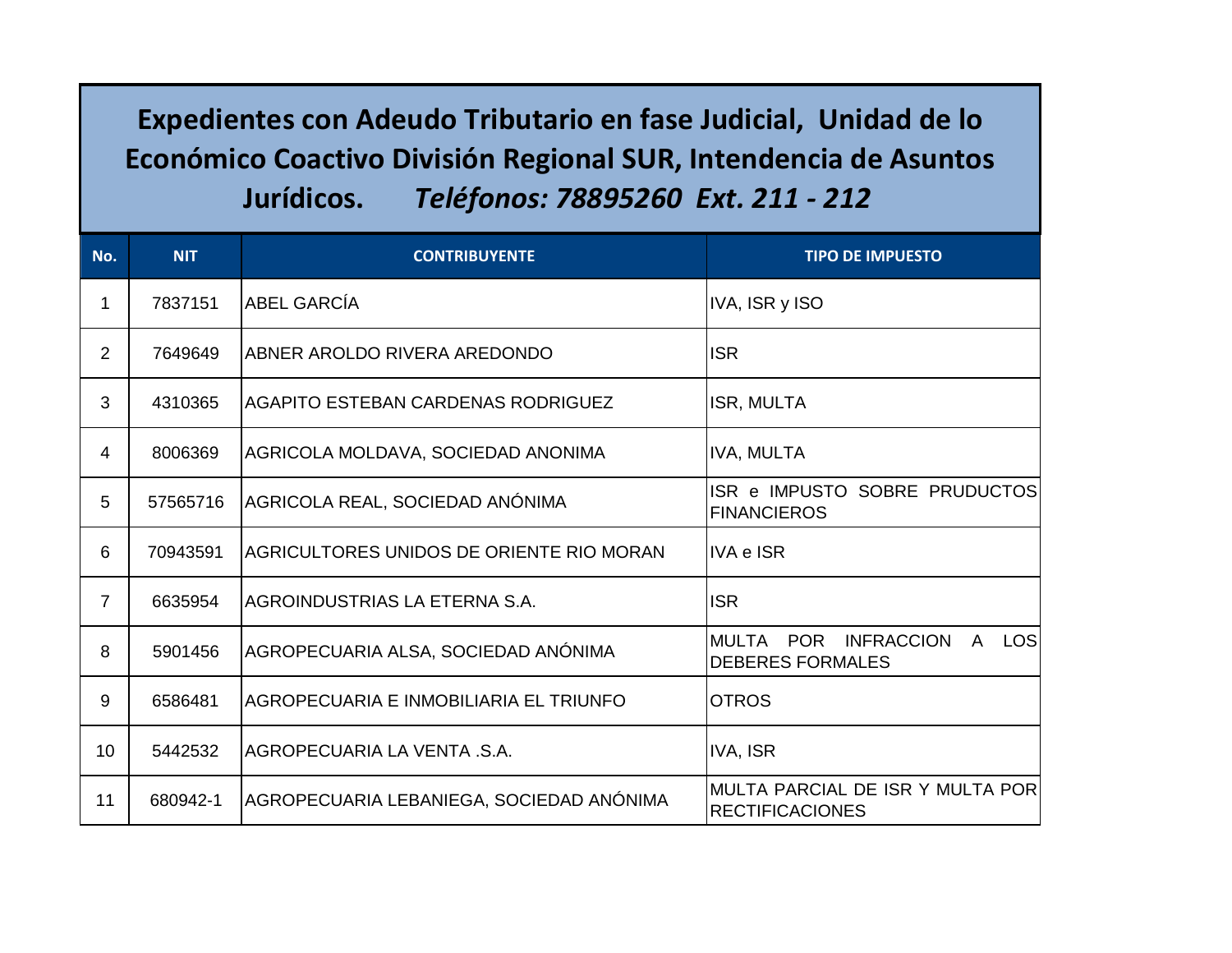| 12 | 1561258-9 | ALBA ROXANA TREJO DE LA ROCA           | <b>IVA e ISR</b>        |
|----|-----------|----------------------------------------|-------------------------|
| 13 | 5500435   | <b>ALBARO HUGO PALMA DIAZ</b>          | <b>ISR</b>              |
| 14 | 9276114   | ALBER WILDER GARCIA RUANO              | <b>ISR Y MULTA</b>      |
| 15 | 1021574-3 | <b>ALBERTO SOLARES MELETZ</b>          | <b>IVA, MULTA</b>       |
| 16 | 733611-k  | ALEJANDRINO LOPEZ SOTO                 | <b>IVA e ISR</b>        |
| 17 | 42265169  | ALEX VINICIO DE LA CRUZ COR            | <b>IVA, MULTA</b>       |
| 18 | 3707014-2 | ALEXANDER ALVAREZ JUAREZ               | <b>IVA</b>              |
| 19 | 34818065  | IALFONSO ANTONIO MIRANDA PORTELA       | <b>IVA, ISR Y ISO</b>   |
| 20 | 3351458-5 | <b>ALFONSO NAJERA FELIPE</b>           | IVA, ISR, ISO           |
| 21 | 11898682  | ALFREDO ENRIQUE RAMIREZ DARDON         | <b>CONVENIO</b>         |
| 22 | 33691916  | <b>ALLAN ESTUARDO MENDEZ GUIZAR</b>    | <b>RUAT</b>             |
| 23 | 2451133-1 | ALMA REGINA DE LEON CHINCHILLA JUL     | <b>IVA, ISR GENERAL</b> |
| 24 | 52567303  | <b>ALVARO DEL CID HERNANDEZ</b>        | <b>IVA</b>              |
| 25 | 15345211  | <b>ALVARO HUMERTO ENRIQUEZ AGUIRRE</b> | <b>ISR</b>              |
| 26 | 29558786  | AMALIA PATRICIA LOPEZ CALITO           | <b>CONVENIO</b>         |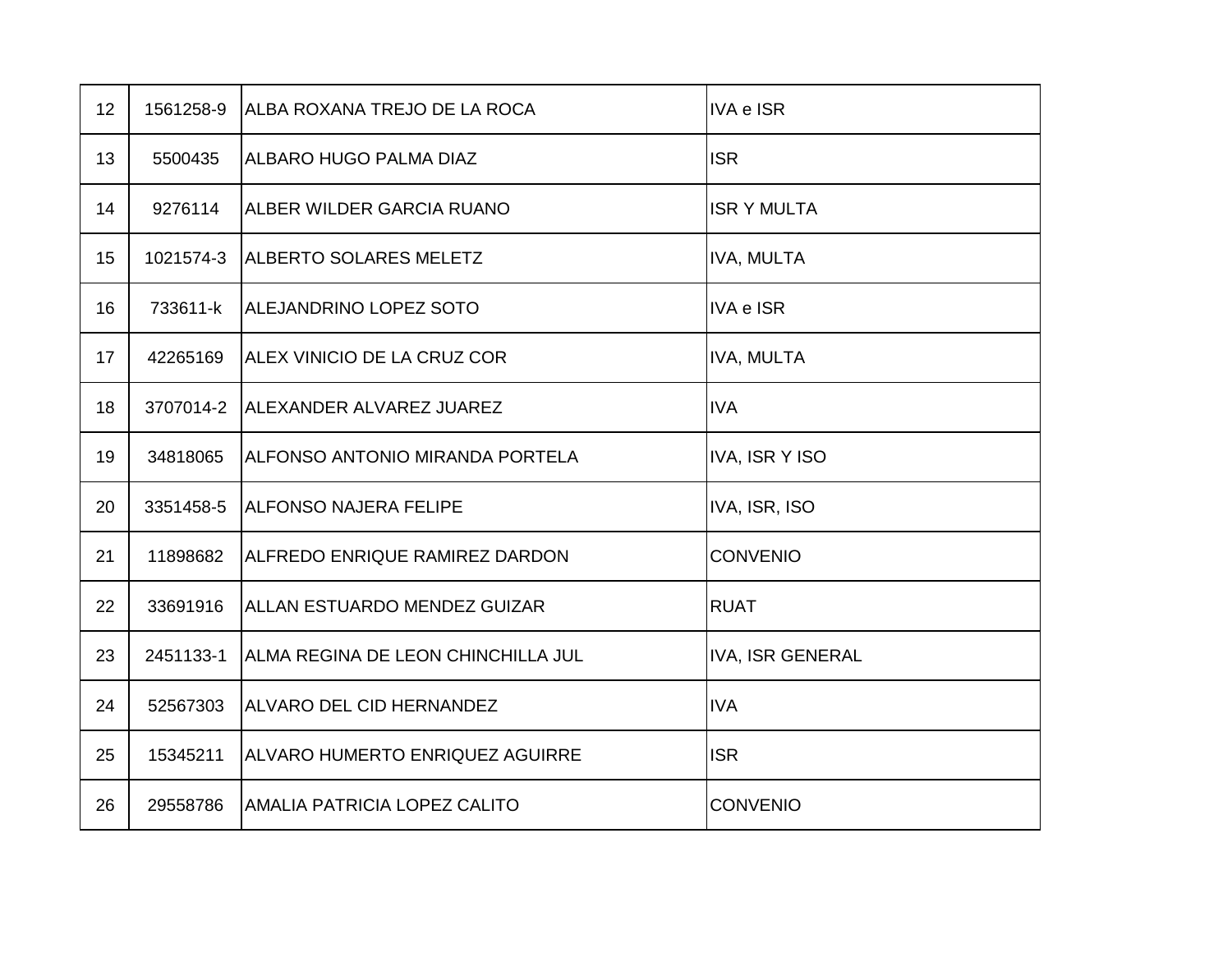| 27 | 36739294 | AMILCAR ADRIAN CASTILLO ROSALES         | <b>CONVENIO</b>         |
|----|----------|-----------------------------------------|-------------------------|
| 28 | 28794443 | AMILCAR FRAY HERNANDEZ RAMOS            | <b>IVA, MULTA</b>       |
| 29 | 1762710  | ANA MARÍA MINERA ARMAS DE ESTEBAN       | <b>IVA</b>              |
| 30 | 83598510 | <b>ANDREA NOHEMI REYES CEBALLOS</b>     | <b>RUAT</b>             |
| 31 | 32507879 | ANDREA SUSSELY CARDONA OBREGON          | IVA, ISR, y IETAAP      |
| 32 | 7842112  | ANDRES BAC VASQUEZ                      | IVA, ISR, IETAAP, IEMA. |
| 33 | 3825841  | <b>ANDRES IXTOS SUHUL</b>               | <b>ISR</b>              |
| 34 | 17551153 | <b>ANDRES QUIXTAN BASQUEZ</b>           | <b>ISR</b>              |
| 35 | 703133   | ANGEL AMERICO AGUILAR ARRIOLA (Mortual) | <b>IVA e ISR</b>        |
| 36 | 6939201  | ANGEL ARTURO MARTINEZ                   | ISR, IVA, IETAP, MULTA  |
| 37 | 71704752 | <b>ANGELA HERNANDEZ</b>                 | IVA, MULTA              |
| 38 | 618636K  | ANSELMO ARNOLDO CUELLAR ORANTES         | IVA, ISR                |
| 39 | 2288517K | <b>ANTON VINICIO GONZALEZ OROZCO</b>    | <b>CONVENIO</b>         |
| 40 | 212263-4 | <b>ANTONIO SAC MATUL</b>                | CONVENIO DE PAGO, ISR   |
| 41 | 9529349  | APOSTOL DE JESÚS CARRILLO MILLAN        | IVA, ISR y ISO          |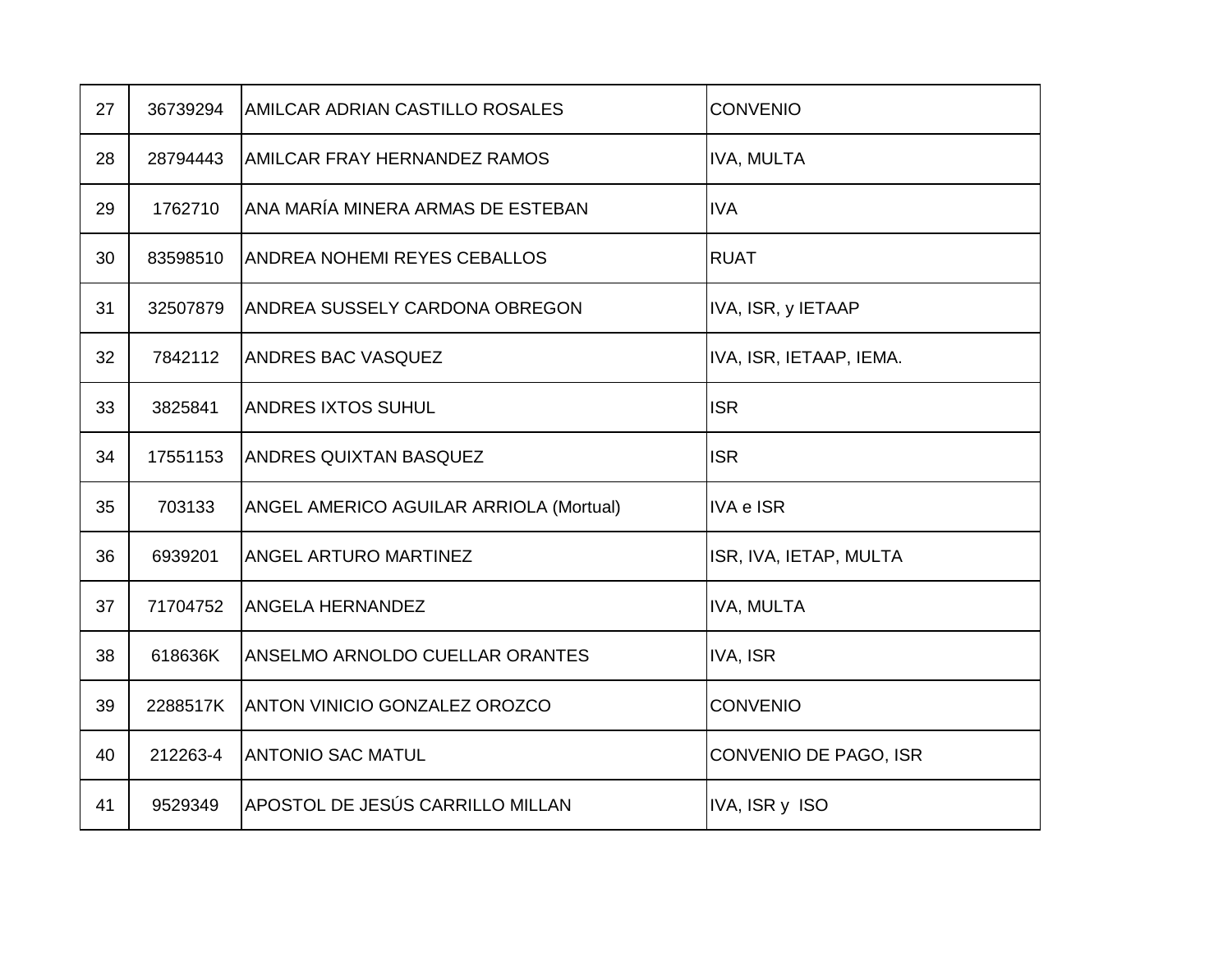| 42 | 21099154  | ARMANDO FRANCISCO DE LEON BARRIOS     | <b>IVA, MULTA</b>     |
|----|-----------|---------------------------------------|-----------------------|
| 43 | 26422557  | <b>ARNULFO AVILA</b>                  | <b>IVA</b>            |
| 44 | 1641566-3 | <b>AROLDO ALBERTO DARDON ALVUREZ</b>  | <b>IVA, MULTA</b>     |
| 45 | 39917029  | <b>AROLDO ESAU CALDERON LOPEZ</b>     | <b>IVA, ISR OTROS</b> |
| 46 | 16415663  | AROLDO ROBERTO DARDON ALBUREZ,        | <b>IVA, MULTA</b>     |
| 47 | 5881390   | ARQUELAO AREVALO RIVAS                | <b>MULTA</b>          |
| 48 | 78816831  | ASTRID MARIELA MONZON PINZON GREGORIO | <b>IVA, MULTA</b>     |
| 49 | 29883792  | <b>AXEL ROBERTO ORTIZ BARRERA</b>     | <b>ISR</b>            |
| 50 | 27492796  | <b>BAUDILIO ESQUIVEL SANDOVAL</b>     | IVA, ISR, MULTA       |
| 51 | 2749279-6 | <b>BAUDILIO ESQUIVEL SANDOVAL</b>     | IVA, ISR, MULTA       |
| 52 | 2703453-4 | <b>BAYRON HORLANDO LOPEZ GUZMAN</b>   | CONVENIO DE PAGO, ISR |
| 53 | 5703166   | BAYRON IVAN HERRERA MORALES           | ISR e IVA             |
| 54 | 3704783-3 | <b>BELTER JOEL GUERRA BARAHONA</b>    | CONVENIO DE APGO, ISR |
| 55 | 1557055K  | BERNY MISAEL CASTILLO CASTILLO        | <b>ISR</b>            |
| 56 | 8140464   | <b>BLADEX, SOCIEDAD ANONIMA</b>       | ISR, MULTA            |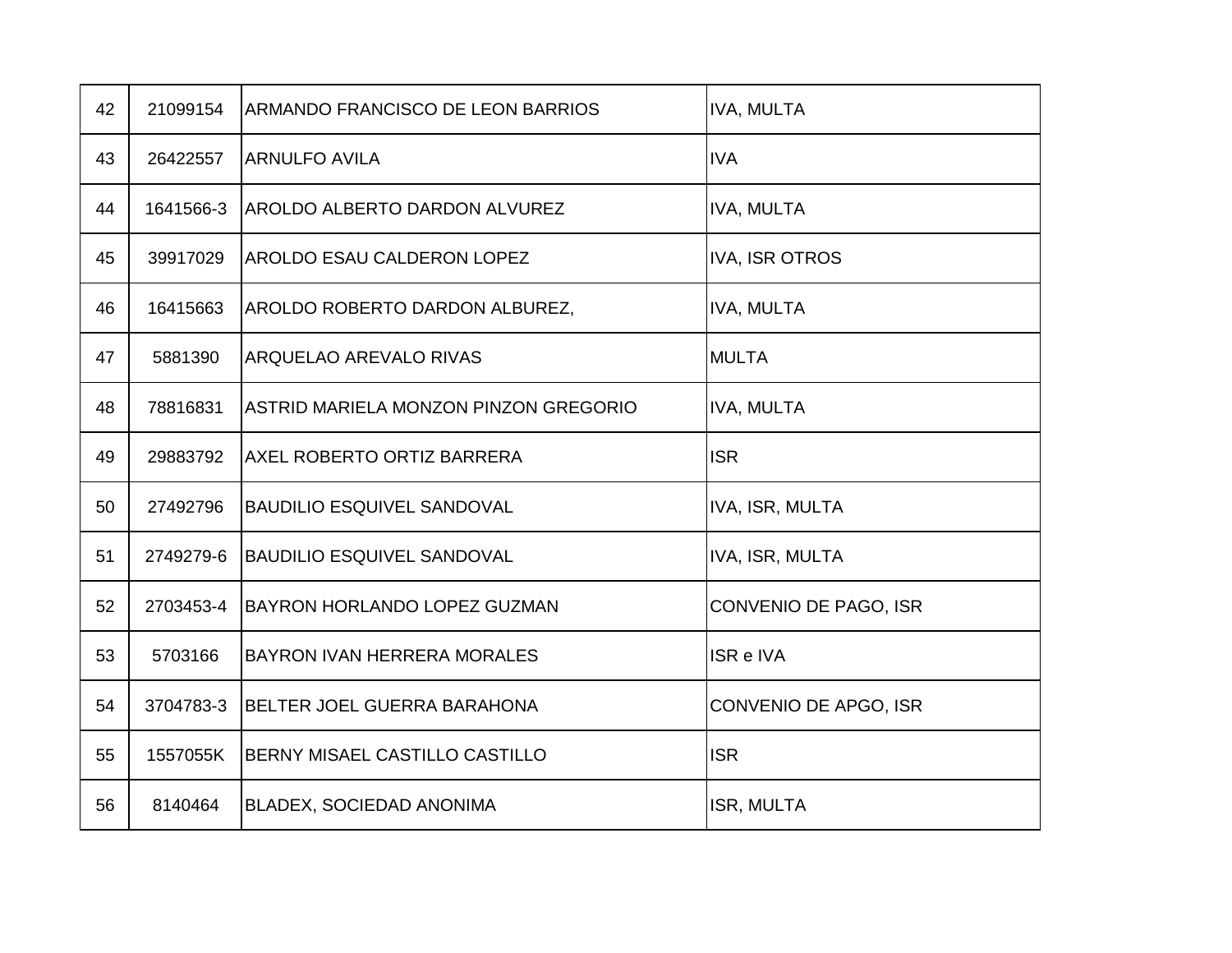| 57 | 4192508-4 | BLANCA MARISOL VASQUEZ DE LEÓN         | MULTA POR INFRACCION A LOS<br><b>DEBERES FORMALES</b>                                          |
|----|-----------|----------------------------------------|------------------------------------------------------------------------------------------------|
| 58 | 670090K   | BLUREF, S.A.                           | $\mathsf{A}$<br><b>LAS</b><br><b>EMPRESAS</b><br><b>IMPUSTO</b><br>MERCANTILES Y AGROPECUARIAS |
| 59 | 62101900  | BRENDA AZUCENA VELIZ CUC ZAMBRANO      | <b>RUAT</b>                                                                                    |
| 60 | 66945887  | BYRON ESTUARDO INTERIANO CONTRERAS     | <b>MULTA</b>                                                                                   |
| 61 | 1254664K  | <b>BYRON HUMBERTO AVILA GAMBONI</b>    | <b>ISR</b>                                                                                     |
| 62 | 568973-2  | BYRON OTONIEL ALBARCA FIGUEROA         | CONVENIO DE PAGO, IETAAP                                                                       |
| 63 | 4991332-8 | CAFÉ ORSA, SOCIEDAD ANÓNIMA            | <b>IVA</b>                                                                                     |
| 64 | 44022891  | CAFETEX S.A.                           | IVA, ISR                                                                                       |
| 65 | 42682126  | CAMARONERA SAN JOSE, SOCIEDAD ANONIMA  | IVA, MULTA                                                                                     |
| 66 | 2741891K  | CANDI LISETH VASQUEZ SIMON QUISQUINA   | IVA, MULTA                                                                                     |
| 67 | 2741891-K | CANDI LISETH VASQUEZ SIMON QUISQUINA,  | IVA, MULTA                                                                                     |
| 68 | 584437-1  | CANDIDA ELIZABETH RAYMUNDO SAY         | <b>ISR</b>                                                                                     |
| 69 | 12560620  | <b>CARLOS ALBERTO FUENTES BARCENAS</b> | <b>ISR</b>                                                                                     |
| 70 | 5759420   | CARLOS ALBERTO HERNANDEZ LOPEZ         | IVA, ISR, OTROS                                                                                |
| 71 | 4868080   | CARLOS ANIBAL DAVILA GONZALEZ          | <b>ISR</b>                                                                                     |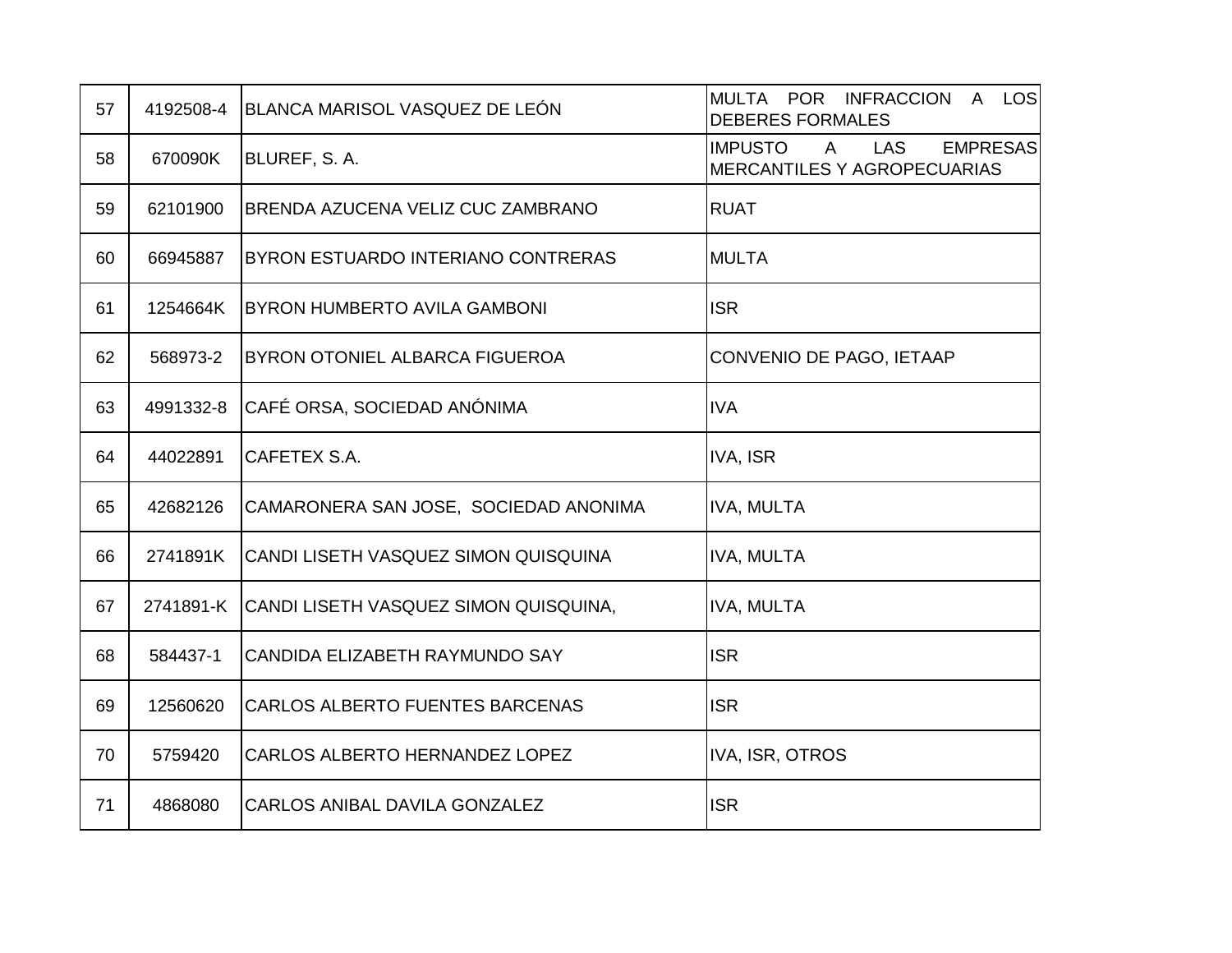| 72 | 28438884 | <b>CARLOS ANIBAL RIVERA AJ</b>          | ISR, MENSUAL          |
|----|----------|-----------------------------------------|-----------------------|
| 73 | 25193929 | CARLOS ANTULIO DE LEON RIVADENEIRA      | ISR, MULTA            |
| 74 | 14151774 | CARLOS DANILO OVANDO SAMAYOA            | IVA, ISR              |
| 75 | 32938721 | CARLOS EDUARDO SANCHEZ AQUINO           | CONVENIO DE PAGO, ISR |
| 76 | 3797694  | CARLOS ELÍAS PADILLA OBREGON            | <b>IVA e ISR</b>      |
| 77 | 5992273  | CARLOS ENRIQUE MONTENEGRO BLANCO        | <b>ISR</b>            |
| 78 | 40497674 | <b>CARLOS FERNANDO PEREZ LICO</b>       | IVA, MULTA            |
| 79 | 24335819 | CARLOS FRANCISCO MENDOZA CAPRIEL        | <b>MULTA</b>          |
| 80 | 509828-9 | <b>CARLOS GONZALEZ ENRIQUEZ</b>         | <b>IVA</b>            |
| 81 | 3654303  | CARLOS HUMBERTO MARIN MARROQUIN         | IVA, ISR              |
| 82 | 8848432  | CARLOS HUMBERTO MENDEZ TZEJ             | <b>IVA, MULTA</b>     |
| 83 | 3285006  | CARLOS HUMBERTO WOC JO                  | IVA, ISR, OTROS       |
| 84 | 11918152 | <b>CARLOS MANFREDO GALICIA MIJANGOS</b> | <b>IVA, ISR Y ISO</b> |
| 85 | 21925313 | <b>CARLOS ORDOÑEZ HERNANDEZ</b>         | <b>IVA, MULTA</b>     |
| 86 | 12056464 | CARLOS ROLANDO FIGUEROA BECERRA         | <b>IVA</b>            |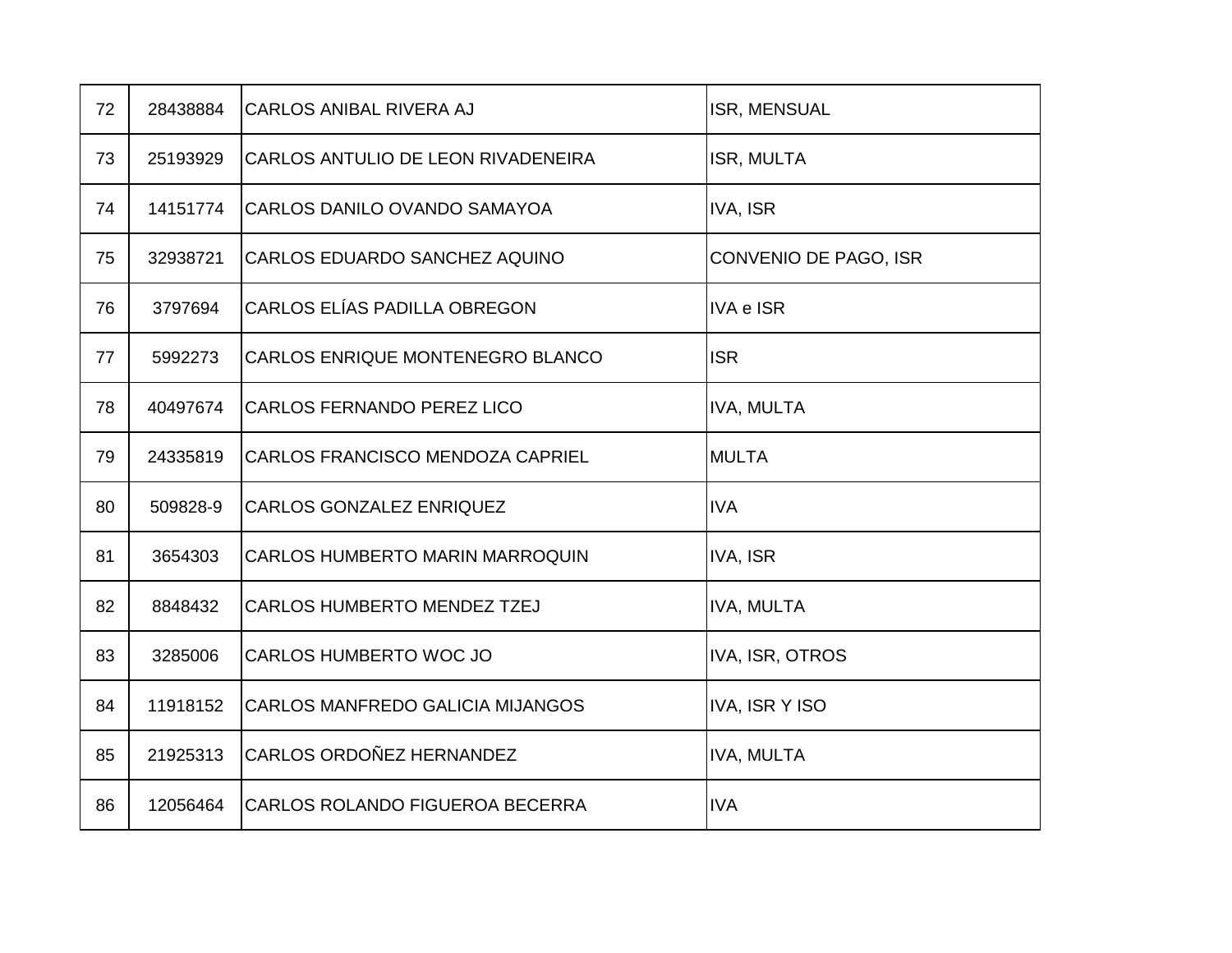| 87  | 30003377 | <b>CARLOS SANTIAGO CARDONA DIAZ</b>     | IVA, ISR                                              |
|-----|----------|-----------------------------------------|-------------------------------------------------------|
| 88  | 2669838  | <b>CARLOS VELIZ SICAY</b>               | <b>IVA</b>                                            |
| 89  | 24954489 | CARMELINO HERNANDEZ ORDOÑEZ             | <b>CONVENIO DE PAGO</b>                               |
| 90  | 16340760 | <b>CARMELO MILIAN HERNANDEA</b>         | <b>CONVENIO DE PAGO</b>                               |
| 91  | 33946329 | <b>CARMEN ANALIDA MENDEZ LOPEZ</b>      | <b>CONVENIO</b>                                       |
| 92  | 46648070 | <b>CARMEN JULIA SERRA HERNÁNDEZ</b>     | MULTA POR INFRACCION A LOS<br><b>DEBERES FORMALES</b> |
| 93  | 4940466  | CARMEN LETICIA OSOY GONZALEZ DE CARDONA | CONVENIO DE PAGO ISR, y IETAP                         |
| 94  | 26910519 | <b>CARYN IVET VEGA AVILA DE GARAY</b>   | <b>IVA, ISR</b>                                       |
| 95  | 30487978 | <b>CATALINA PEDRO ARRIAGA</b>           | <b>IVA, ISR</b>                                       |
| 96  | 47671815 | <b>CATARINO CASEROS TZUY</b>            | CONVENIO DE PAGO                                      |
| 97  | 87440431 | CECACHE, SOCIEDAD ANONIMA               | <b>CONVENIO</b>                                       |
| 98  | 4769759  | CENTRO DE SERVICIO MAZATECO, S. A.      | <b>IEMA</b>                                           |
| 99  | 2748452  | <b>CESAR AUGUSTO LEAL LEON</b>          | <b>IVA e IETAAP</b>                                   |
| 100 | 8210756  | <b>CESAR FLORIAN GIRON</b>              | <b>ISR</b>                                            |
| 101 | 1804641K | <b>CESAR OBDULIO BATRES DOMINGUEZ</b>   | <b>IVA, ISR</b>                                       |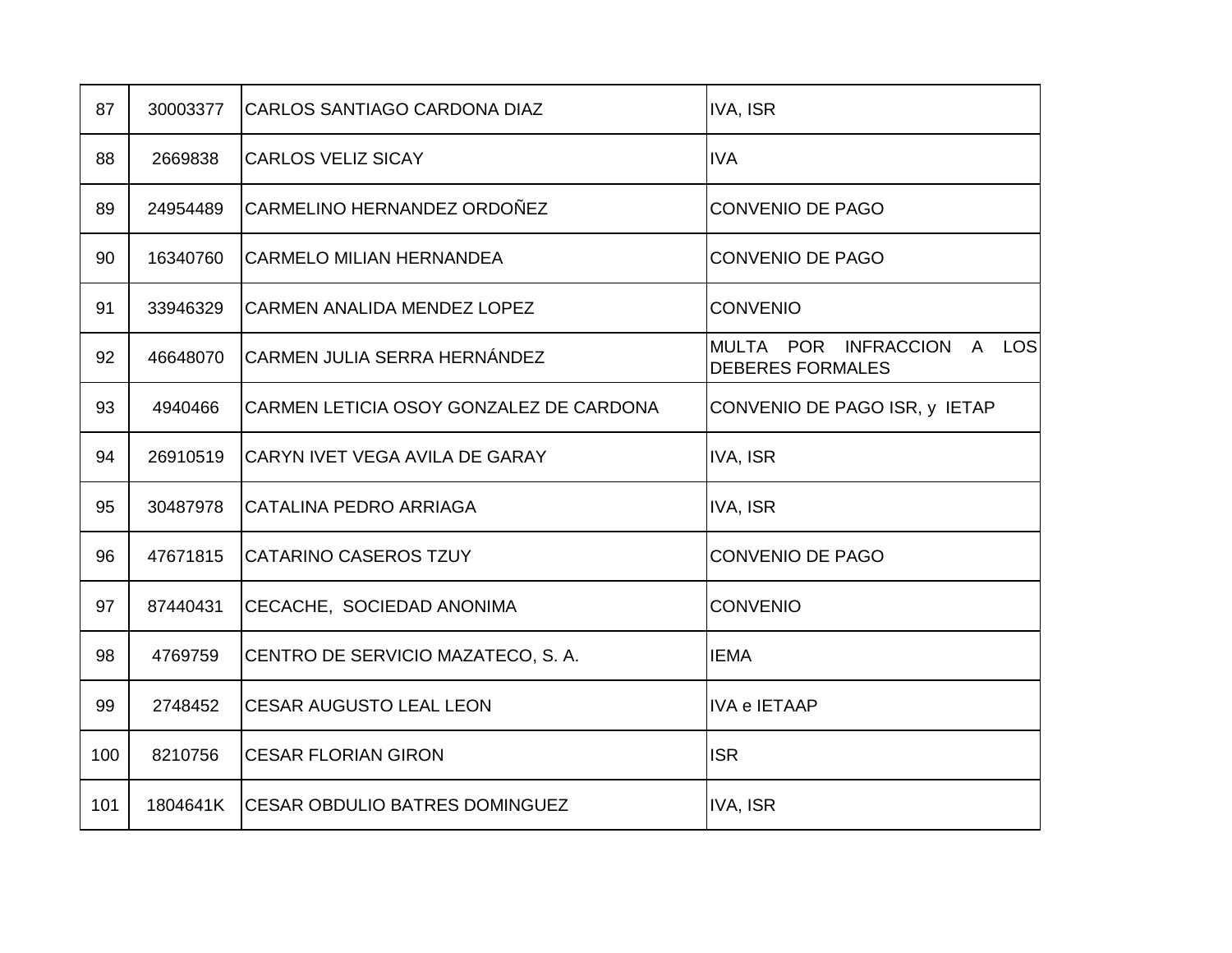| 102 | 66061024  | CHRISTIAN ADOLFO JIMENEZ GUZMAN                         | <b>RUAT</b>               |
|-----|-----------|---------------------------------------------------------|---------------------------|
| 103 | 1121634   | CINES CIANI S, A.                                       | <b>IVA</b>                |
| 104 | 4542211-7 | CINTY CAROLINA ESTRADA MARTINEZ                         | <b>ISR</b>                |
| 105 | 18085946  | CLAUDIA AZUCENA FIGUEROA CIFUENTES                      | IVA, ISR                  |
| 106 | 11918268  | COMERCIAL EL CARMEN S.A.                                | <b>ISR</b>                |
| 107 | 4298438   | CONRADO CLEMENTINO BOLAÑOS ESCALANTE                    | <b>IVA</b>                |
| 108 | 441969-3  | <b>CONRADO CORNEL PEREZ</b>                             | IVA, ISR                  |
| 109 | 4990951   | COOPERATIVA AGRICOLA Y PESQUERA MARYLANDIA<br><b>RL</b> | ISR, OTROS                |
| 110 | 37465279  | CORTE MECANIZADO, S. A                                  | <b>ISO</b>                |
| 111 | 2313156K  | CRISTIAN JOSE CASTELLANOS CAMPOLLO                      | ISR, MULTA                |
| 112 | 4363568-7 | CRISTINA DE JESUS SANDOVAL CICILIANO                    | <b>IVA, MULTA</b>         |
| 113 | 27493474  | DAMARIS DOLORES MARISOL ENRIQUEZ PEREZ                  | <b>IVA</b>                |
| 114 | 16909437  | DANIA STELLA CRUZ GALVEZ                                | <b>MULTA</b>              |
| 115 | 566569-8  | DANY AMILCAR OVANDO MAS                                 | <b>IETAAP</b>             |
| 116 | 1374248-5 | DAVID ALBERTO SANTOS SALGUERO                           | IVA e ISR REGIMEN GENERAL |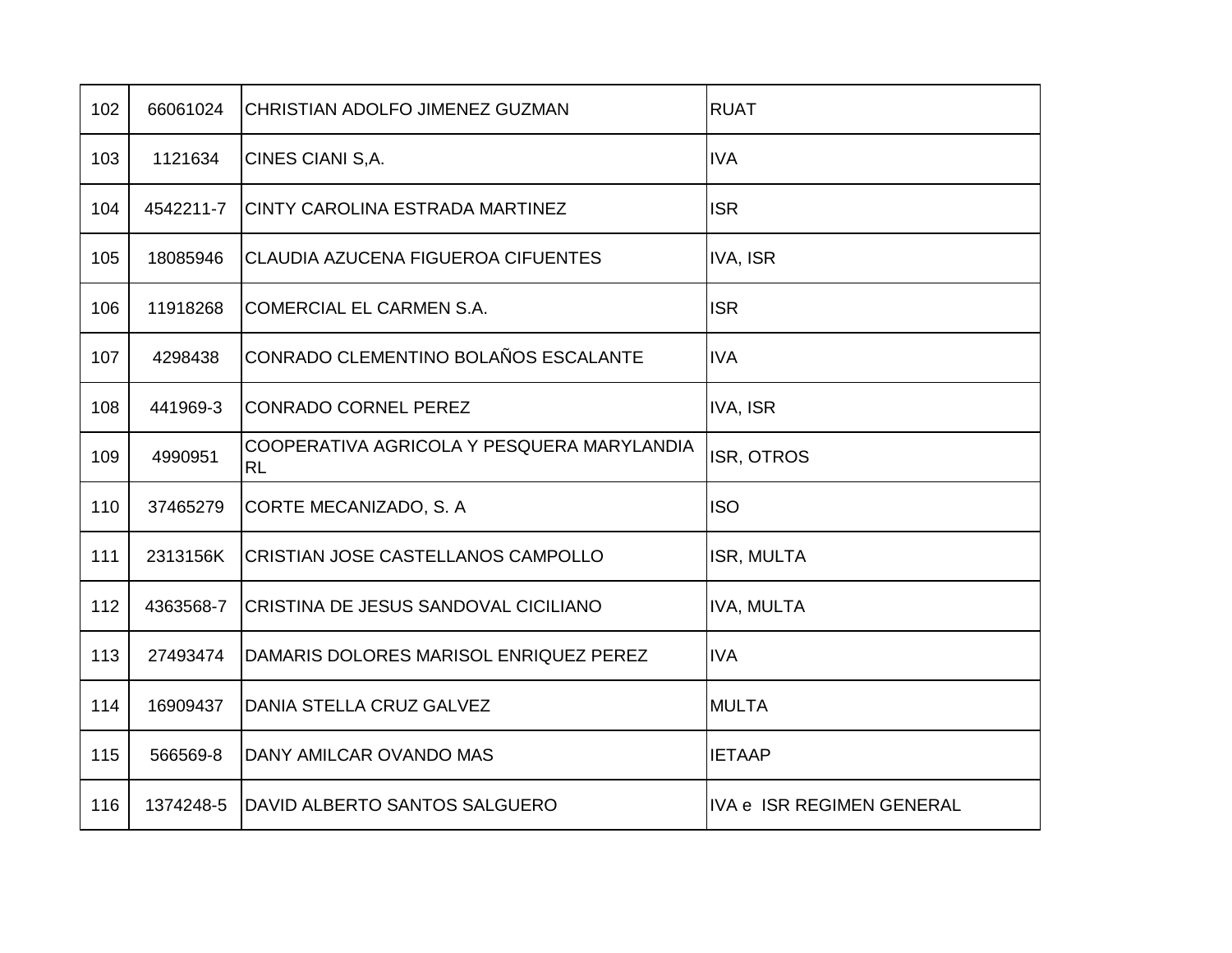| 117 | 817040-1  | IDAVID GODOY ALVAREZ                                | <b>ISR</b>                                                         |
|-----|-----------|-----------------------------------------------------|--------------------------------------------------------------------|
| 118 | 695357-3  | <b>DAVID GUITZ TZAJ</b>                             | POR INFRACCION<br>A LOS<br><b>MULTA</b><br><b>DEBERES FORMALES</b> |
| 119 | 50139614  | <b>DEBBIE EUNICE ZUMETA MALTEZ</b>                  | <b>ISR</b>                                                         |
| 120 | 2052478-1 | DEBIR ESTUARDO GARCÍA VASQUEZ                       | CONVENIO DE PAGO, ISR                                              |
| 121 | 2460730-4 | <b>DELFINO BATRES BARRIOS Y COPROPIEDAD</b>         | <b>ISR</b>                                                         |
| 122 | 2314808K  | <b>DELIA ORALIA NATARENO BLANCO</b>                 | IVA, ISR, MULTA                                                    |
| 123 | 795011-K  | DENNIS GELBER COLINDRES GUEVARA                     | <b>CONVENIO</b>                                                    |
| 124 | 37735217  | DESARROLLADORA DE PROYECTOS DON MANOLO, S.<br>Α.    | <b>ISR</b>                                                         |
| 125 | 37157469  | <b>DIANA ISABEL RODRIGUEZ</b>                       | <b>ISR</b>                                                         |
| 126 | 7820828   | DICK ERICK SOBERANIS ESTRADA                        | <b>CONVENIO</b>                                                    |
| 127 | 1726426K  | <b>DIEGO DIMONS PEDRO</b>                           | <b>IVA</b>                                                         |
| 128 | 487991-0  | DINA ESTELA CORONADO ESPINOZA                       | <b>IVA e ISR</b>                                                   |
| 129 | 16366360  | DIONARDI MOISES CARRANZA FUENTES                    | <b>CONVENIO DE PAGO</b>                                            |
| 130 | 699198K   | DISTRIBUIDORA DE COMBUSTIBLES EL PANTANAL.S.A IIVA  |                                                                    |
| 131 | 949819-2  | DISTRIBUIDORA DE COMBUSTIBLES LA TAXISTECA, S<br>А. | <b>IVA</b>                                                         |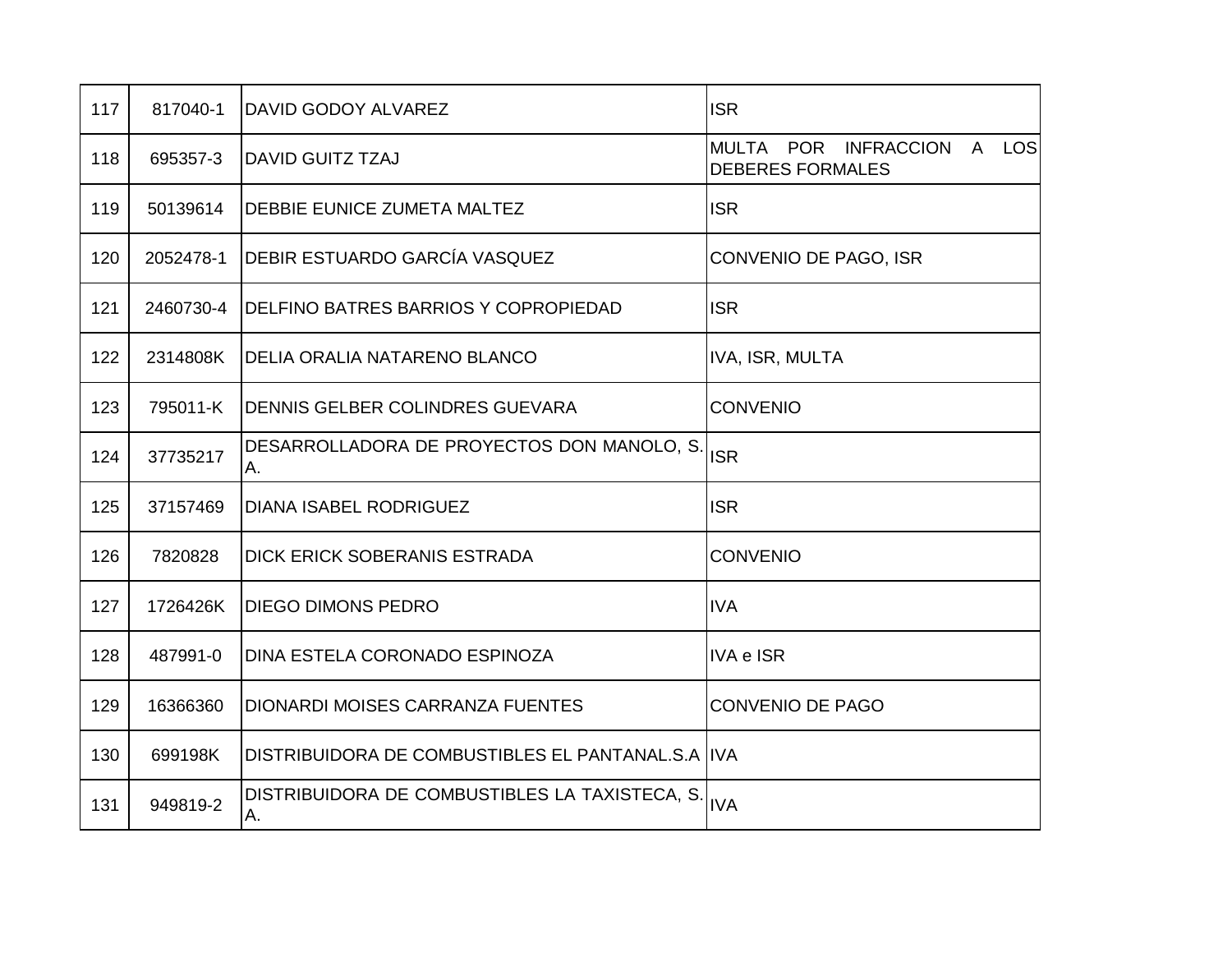| 132 | 35454830  | DISTRIBUIDORA RECAMF VALCOR S.A.    | <b>IETAAP</b>                                            |
|-----|-----------|-------------------------------------|----------------------------------------------------------|
| 133 | 3584795-6 | DOMINGO NICOLAS BARRENO AGUILAR     | <b>IVA, MULTA</b>                                        |
| 134 | 35847956  | DOMINGO NICOLAS BARRENO AGUILAR     | <b>IVA, MULTA</b>                                        |
| 135 | 2811122-2 | DONELLY DÁRTHAGNAN BOSQUE LUARCA    | MULTA POR INFRACCION<br>A LOS<br><b>DEBERES FORMALES</b> |
| 136 | 9824324   | <b>EDDY GIOVANNI FUENTES BRAN</b>   | <b>CONVENIO</b>                                          |
| 137 | 24548901  | EDDY HERNAN MORALES LOPEZ           | <b>IVA, MULTA</b>                                        |
| 138 | 10261257  | <b>EDGAR CALDERON AGUILAR</b>       | <b>MULTA</b>                                             |
| 139 | 4284786-9 | <b>EDGAR DANILO MORALES CACEROS</b> | <b>IVA, MULTA</b>                                        |
| 140 | 42847869  | <b>EDGAR DANILO MORALES CACEROS</b> | <b>IVA, MULTA</b>                                        |
| 141 | 14002728  | EDGAR FERNANDO DONIS CALDERON       | <b>IETAAP</b>                                            |
| 142 | 18051375  | EDGAR IVAN RAMIREZ MARROQUIN        | <b>IVA, ISR</b>                                          |
| 143 | 18781403  | EDGAR LEONEL YAXON GÜIT             | <b>CONVENIO</b>                                          |
| 144 | 627979-1  | EDGAR ORLANDO ARGUETA DE LEÓN       | CONVENIO DE PAGO, ISR                                    |
| 145 | 16031407  | EDGAR PEDROZA VASQUEZ               | ISR, MULTA                                               |
| 146 | 1237427K  | EDGAR SALOMON MUÑOZ VASQUEZ         | <b>IVA, MULTA</b>                                        |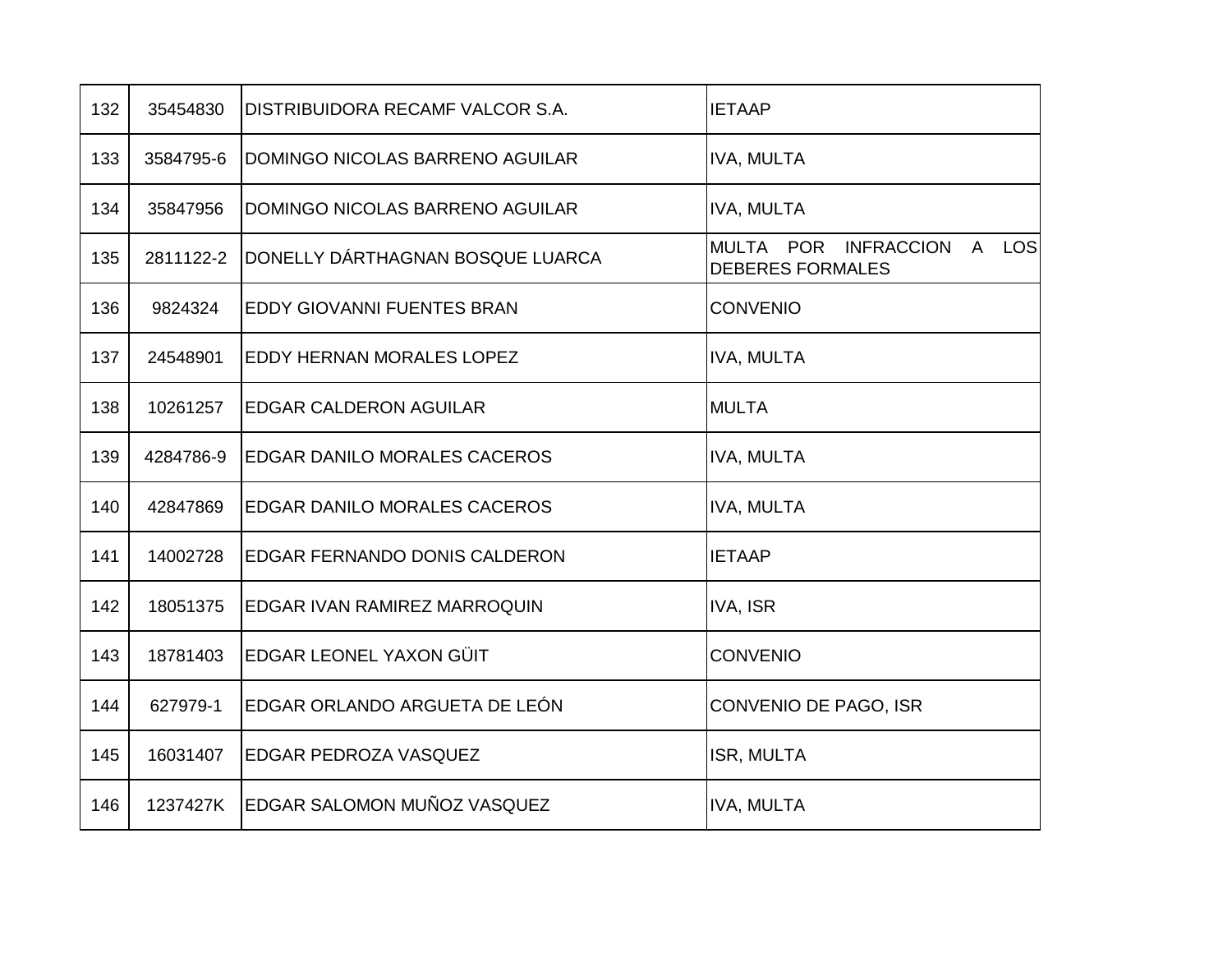| 147 | 5481607-6 | <b>EDMUNDO PETRONILO MERIDA TEJEDA</b> | <b>IVA e ISR</b>      |
|-----|-----------|----------------------------------------|-----------------------|
| 148 | 2863545   | EDUARDO ANTONIO SAZO RODRIGUEZ         | IVA, ISR, MULTA       |
| 149 | 36352810  | <b>EDUARDO APARICIO TOBAR</b>          | <b>IVA, MULTA</b>     |
| 150 | 64343626  | <b>EDUARDO HERNANDEZ AREVALO</b>       | ISR e IVA             |
| 151 | 9535446   | EDWIN ELIZANDRO GONZALEZ GARCIA        | <b>IVA, ISR OTROS</b> |
| 152 | 10963421  | <b>EDWIN OVIDIO BRAVO CHAMOR</b>       | <b>IVA, ISR</b>       |
| 153 | 44832761  | <b>EDYY SALVADOR SANTOS,</b>           | <b>IVA, MULTA</b>     |
| 154 | 29383374  | <b>EFRAIN RUSTRIAN PARADA</b>          | <b>IVA</b>            |
| 155 | 16582756  | ELBER ALESANDER ZEPEDA SANDOVAL        | IVA, ISR              |
| 156 | 1362498-9 | <b>ELDA YOLANDA CORTEZ</b>             | <b>IVA e ISR</b>      |
| 157 | 2481516-0 | ELDEN JOSUE JUAREZ GUZMAN              | <b>ISR</b>            |
| 158 | 19608977  | <b>ELFI JUDITH GIRON ESCOBAR</b>       | <b>ISR</b>            |
| 159 | 7180640   | <b>ELIO ESTRADA GARCIA</b>             | <b>CONVENIO</b>       |
| 160 | 2116171-2 | ELMER ARMANDO MENDEZ MARTINEZ          | CONVENIO DE PAGO, ISR |
| 161 | 689822K   | <b>ELMER DOROTEO BATRES MORALES</b>    | <b>RUAT</b>           |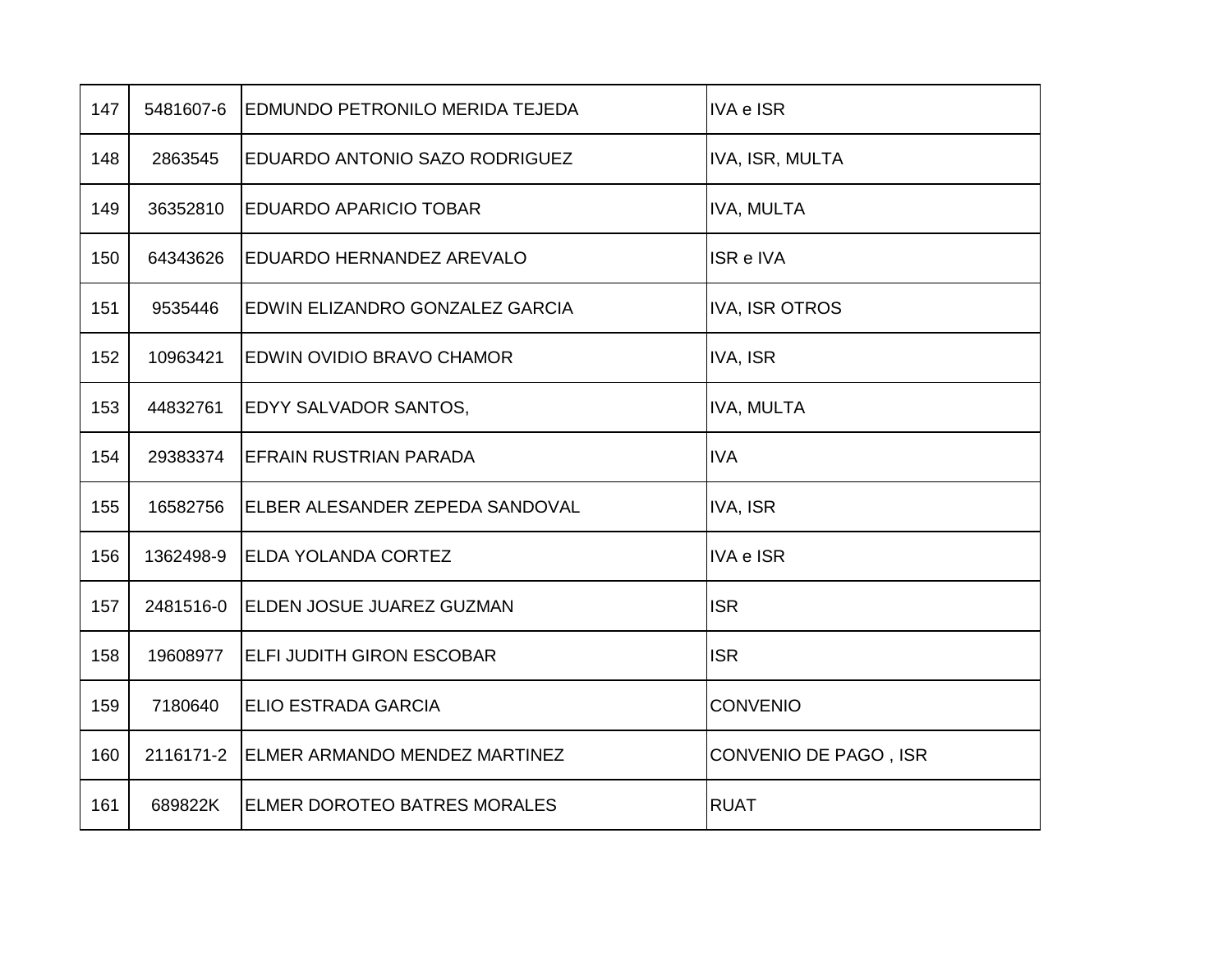| 162 | 441160-9  | ELMER LEONEL HERRARTE GUERRA           | <b>IVA e ISR</b>      |
|-----|-----------|----------------------------------------|-----------------------|
| 163 | 31424856  | ELMER LEONEL QUEVEDO GONZALEZ          | <b>CONVENIO</b>       |
| 164 | 49056735  | ELSA MARINA GONZALEZ CASTAÑEDA         | <b>ISR</b>            |
| 165 | 25722883  | ELVIA LETICIA MELGAR GONZALEZ GONZALEZ | <b>ISR</b>            |
| 166 | 35360135  | ELVIA MARINA LOPEZ HERNANDEZ DE RUANO  | <b>IVA ISR</b>        |
| 167 | 12056464  | ELVIS ORLANDO RAMIREZ CIFUENTES        | IVA, ISR              |
| 168 | 3188914   | <b>EMILIO GÓMEZ LUNA</b>               | IVA, ISR y ISO        |
| 169 | 3188914   | <b>EMILIO GOMEZ LUNA</b>               | IVA, ISR, OTROS       |
| 170 | 708161-8  | <b>EMMA ALICIA ROSALES SAGUIL</b>      | <b>ISR</b>            |
| 171 | 6242803-9 | <b>ENEYDA AMINTA CARIAS FUENTES</b>    | <b>IVA, MULTA</b>     |
| 172 | 15075621  | ENNIO OSWALDO RAMIREZ HERNANDEZ        | <b>CONVENIO</b>       |
| 173 | 4961162-3 | <b>ENRI NATANAHEL POMA SAQUI</b>       | CONVENIO DE PAGO, ISR |
| 174 | 31565395  | ERI MARIBEL MAYEN MONTENEGRO LEMUS     | ISR, IVA, MULTA       |
| 175 | 12615528  | <b>ERICK ALEXANDER CASTILO FAJARDO</b> | <b>CONVENIO</b>       |
| 176 | 47554851  | ERICK AUGUSTO RODRIGUEZ DE LA CRUZ     | CONVENIO DE PAGO, ISR |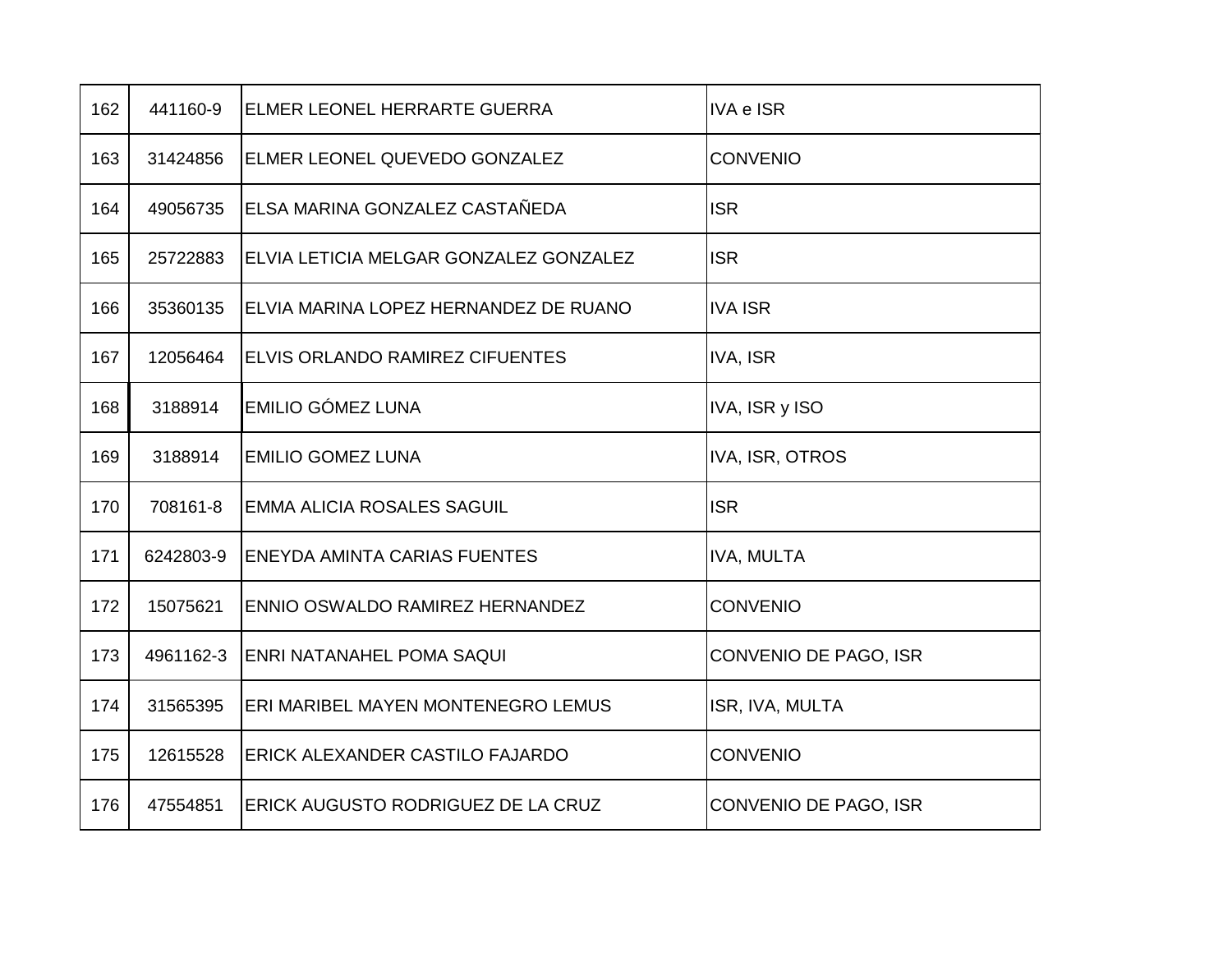| 177 | 14934442  | <b>ERICK BLADIMIR RUIZ BLANCO</b>                 | <b>MULTA</b>                                          |
|-----|-----------|---------------------------------------------------|-------------------------------------------------------|
| 178 | 18877427  | <b>ERWIN LUIS FUENTES JOACHIN</b>                 | <b>RUAT</b>                                           |
| 179 | 18123767  | ESAU VALENZUELA VASQUEZ                           | IVA, ISR                                              |
| 180 | 1646169K  | <b>ESLY CANASTUJ CIFUENTES</b>                    | <b>CONVENIO</b>                                       |
| 181 | 474984-7  | ESTUARDO EDELBERTO VASQUEZ AGUILAR                | <b>IVA e ISR</b>                                      |
| 182 | 17551153  | <b>ESVIN BALAN GONZALES</b>                       | <b>IVA</b>                                            |
| 183 | 447585-2  | EUGENIO EMILIO SANDOVAL LOPEZ                     | MULTA POR INFRACCIÓN A LOS<br><b>DEBERES FORMALES</b> |
| 184 | 1057822-6 | EVA MAGALY ESTRADA ZAMORA                         | <b>RUAT</b>                                           |
| 185 | 29258723  | EVELYN KARINA FRANCO DE LEON                      | <b>CONVENIO</b>                                       |
| 186 | 20188447  | EXPORTACIONES Y MERCANCIAS DE GUATEMALA, S.<br>А. | ISR, IEMA, MULTA                                      |
| 187 | 4445864   | EYNAR FERNANDDO SAMAYOA BOSQUE LUARCA             | <b>ISR</b>                                            |
| 188 | 70267855  | FAMIBOSA, SOCIEDAD ANÓNIMA                        | IVA, ISR, ISO                                         |
| 189 | 6617379   | FELIX, ADOLFO ORANTES, ORELLANA                   | ISR, IVA                                              |
| 190 | 5519004   | <b>FERMIN MICHICOJ VELASQUEZ</b>                  | IVA, ISR, OTROS                                       |
| 191 | 6074510   | FERNANDO DESIDERIO DE LEON REYES                  | <b>IVA</b>                                            |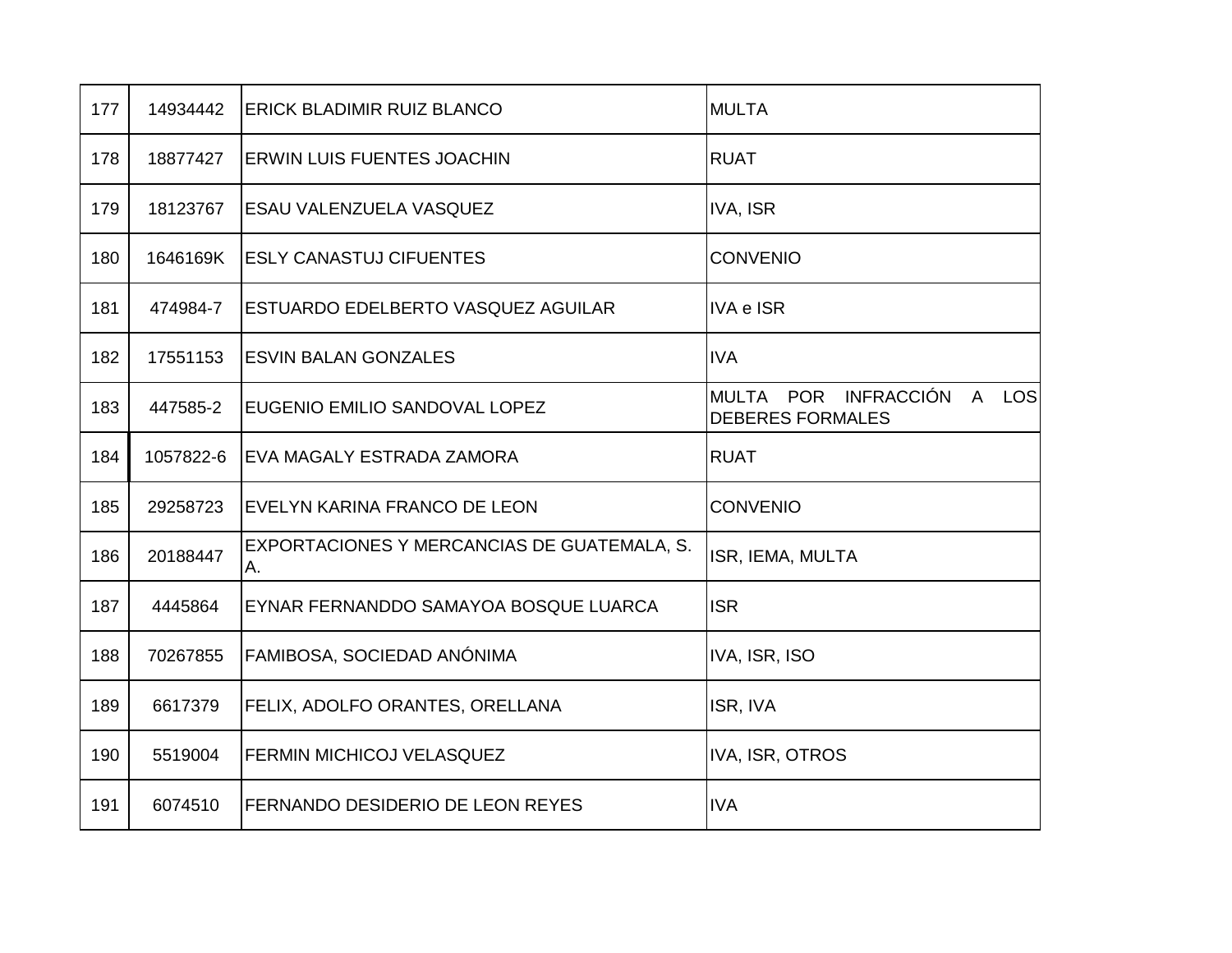| 192 | 34172548  | <b>FERNANDO LOPEZ</b>                | <b>MULTA</b>      |
|-----|-----------|--------------------------------------|-------------------|
| 193 | 83284346  | FERRO NUEVA, SOCIEDAD ANONIMA        | <b>IVA, MULTA</b> |
| 194 | 7723768   | FIDELA ANTONIA HERNANDEZ CARDONA     | <b>IVA e ISR</b>  |
| 195 | 52071707  | FLANKLIN ELSIAS GALINDO GOMEZ        | <b>CONVENIO</b>   |
| 196 | 2809883-8 | FLORIDALMA GAMEZ BARRIOS DE CORONADO | <b>RUAT</b>       |
| 197 | 7343931-2 | <b>FRANCISCA IRENE LUX LUX</b>       | <b>IVA, MULTA</b> |
| 198 | 2109915-4 | FRANCISCO ARMANDO DE LEON BARRIOS    | IVA, MULTA        |
| 199 | 22331824  | FRANCISCO CHACAJ YAT SEGUNDO         | <b>IVA, MULTA</b> |
| 200 | 1193633-9 | <b>FRANCISCO CHAY MUY</b>            | <b>RUAT, ISR</b>  |
| 201 | 12044148  | FRANCISCO JAVIER RAMIREZ DE LEON     | <b>ISR</b>        |
| 202 | 36434035  | FRANCISCO JOSE CASTILLO CASTILLO     | IVA, MULTA        |
| 203 | 6224709   | <b>FRANCISCO LOPEZ NATARENO</b>      | <b>OTROS</b>      |
| 204 | 566789-5  | <b>FRANCISCO PEREZ MONZON</b>        | <b>IVA e ISR</b>  |
| 205 | 28159535  | <b>FRANCISCO SACVIN QUINILLO</b>     | IVA, MULTA        |
| 206 | 2815953-5 | <b>FRANCISCO SACVIN QUINILLO</b>     | <b>IVA, MULTA</b> |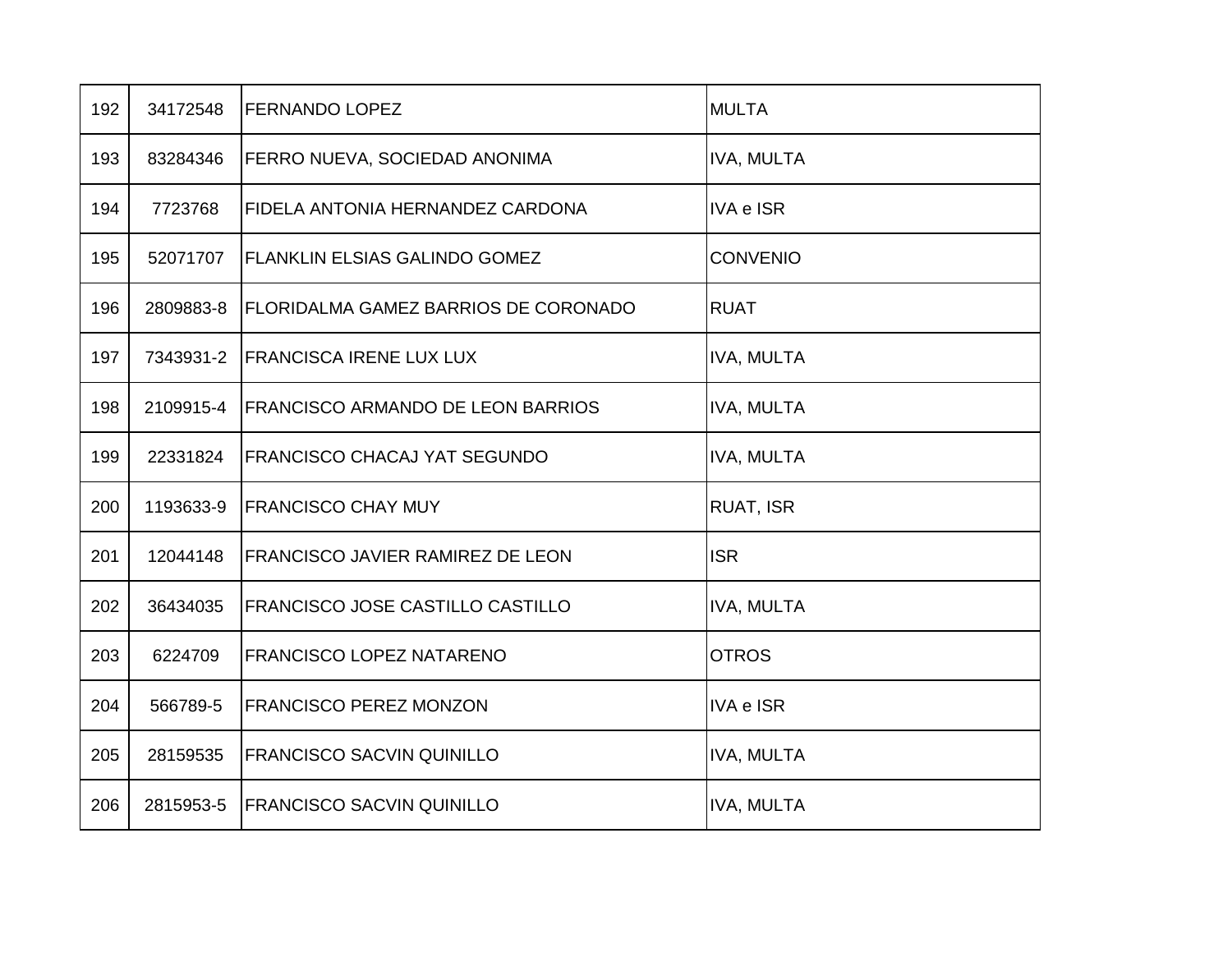| 207 | 2646909-K | <b>FRANCISCO SAUL PAZ GARCÍA</b>                                      | <b>ISR</b>            |
|-----|-----------|-----------------------------------------------------------------------|-----------------------|
| 208 | 47841311  | <b>FRANCISCO SOTO VALE</b>                                            | ISR e IVA             |
| 209 | 4128311   | <b>FRANCISCO VELASQUEZ AGUILAR</b>                                    | <b>IVA, ISR OTROS</b> |
| 210 | 34746072  | <b>FREDDY ARNOLDO SALAZAR FLORES</b>                                  | <b>RUAT</b>           |
| 211 | 1812589-1 | <b>FREDY ZARCEÑO CASTILLO</b>                                         | <b>IVA e ISR</b>      |
| 212 | 475705K   | <b>FREN RAUL ESTRADA ARREDONDO</b>                                    | <b>ISR</b>            |
| 213 | 2580866-4 | <b>FULGENCIO BALTAZAR TOJIN PU</b>                                    | <b>IVA e ISR</b>      |
| 214 | 21095426  | <b>GASOLINERA LA CHACARA S.A.</b>                                     | <b>IVA, ISR</b>       |
| 215 | 5435710-1 | GASOLINERA PALO BLANCO S. A.                                          | <b>ISR</b>            |
| 216 | 68189834  | <b>GASOLINERA RAMONCITO S.A.</b>                                      | <b>IVA, OTROS</b>     |
| 217 | 55392652  | GASOLINERA SAN ANTONIO, LAGUNA DE PEREIRA,<br><b>SOCIEDAD ANONIMA</b> | IVA, ISR, MULTA       |
| 218 | 43071317  | GASOLINERA SUREÑA S.A.                                                | IVA, ISR              |
| 219 | 11841133  | <b>GASPAR JAX US</b>                                                  | <b>CONVENIO</b>       |
| 220 | 8516685   | GEMASA, SOCIEDAD ANÓNIMA                                              | <b>IVA e ISR</b>      |
| 221 | 12635790  | <b>GENRI DARILLO HERNANDEZ MAEDA</b>                                  | <b>IETAAP</b>         |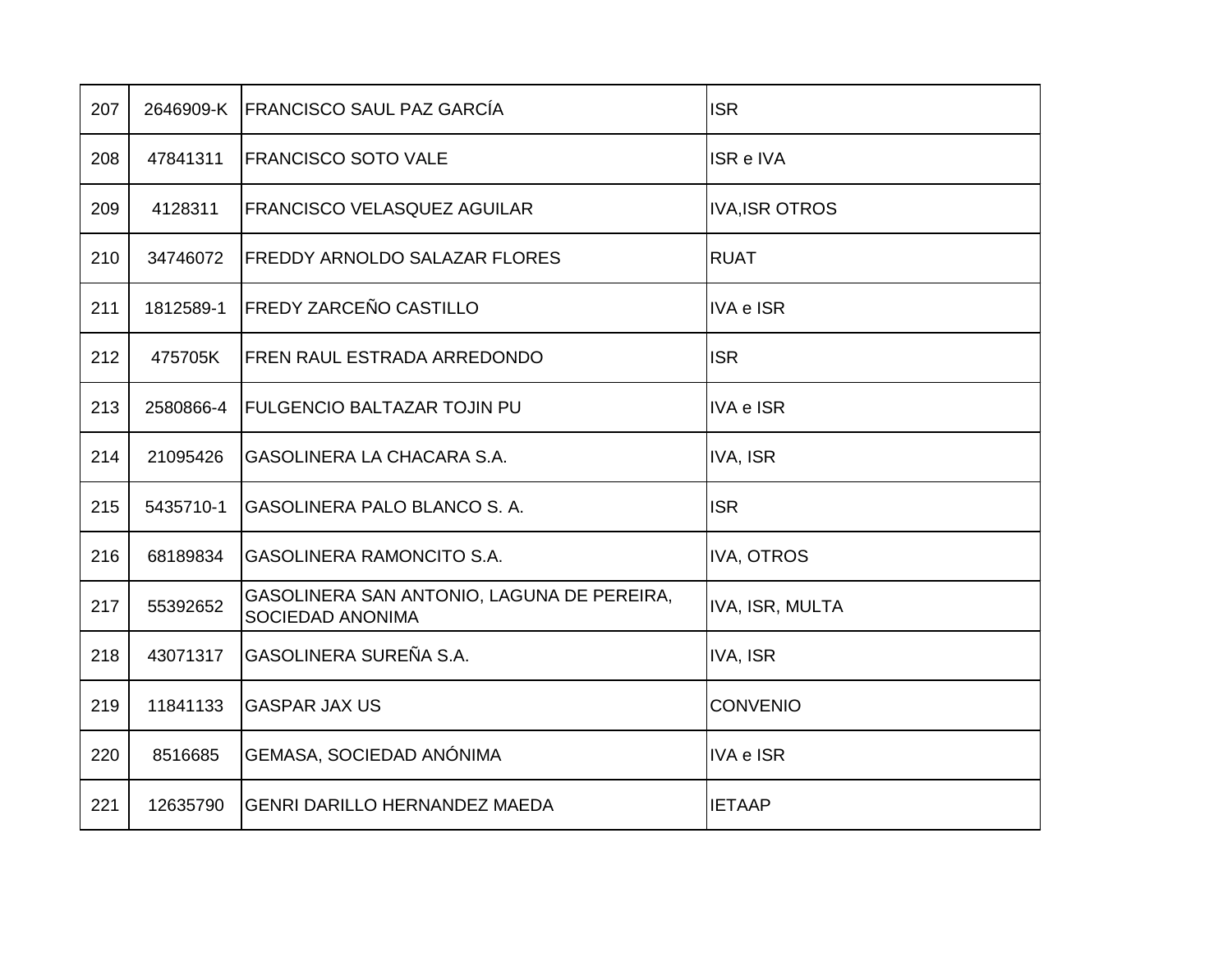| 222 | 49247042  | <b>GERVER NOE GARCIA RISCAJCHE</b>              | RUAT, ISR, MULTA                                      |
|-----|-----------|-------------------------------------------------|-------------------------------------------------------|
| 223 | 24873551  | <b>GILMAR IVAN RIVERA PON</b>                   | MULTA POR INFRACCION A LOS<br><b>DEBERES FORMALES</b> |
| 224 | 831618-K  | <b>GLADIS LOPEZ LIMA</b>                        | IVA, MULTA                                            |
| 225 | 831618K   | <b>GLADIS LOPEZ LIMA</b>                        | IVA, MULTA                                            |
| 226 | 1093197K  | <b>GLADYS KARINA MADRIGALES MORALES ARGUETA</b> | <b>CONVENIO</b>                                       |
| 227 | 27470563  | <b>GLENDA AZUCELI TRIGUEROS MARROQUIN</b>       | RUAT, ISR                                             |
| 228 | 76945669  | <b>GLENDA CLARIVEL MONTEPEQUE LUNA</b>          | <b>IRS</b>                                            |
| 229 | 36760404  | <b>GLORIA VIANEYS PORTILLO CHICAS</b>           | <b>CONVENIO</b>                                       |
| 230 | 1230352   | GONZALEZ Y GONZALEZ Y CIA. LTDA                 | IVA, ISR, IETAAP                                      |
| 231 | 596787    | <b>GREGORIO MARCIAL PADILLA Y PADILLA</b>       | <b>IVA</b>                                            |
| 232 | 16212452  | <b>GREGORIO RAMON RENOJ PASTOR,</b>             | <b>IVA, MULTA</b>                                     |
| 233 | 11022884  | <b>GREIS MARIA BARRIOS DE LEON RIVERA</b>       | IVA, MULTA                                            |
| 234 | 11022884  | <b>GREIS MARIA BARRIOS DE LEON RIVERA</b>       | <b>ISR</b>                                            |
| 235 | 60613270  | <b>GRUPO CORPORATIVO DEL SUR S.A.</b>           | <b>ISR</b>                                            |
| 236 | 3900834-7 | GRUPO COSTA AZUL, SOCIEDAD ANÓNIMA              | <b>ISR</b>                                            |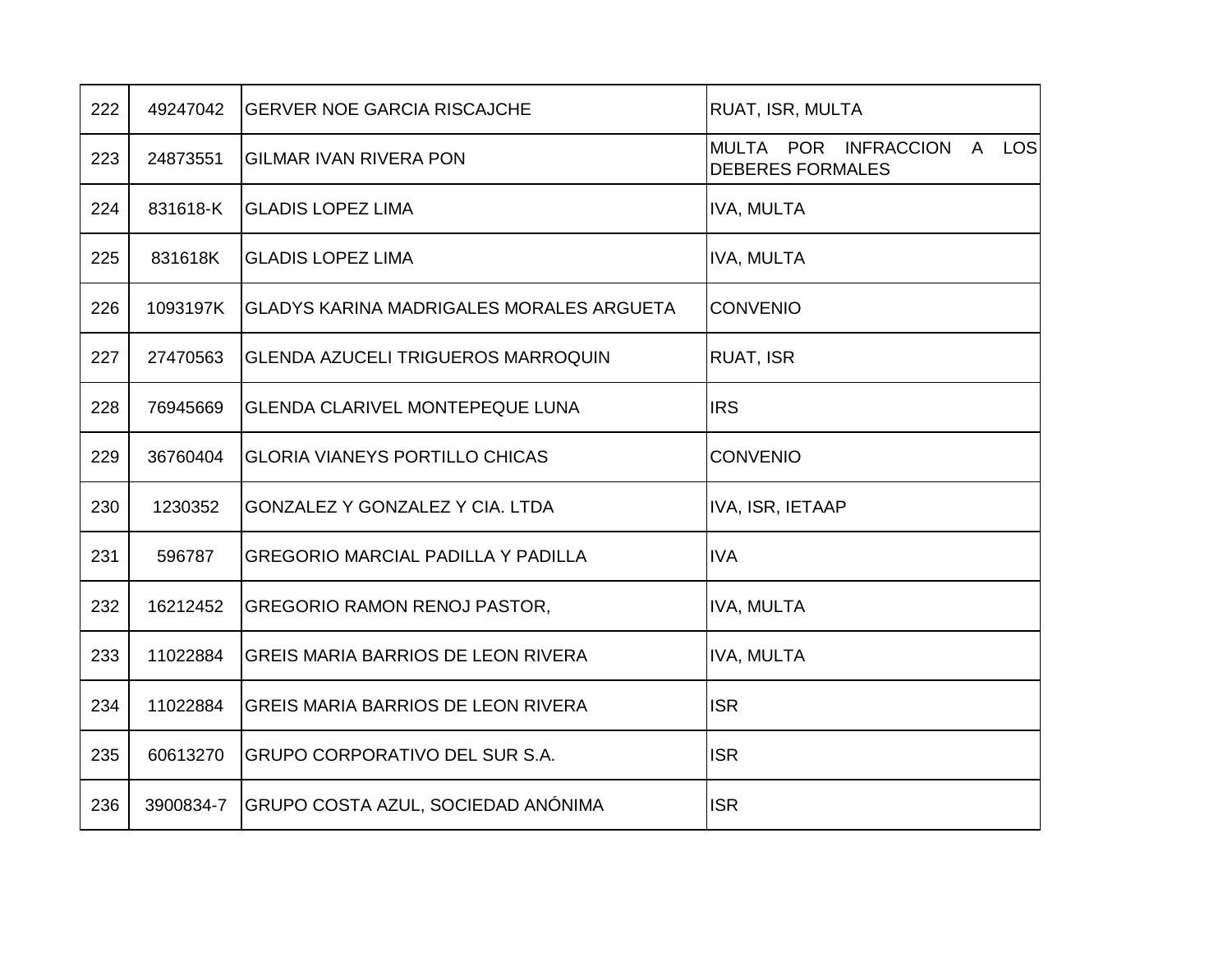| 237 | 38915456  | <b>GRUPO EMPRESARIAL SAN ANTONIO S.A.</b> | <b>ISR OTROS</b>                                      |
|-----|-----------|-------------------------------------------|-------------------------------------------------------|
| 238 | 38942631  | <b>GRUPO JIREH, SOCIEDAD ANONIMA</b>      | IVA, ISR y IETAAP                                     |
| 239 | 34381120  | <b>GRUPO SAN DE GUATEMALA</b>             | ISR, ISO                                              |
| 240 | 3118339   | <b>GUSTAVO ADOLFO SOLARES CASTILLO</b>    | <b>IVA e ISR</b>                                      |
| 241 | 610984    | HARALD KONRAD HEINRICH MORJAN LORENZ      | <b>IETAP</b>                                          |
| 242 | 2885735   | HAROL ROBERTO BARNEOND ADROVER            | IVA, ISR                                              |
| 243 | 26714795  | HAROLDO BOSVELI ORDOÑEZ NAJARRO           | IVA, ISR                                              |
| 244 | 10262482  | HEBER YOBANI DE LA CRUZ MEJIA             | <b>ISR</b>                                            |
| 245 | 64677826  | HECTOR ALFONSO CHANCHAVAC QUIÑONEZ        | <b>IVA, MULTA</b>                                     |
| 246 | 540598K   | HECTOR ARMANDO PAZ OVANDO                 | ISR, IVA, MULTA                                       |
| 247 | 1689153-8 | <b>HECTOR DAVID VELASQUEZ GUZMAN</b>      | CONVENIO DE PAGO, ISR ASALARIADO                      |
| 248 | 501993-1  | <b>HECTOR LOPEZ HERRERA</b>               | MULTA POR INFRACCION A LOS<br><b>DEBERES FORMALES</b> |
| 249 | 15574326  | <b>HECTOR RODRIGO VALLADARES VASQUEZ</b>  | <b>MULTA</b>                                          |
| 250 | 8202230   | <b>HECTOR SAMUEL FLORES VENTURA</b>       | <b>IVA e ISR</b>                                      |
| 251 | 30127041  | <b>HECTOR, ORLANDO MARGOS, GARCIA</b>     | <b>IVA e ISR</b>                                      |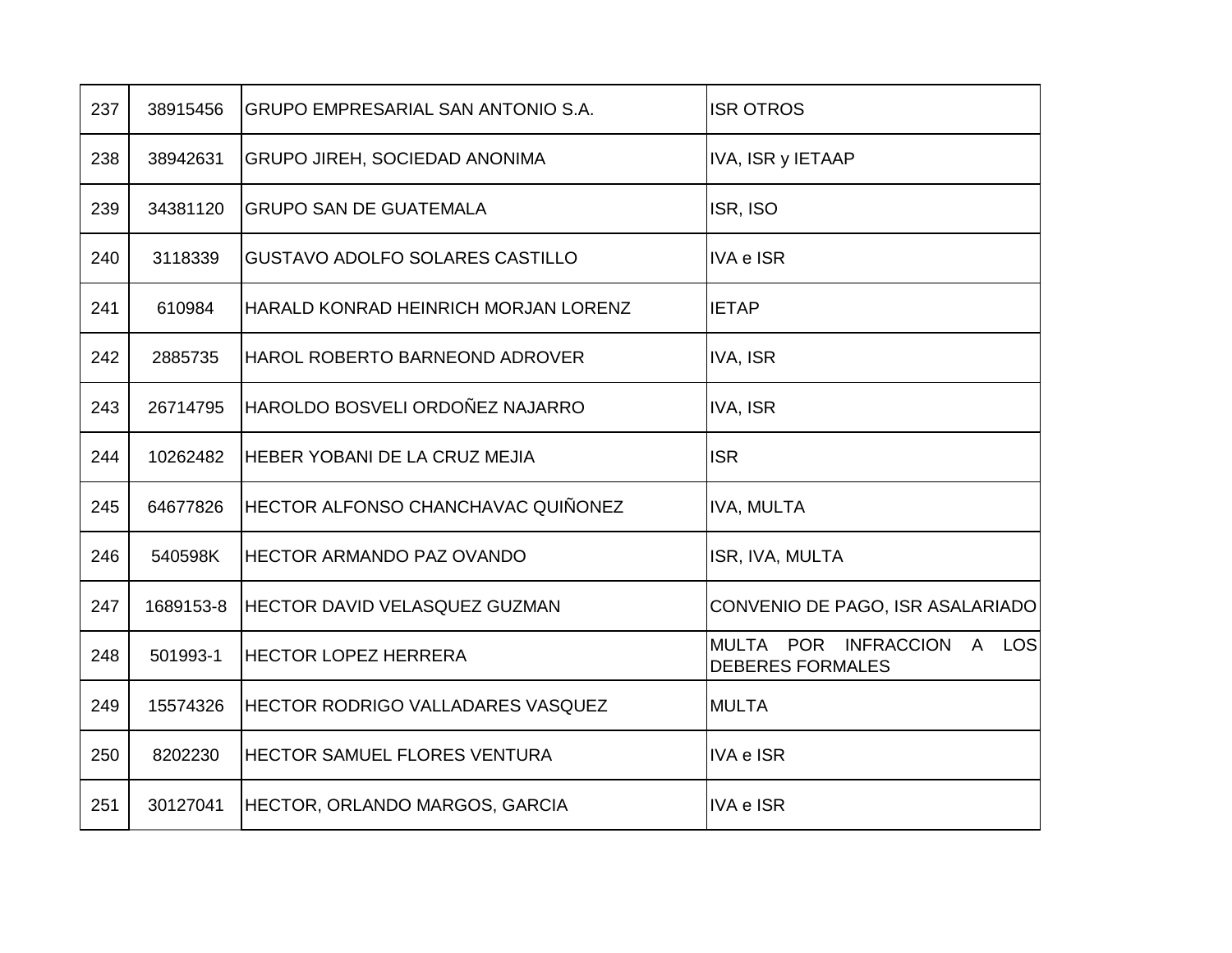| 252 | 41181859  | HEMAN RAFAEL LAZARO DEL CID,          | <b>IVA, MULTA</b>     |
|-----|-----------|---------------------------------------|-----------------------|
| 253 | 59729457  | HENRY ALEXANDER DE LA CRUZ MARINI     | <b>IVA e ISR</b>      |
| 254 | 25014315  | HERBER ESTIB MORALES DEMATA           | <b>CONVENIO</b>       |
| 255 | 600937-9  | HERMELINDA ALVARADO ARAUZ             | <b>IVA, MULTA</b>     |
| 256 | 6235859   | HERNIR GIOVANNI LUCERO GONZALEZ       | <b>CONVENIO</b>       |
| 257 | 42776554  | HILDA CONSUELO YUMAN GUZMAN           | <b>IVA</b>            |
| 258 | 8545340   | HILMAR OBTULIO MINUEZA PANIAGUA       | CONVENIO DE PAGO, ISR |
| 259 | 14246430  | HOTEL SAN JULIAN S.A.                 | <b>IVA, ISR</b>       |
| 260 | 387436-2  | <b>HUGO ALBERTO MERIDA</b>            | <b>IVA, ISR</b>       |
| 261 | 487093K   | <b>HUGO ERNESTO OCHOA COMELLI</b>     | <b>IVA, MULTA</b>     |
| 262 | 4128373-2 | <b>HUGO ESTUARDO GARCIA VELASQUEZ</b> | <b>IVA, MULTA</b>     |
| 263 | 41283732  | HUGO ESTUARDO GARCIA VELASQUEZ        | <b>IVA, MULTA</b>     |
| 264 | 3809676   | HUGO LEONEL DE LEON OROZCO            | IVA, ISR              |
| 265 | 41765354  | <b>HUGO LEONEL GODOY BLANCO</b>       | <b>MULTA</b>          |
| 266 | 3040032-5 | <b>HUGO LEONEL NAJARRO LOPEZ</b>      | <b>RUAT</b>           |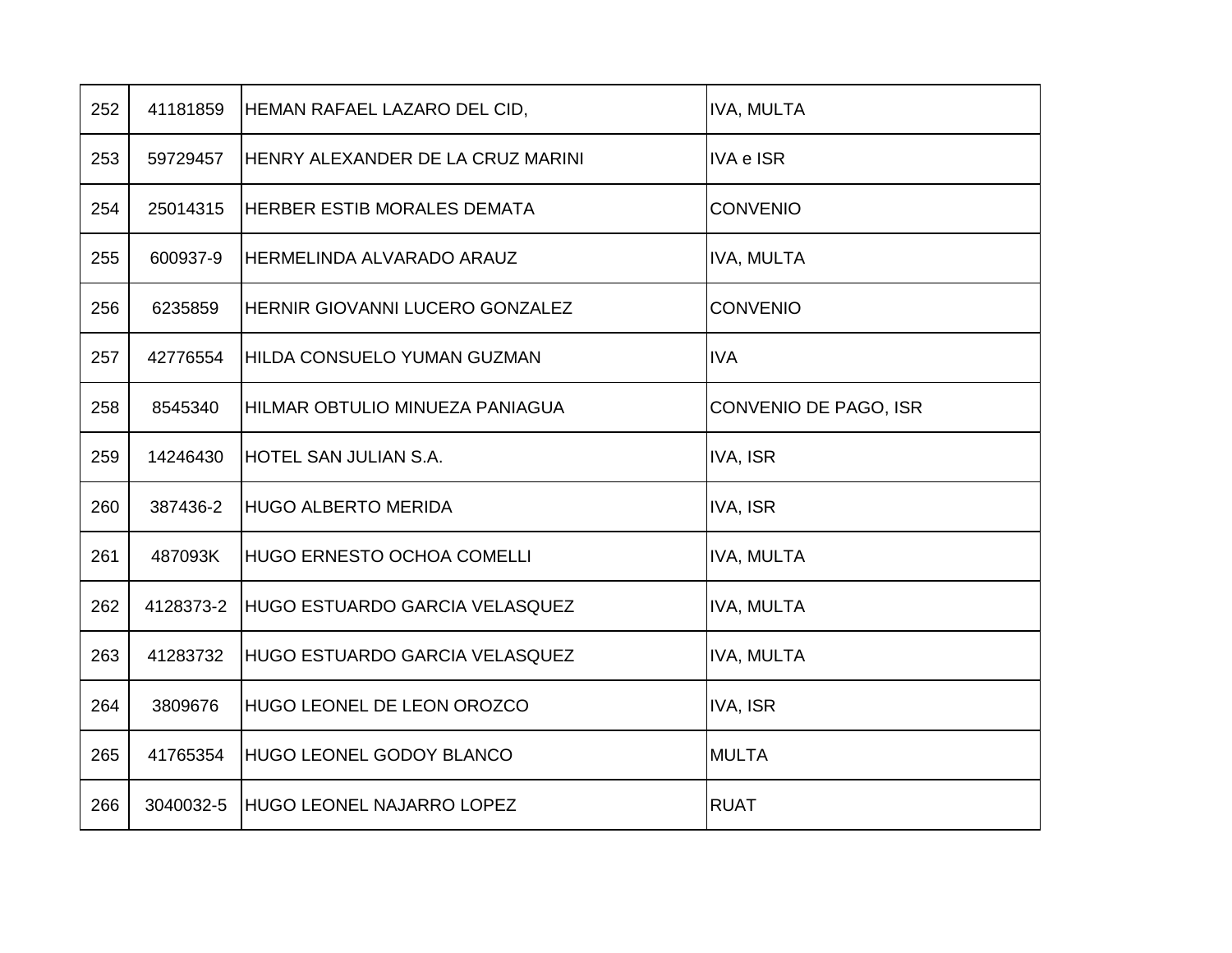| 267 | 6392369  | <b>HUGO RENE CARRANZA MELGAR</b>           | IVA, ISR                                                 |
|-----|----------|--------------------------------------------|----------------------------------------------------------|
| 268 | 6273610  | <b>HUGO ROLANDO ARROYO ROBLES</b>          | <b>IVA, ISR</b>                                          |
| 269 | 779618-8 | <b>IDVIN ARNOLDO ESCOBAR RODRIGUEZ</b>     | <b>IVA e ISR</b>                                         |
| 270 | 7109296  | <b>IGNACIO JOSE LACAN BATZ</b>             | <b>IVA, MULTA</b>                                        |
| 271 | 42499593 | <b>ILSY MARIELA GONZALEZ RELAC</b>         | <b>CONVENIO DE PAGO</b>                                  |
| 272 | 33210462 | IMPORTACIONES INTEGRADAS, SOCIEDAD ANONIMA | IVA, ISR, MULTA                                          |
| 273 | 1374540  | IMPORTADORA FERRETERA, SOCIEDAD ANÓNIMA    | <b>IVA e ISR</b>                                         |
| 274 | 72866187 | INDUSCO, SOCIEDAD ANONIMA                  | IVA, ISR, ISO                                            |
| 275 | 37764306 | INDUSTRIA TIBURONERA MAR DE CRISTAL. S.A.  | <b>OTROS</b>                                             |
| 276 | 42139082 | INMOBILIARIA ANDAXI, SOCIEDAD ANONIMA      | IETAP, ISR, IVA, MULTA                                   |
| 277 | 65807812 | <b>INTERGAMES, S. A.</b>                   | <b>IVA e ISR</b>                                         |
| 278 | 28964500 | INVERSIONES LAS PALMAS, SOCIEDAD ANÓNIMA   | IVA, ISR y ISO                                           |
| 279 | 40057380 | <b>IRMA GRACIELA HERNANDEZ</b>             | <b>CONVENIO</b>                                          |
| 280 | 4211421  | IRMA VIOLETA NAJERA PORON DE VELASQUEZ     | (PEQUEÑO<br>CONTRIBUYENTE)<br><b>IVA</b><br><b>MULTA</b> |
| 281 | 37391615 | IRMA, ANTONIETA MORALES, LOPEZ             | <b>CONVENIO</b>                                          |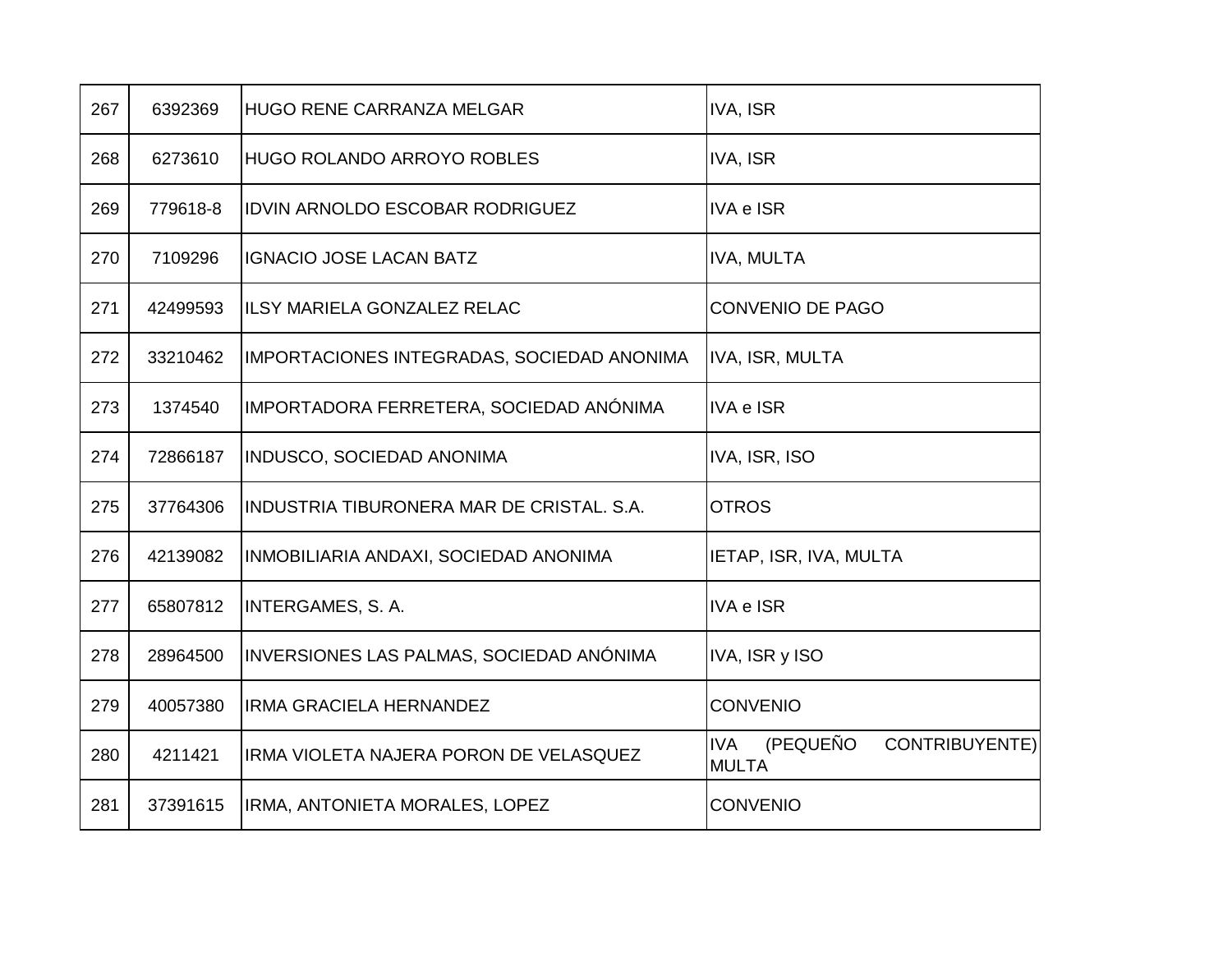| 282 | 26401711  | <b>ISABEL LOPEZ LOPEZ</b>                   | <b>IVA, MULTA</b>                                           |
|-----|-----------|---------------------------------------------|-------------------------------------------------------------|
| 283 | 2640171-1 | <b>ISABEL LOPEZ LOPEZ</b>                   | <b>IVA, MULTA</b>                                           |
| 284 | 5485588-8 | <b>ISABELA MAS SHOHOM</b>                   | <b>IVA</b>                                                  |
| 285 | 12731900  | ISMAEL DE JESUS CARDONA AGUILAR             | <b>MULTA</b>                                                |
| 286 | 984036-2  | IVAN DANILO GONZALEZ GARCÍA                 | MULTA POR INFRACCION<br>LOS<br>A<br><b>DEBERES FORMALES</b> |
| 287 | 56214626  | <b>JACINTO VENANCIO VALIENTE GOMEZ</b>      | <b>IVA e ISR</b>                                            |
| 288 | 37869817  | <b>JELDER RENE JIMENEZ CORADO</b>           | IVA, ISR                                                    |
| 289 | 61173320  | JENNIFER DINORA CASTAÑEDA ARIZA             | <b>IETAAP</b>                                               |
| 290 | 40831272  | JENNIFFER ROXANA CHINOL CHITIC              | <b>CONVENIO</b>                                             |
| 291 | 53678036  | <b>JESSICA NOHEMI ORTIZ HERRERA SAMAYOA</b> | ISR, MULTA                                                  |
| 292 | 7675111-2 | <b>JHOSELIN ROSARIO HERNANDEZ MARTINEZ</b>  | <b>RUAT</b>                                                 |
| 293 | 2668785   | <b>JOEL VELASQUEZ LEMUS</b>                 | <b>IVA</b>                                                  |
| 294 | 4192189-5 | JOHANNA MAYARI ORTEGA ZUÑIGA SANCHEZ        | <b>IVA, MULTA</b>                                           |
| 295 | 1218091-2 | JORGE ALBERTO LEMUS RUANO                   | <b>ISR</b>                                                  |
| 296 | 46238999  | JORGE AMILCAR MUÑOZ, COTZAJAY               | <b>IVA, MULTA</b>                                           |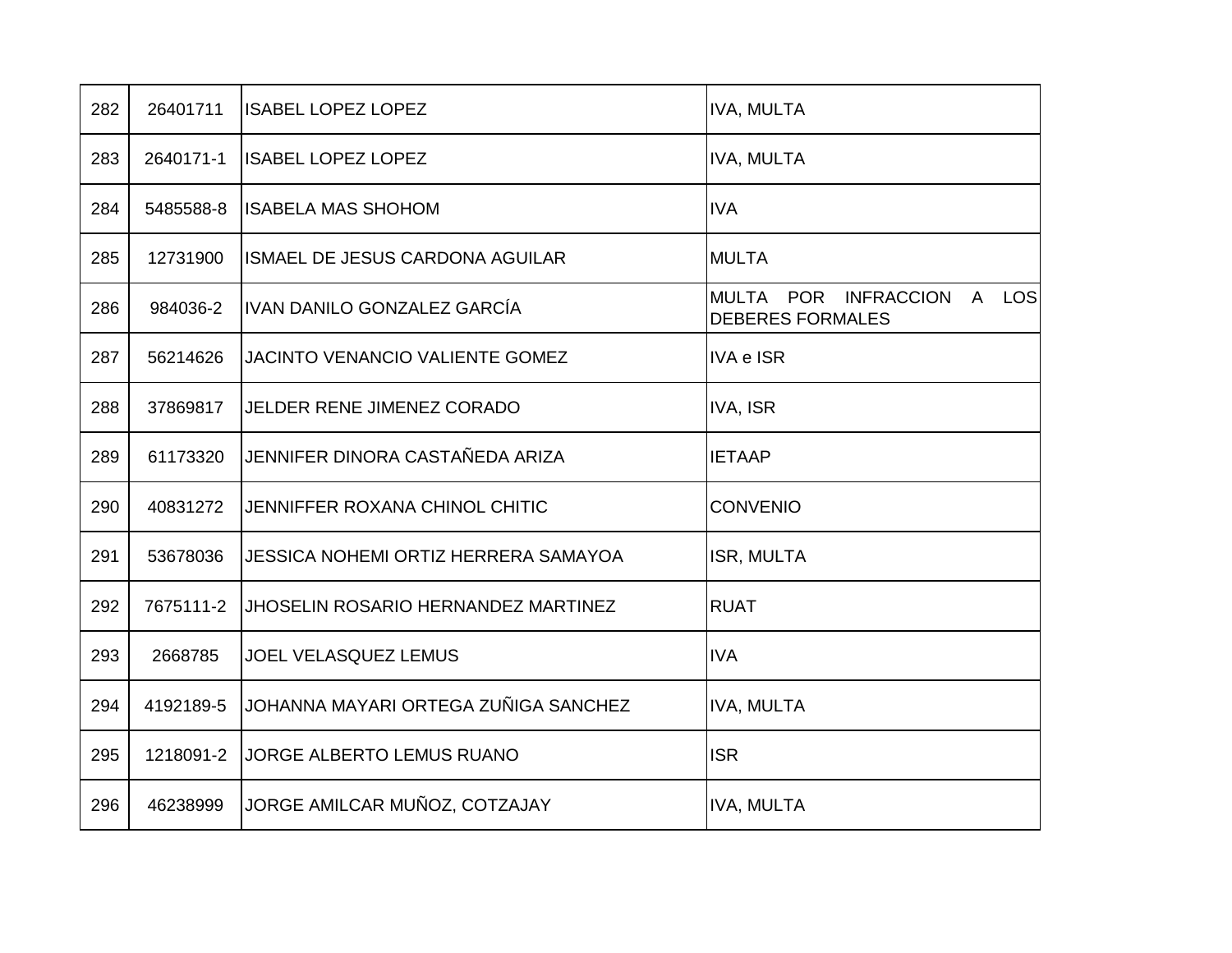| 297 | 1812374-0 | <b>JORGE ARIEL ARRECIS MORALES</b>     | MULTA POR INFRACCION<br>A LOS<br><b>DEBERES FORMALES</b>                                       |
|-----|-----------|----------------------------------------|------------------------------------------------------------------------------------------------|
| 298 | 25653768  | JORGE CORDOVA, TORRES,                 | <b>RUAT</b>                                                                                    |
| 299 | 1414320-8 | <b>JORGE LEONEL LUNA BAUTISTA</b>      | MULTA POR INFRACCION<br>A LOS<br><b>DEBERES FORMALES</b>                                       |
| 300 | 79402933  | JORGE LUIS SAC PU                      | <b>IVA, MULTA</b>                                                                              |
| 301 | 1534912   | <b>JORGE MARIO DOMINGUEZ GORDILLO</b>  | IVA, ISR, OTROS                                                                                |
| 302 | 15095088  | JORGE, GIOVANNI REYES, PALENCIA,       | <b>IVA, MULTA</b>                                                                              |
| 303 | 26527766  | JORGE, LUIS PINTO ALVARADO             | IVA, ISO, ISR, MULTA                                                                           |
| 304 | 8160759   | JOSE ADAN RUANO PALENCIA               | <b>ISR</b>                                                                                     |
| 305 | 21081921  | JOSE ALBERTO DE LEON VASQUEZ           | <b>ISR</b>                                                                                     |
| 306 | 2155788   | JOSÉ ALBERTO SEGURA GONZALEZ           | IVA, ISR y ISO                                                                                 |
| 307 | 4524217   | <b>JOSE ALEJANDRO MALDONADO MARCOS</b> | <b>IVA</b>                                                                                     |
| 308 | 36834645  | <b>JOSE ALFREDO ZEPEDA TEJEDA</b>      | <b>ISR</b>                                                                                     |
| 309 | 299829-7  | JOSE ANIBAL ESCOBEDO RODAS             | CONVENIO DE PAGO, ISR                                                                          |
| 310 | 4940466   | <b>JOSE ARMANDO LUIS BURRION</b>       | <del>CONVENIO DE PAGO multa a</del><br>TOSI<br>deberes formales de los iimpuestos ISR,<br>11/4 |
| 311 | 11352426  | <b>JOSE DAMASO JORGE ATJATZ</b>        | <b>CONVENIO DE PAGO</b>                                                                        |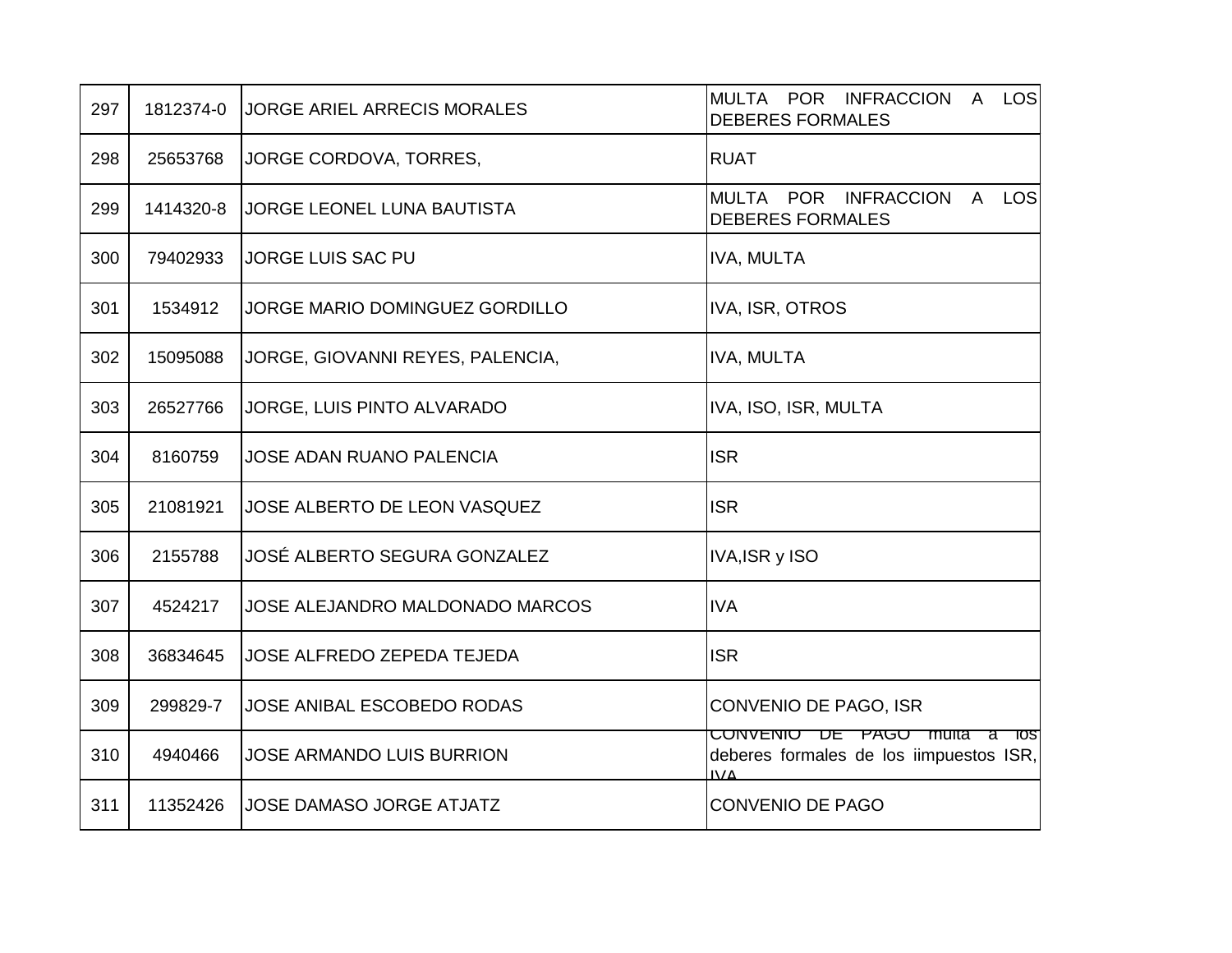| 312 | 26448149  | <b>JOSE FRANCISCO PEREZ BARILLAS</b> | IVA y multas                   |
|-----|-----------|--------------------------------------|--------------------------------|
| 313 | 16909437  | <b>JOSE GUARCAS LARES</b>            | <b>MULTA</b>                   |
| 314 | 8241457   | JOSE ISRAEL SALAZAR, COLINDRES       | <b>IVA, MULTA</b>              |
| 315 | 114274-7  | JOSE LEONEL ESCOBAR PEDROSA          | CONVENIO DE PAGO, ISR          |
| 316 | 324826-7  | <b>JOSE LUIS JIMENEZ MORAN</b>       | CONVENIO DE PAGO, IETAAP       |
| 317 | 16927850  | <b>JOSE LUIS ACEITUNO NELSON</b>     | CONVENIO DE PAGO, ISR          |
| 318 | 58589104  | JOSE LUIS DE LA ROSA GONZALEZ        | <b>IVA, MULTA</b>              |
| 319 | 2598813-1 | <b>JOSE MANUEL MORALES LOPEZ</b>     | <b>IVA</b>                     |
| 320 | 694759K   | <b>JOSE MAURICIO DIAZ DEL VALLE</b>  | ISR, IVA                       |
| 321 | 16077261  | <b>JOSE MIGUEL TELLES DONIS</b>      | <b>IVA</b>                     |
| 322 | 3611613-0 | JOSE MISAEL PEÑATE MENENDEZ          | CONVENIO DE PAGO, MULTA FORMAL |
| 323 | 552332K   | JOSE ROBERTO PEDROZA REQUENA         | <b>ISR</b>                     |
| 324 | 844357    | <b>JOSE VICENTE HERNANDEZ MENDEZ</b> | <b>IVA, ISR, IETAAP</b>        |
| 325 | 78531012  | JOSE, DAVID REYES, MAZARIEGOS,       | <b>CONVENIO</b>                |
| 326 | 600260-9  | <b>JOVINO SANTOS GOMEZ</b>           | ISR, REGIMEN ASALARIADO        |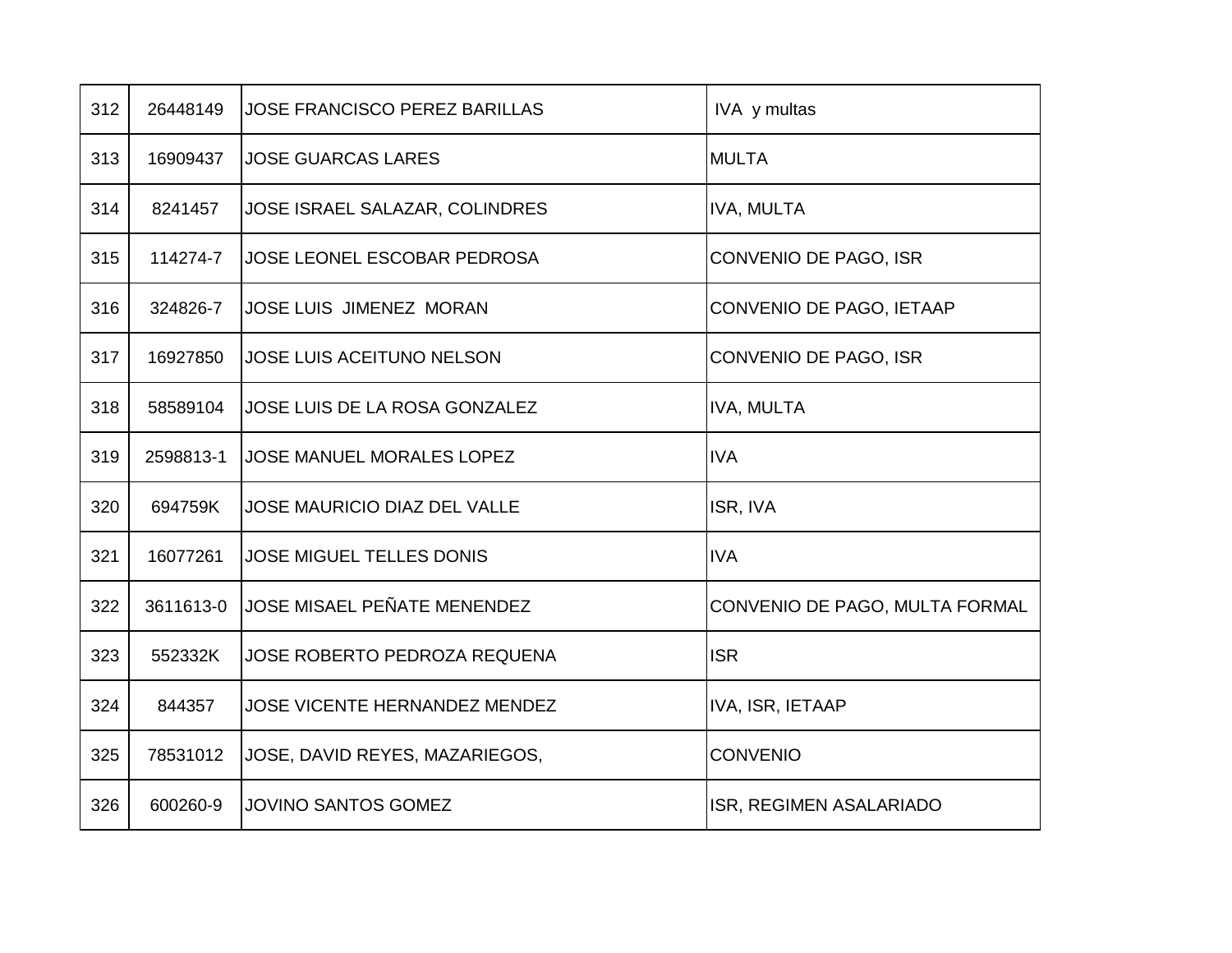| 327 | 16524934  | JUAN ANTOLIN RIVERA AJ,                | IVA, MULTA                                               |
|-----|-----------|----------------------------------------|----------------------------------------------------------|
| 328 | 5080096   | JUAN ANTONIO HERNÁNDEZ PEÑA            | IVA, ISR y ISO                                           |
| 329 | 216144-3  | JUAN ARNOLDO MUÑOZ ENRIQUEZ            | <b>IETAAP</b>                                            |
| 330 | 2949641-1 | JUAN ARNULFO VICENTE GUDIEL            | CONVENIO DE PAGO, ISR                                    |
| 331 | 2639384-0 | <b>JUAN BAUTISTA CUXUN CHOC</b>        | MULTA POR INFRACCIÓN<br>A LOS<br><b>DEBERES FORMALES</b> |
| 332 | 7655738   | JUAN CARLOS GONZALEZ CARRERA           | <b>ISR</b>                                               |
| 333 | 866378-5  | <b>JUAN CARLOS HERNANDEZ ARREAGA</b>   | ISR, MULTA                                               |
| 334 | 4253526-3 | <b>JUAN CARLOS ORTIZ MORALES</b>       | IVA, ISR                                                 |
| 335 | 37293265  | <b>JUAN CARLOS PAYES YANEZ</b>         | <b>ISR</b>                                               |
| 336 | 36787566  | JUAN DANIEL MIJANGOS AVELDAÑOS         | IVA, ISR                                                 |
| 337 | 9986480   | <b>JUAN FRANCISCO DIAZ VASQUEZ</b>     | <b>IVA e ISR</b>                                         |
| 338 | 23388560  | <b>JUAN FRANCISCO TORRES REVOLORIO</b> | IVAR, ISR, OTROS                                         |
| 339 | 2108856K  | <b>JUAN INALBERTO GIRON CIFUENTES</b>  | IVA, ISR                                                 |
| 340 | 687365-0  | JUAN JOSÉ PÉREZ GARCÍA                 | CONVENIO DE PAGO, IETAAP                                 |
| 341 | 5337631   | JUAN MANUEL VASQUEZ SANCHEZ            | IVA, ISR, OTROS                                          |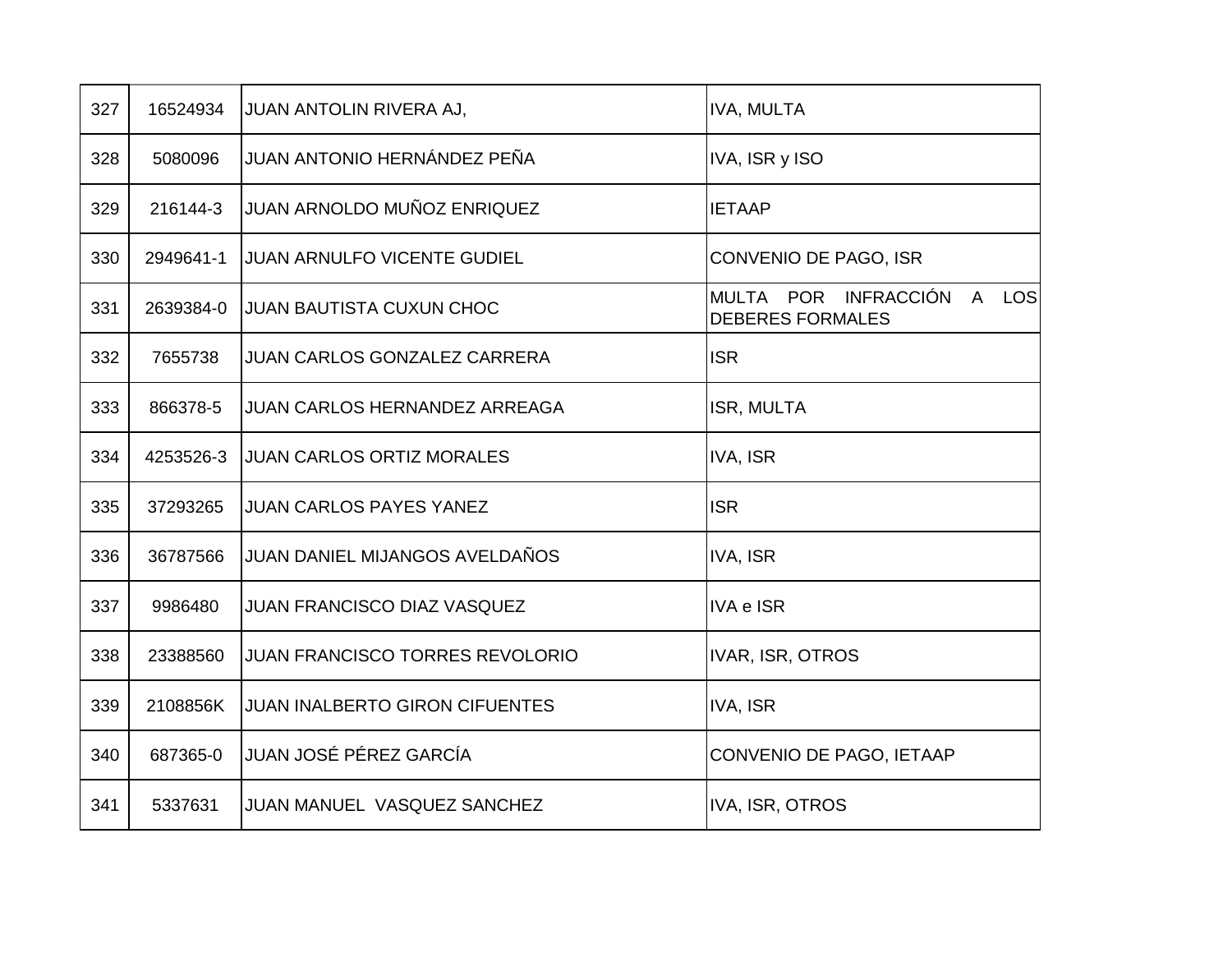| 342 | 7930771  | <b>JUAN MORALES CARRILLO</b>                                  | IVA, ISR                                                 |
|-----|----------|---------------------------------------------------------------|----------------------------------------------------------|
| 343 | 17456762 | <b>JUAN PABLO ARTURO DE LEON RIVADENEIRA</b>                  | <b>ISR</b>                                               |
| 344 | 3847322  | <b>JUAN RAMIRO MORATAYA ZAMORA</b>                            | <b>IVA</b>                                               |
| 345 | 35725826 | <b>JUAN TZOC QUINO</b>                                        | <b>ISR</b>                                               |
| 346 | 16524934 | JUAN, ANTOLIN RIVERA AJ                                       | <b>IVA, MULTA</b>                                        |
| 347 | 6433766  | JUANA BAUTISTA JIMENEZ CAMARGO DE TOJ                         | (PEQUEÑO<br><b>IVA</b><br>CONTRIBUYENTE)<br><b>MULTA</b> |
| 348 | 29848245 | <b>JULIAN VASQUEZ SAMOL</b>                                   | <b>IVA e ISR</b>                                         |
| 349 | 11001402 | <b>JULIO ANTONIO JUAREZ RAMIREZ</b>                           | <b>IETAP</b>                                             |
| 350 | 843238-4 | <b>JULIO CESAR MORALES MARROQUIN</b>                          | CONVENIO DE PAGO, IETAAP                                 |
| 351 | 14004607 | <b>JULIO DE JESUS DIAZ MARTINEZ</b>                           | CONVENIO DE PAGO                                         |
| 352 | 26444267 | <b>JULIO ROBERTO GARAY HERNANDEZ</b>                          | Multa por infraccion alos deberes formales               |
| 353 | 88401219 | JULISSA MARISOL Y COPROPIEDAD RIVERA CARRILLO IVA, ISR, MULTA |                                                          |
| 354 | 38021420 | <b>JUSTINIANO ORDOÑEZ MONZON</b>                              | <b>IVA</b>                                               |
| 355 | 70381798 | KAREN, YAMILETH VELASQUEZ, ESCOBAR,                           | <b>RUAT</b>                                              |
| 356 | 13594524 | KARINA, SARAI SOLARES, SURUY,                                 | <b>CONVENIO</b>                                          |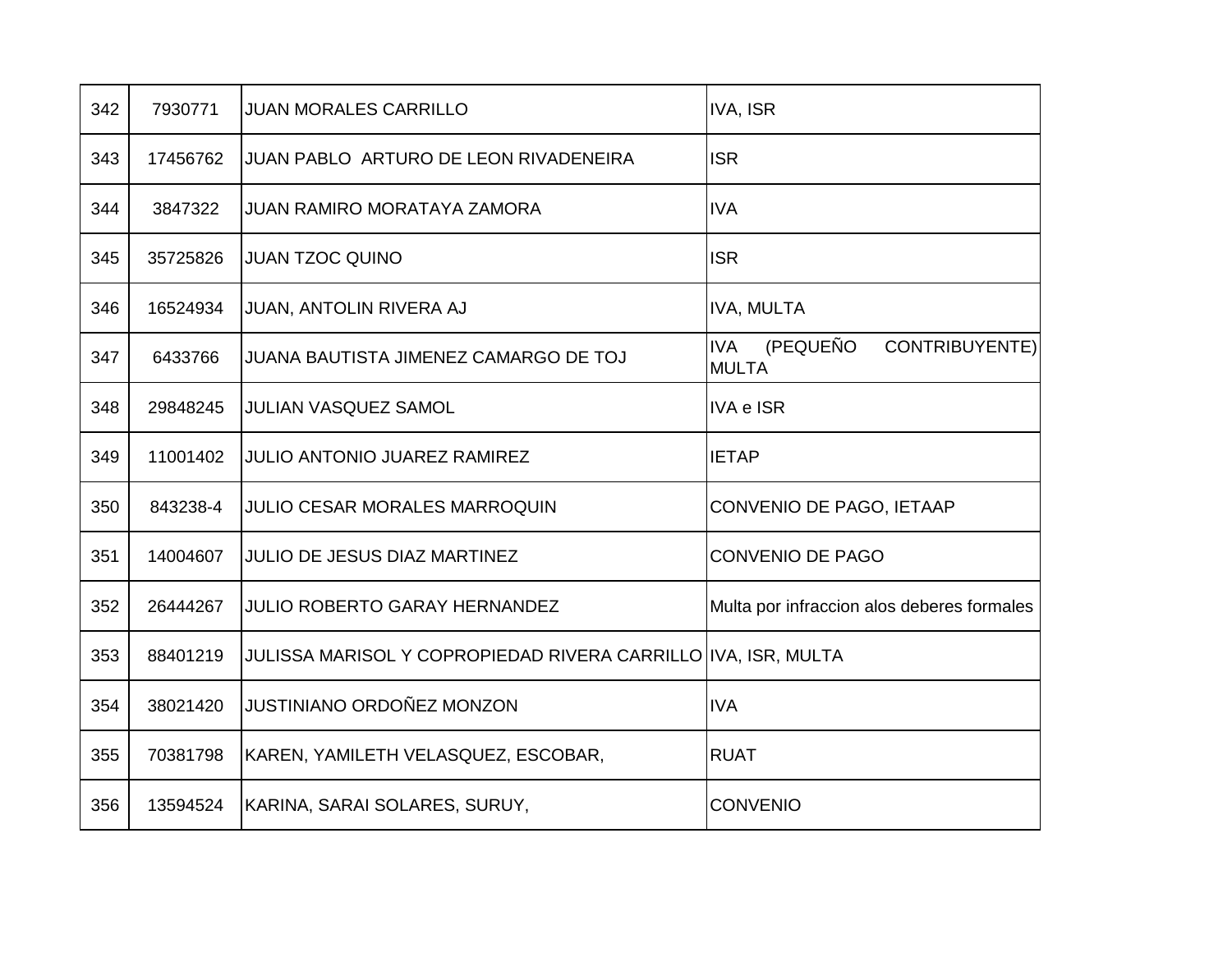| 357 | 47302194  | KARLA JOHANA SALAZAR ARROYO            | IVA, ISR, OTROS   |
|-----|-----------|----------------------------------------|-------------------|
| 358 | 57383847  | KARLA, CECILIA AGUILAR LOBOS           | CONVENIO          |
| 359 | 1184659-3 | LAS VICTORIAS DE SANTA ROSA, S. A.     | <b>IVA e ISR</b>  |
| 360 | 44842201  | LAURA, MARINA TAY, RAMOS, CASTILLO     | <b>IVA</b>        |
| 361 | 8100179   | LAUREANO, ANTONIO CHINCHILLA, RUIZ,    | <b>RUAT</b>       |
| 362 | 5661188   | LEON MAURO, ORTIZ GARCIA               | <b>IVA, MULTA</b> |
| 363 | 475598-7  | LEONEL ARTURO RAMIREZ VILLAVICENCIO    | <b>ISR</b>        |
| 364 | 1649977-8 | LEONEL ELVIRA BERNAL                   | <b>ISR</b>        |
| 365 | 1197000-6 | LEONEL SALAZAR PANTALEON               | <b>IVA e ISR</b>  |
| 366 | 58151044  | LEONEL TZOY, MORALES,                  | <b>IVA, MULTA</b> |
| 367 | 3415561-9 | LESTER JAVIER GUERRA GÓMEZ             | <b>IVA e ISR</b>  |
| 368 | 40831205  | LEVI, AROLDO BARRIENTOS, ARANA,        | <b>IVA, MULTA</b> |
| 369 | 85165921  | LEZLI, SUSANA XEP, LOPEZ,              | <b>CONVENIO</b>   |
| 370 | 55425194  | LILIA MAGALI ARIZANDIETA LOPEZ RAMIREZ | <b>IVA</b>        |
| 371 | 33827419  | LILIAN LORENA CHAVEZ CASTILLO          | IVA, ISR          |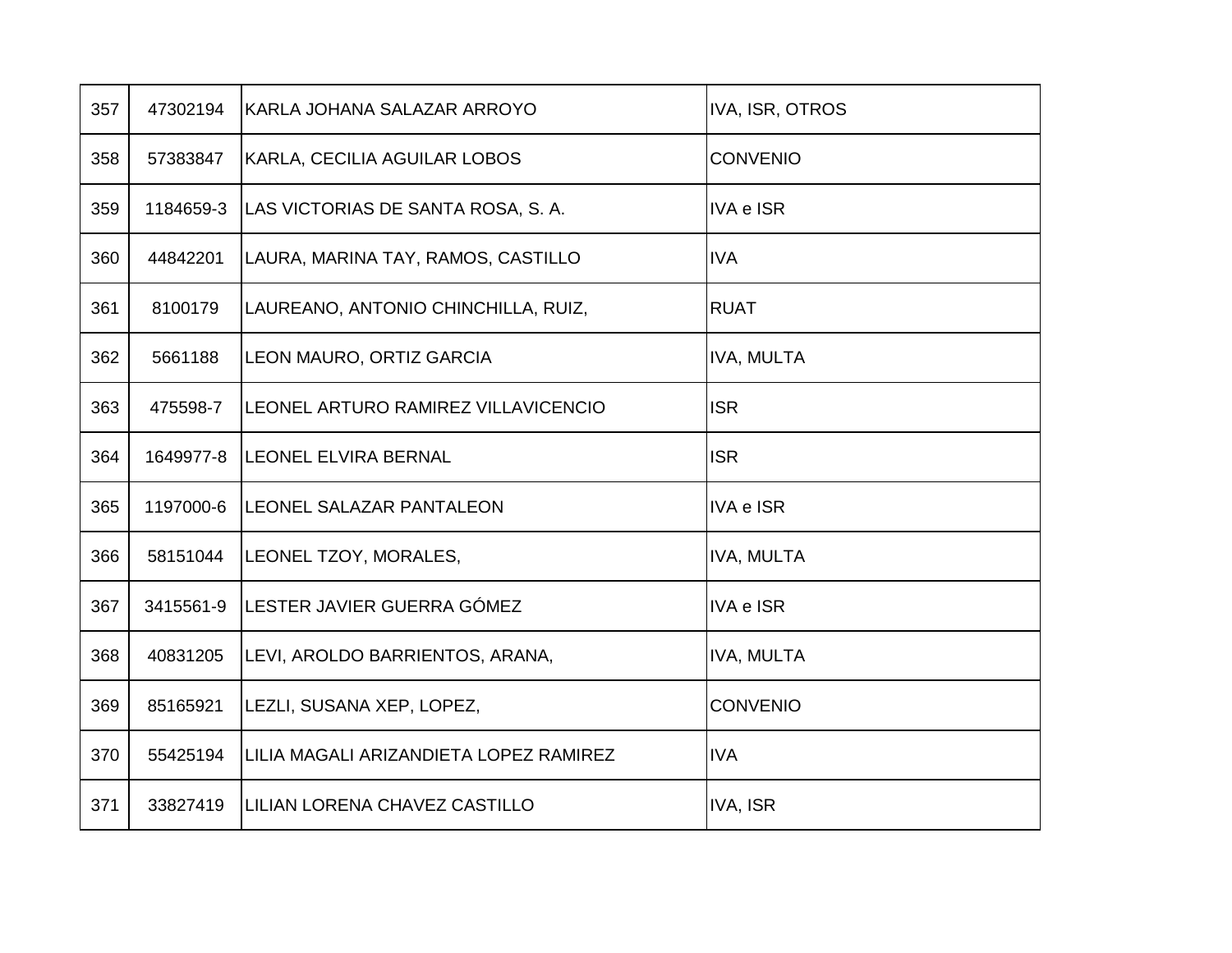| 372 | 61159093  | LILIAN, PATRICIA MAZARIEGOS, ALBUREZ, | <b>CONVENIO</b>                                                            |
|-----|-----------|---------------------------------------|----------------------------------------------------------------------------|
| 373 | 20464827  | LISSY ROSSANNA GARCIA SALAZAR         | <b>ISR</b>                                                                 |
| 374 | 35169001  | LONDY ELENA MORAN BACHEZ              | <b>IVA</b>                                                                 |
| 375 | 26155583  | <b>LORENZO GUTIERREZ SENTE</b>        | CONVENIO DE PAGO, ISR                                                      |
| 376 | 2637088-3 | LOS ANGELES, SOCIEDAD ANONIMA         | IVA, Y IETAAP                                                              |
| 377 | 6818455   | LUCIA LOPEZ YAC DE LOPEZ              | IVA, ISR                                                                   |
| 378 | 4273366-9 | LUDSWIN ANTONIO CASTILLO PAR          | MULTA POR RESISTENCIA<br>$\mathsf{A}$<br>LA<br><b>ACCION FISCALIZADORA</b> |
| 379 | 42733669  | LUDSWIN, ANTONIO CASTILLO PAR         | <b>MULTA</b>                                                               |
| 380 | 28794427  | LUDWING HAROLDO VASQUEZ VELASQUEZ     | <b>CONVENIO DE PAGO</b>                                                    |
| 381 | 26558351  | LUDY ERMIDES LORENZANA GUEVARA        | ISR e ISO                                                                  |
| 382 | 7649649   | LUIS ALBERTO PEÑA MEJIA               | <b>ISR</b>                                                                 |
| 383 | 1365261-3 | LUIS ALFREDO RAMIREZ AGUILAR          | <b>IVA</b>                                                                 |
| 384 | 28195299  | LUIS AMADO LUTIN GALVEZ               | <b>MULTA</b>                                                               |
| 385 | 603546-9  | LUIS ARTURO ESCOBAR SOSA              | <b>IVA e ISR</b>                                                           |
| 386 | 15097625  | LUIS ENRIQUE CASTELLANOS CORADO       | IVA e ISR, MULTA POR INFRACCION A<br><b>LOS DEBERES FORMALES</b>           |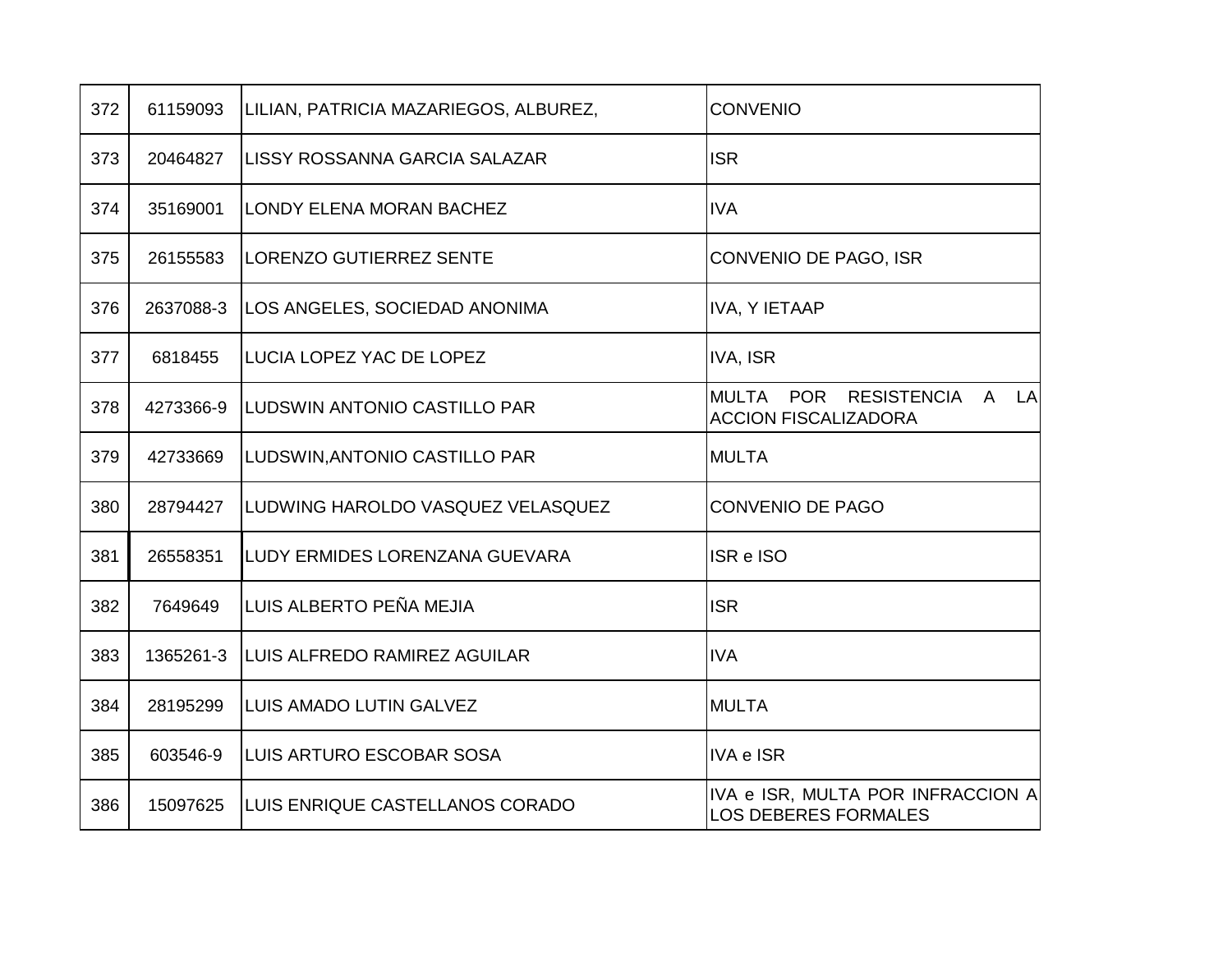| 387 | 19521561  | LUIS ERNESTO ENRIQUEZ MONZON                             | <b>ISR</b>                                                         |
|-----|-----------|----------------------------------------------------------|--------------------------------------------------------------------|
| 388 | 726130-6  | LUIS FERNANDO DE PAZ GONZALEZ                            | A LOS<br><b>MULTA</b><br>POR INFRACCION<br><b>DEBERES FORMALES</b> |
| 389 | 2669193-0 | LUIS MELENDEZ RABINAL YOJCOM                             | <b>IVA e ISR</b>                                                   |
| 390 | 5482071-5 | LUIS RENE GUERRA CASTELLANOS                             | IVA, ISR, MULTA                                                    |
| 391 | 71016872  | LUIS, ARNOLDO FUENTES, HERNANDEZ,                        | <b>IVA, MULTA</b>                                                  |
| 392 | 55350259  | LUIS, ENRIQUE LOPEZ, FIGUEROA,                           | <b>CONVENIO</b>                                                    |
| 393 | 10199608  | LUIS, FRANCISCO REYES, SANCHEZ                           | <b>IVA, MULTA</b>                                                  |
| 394 | 18127215  | <b>LUISA GARCIA CANA</b>                                 | IVA, ISR                                                           |
| 395 | 8513600   | MACORA S.A.                                              | <b>ISO</b>                                                         |
| 396 | 8513600   | MACORA Y COMPAÑÍA LIMITADA                               | <b>IVA e ISR</b>                                                   |
| 397 | 32034431  | MAGDA MERCEDES VELASQUEZ BETANCOURTH DE<br><b>GARCIA</b> | <b>ISR Y OTROS</b>                                                 |
| 398 | 6809588   | MANFREDO PEREZ, VILLAGRAN                                | <b>IVA, MULTA</b>                                                  |
| 399 | 79878040  | MANFREDO, ALEXANDER PEREZ, NAJERA                        | IVA, MULTA                                                         |
| 400 | 2108511-0 | <b>MANUEL BERNABE GARCÍA SAQUIC</b>                      | <b>ISR</b>                                                         |
| 401 | 34219315  | <b>MANUEL CANIL GUARCAS</b>                              | <b>IVA, MULTA</b>                                                  |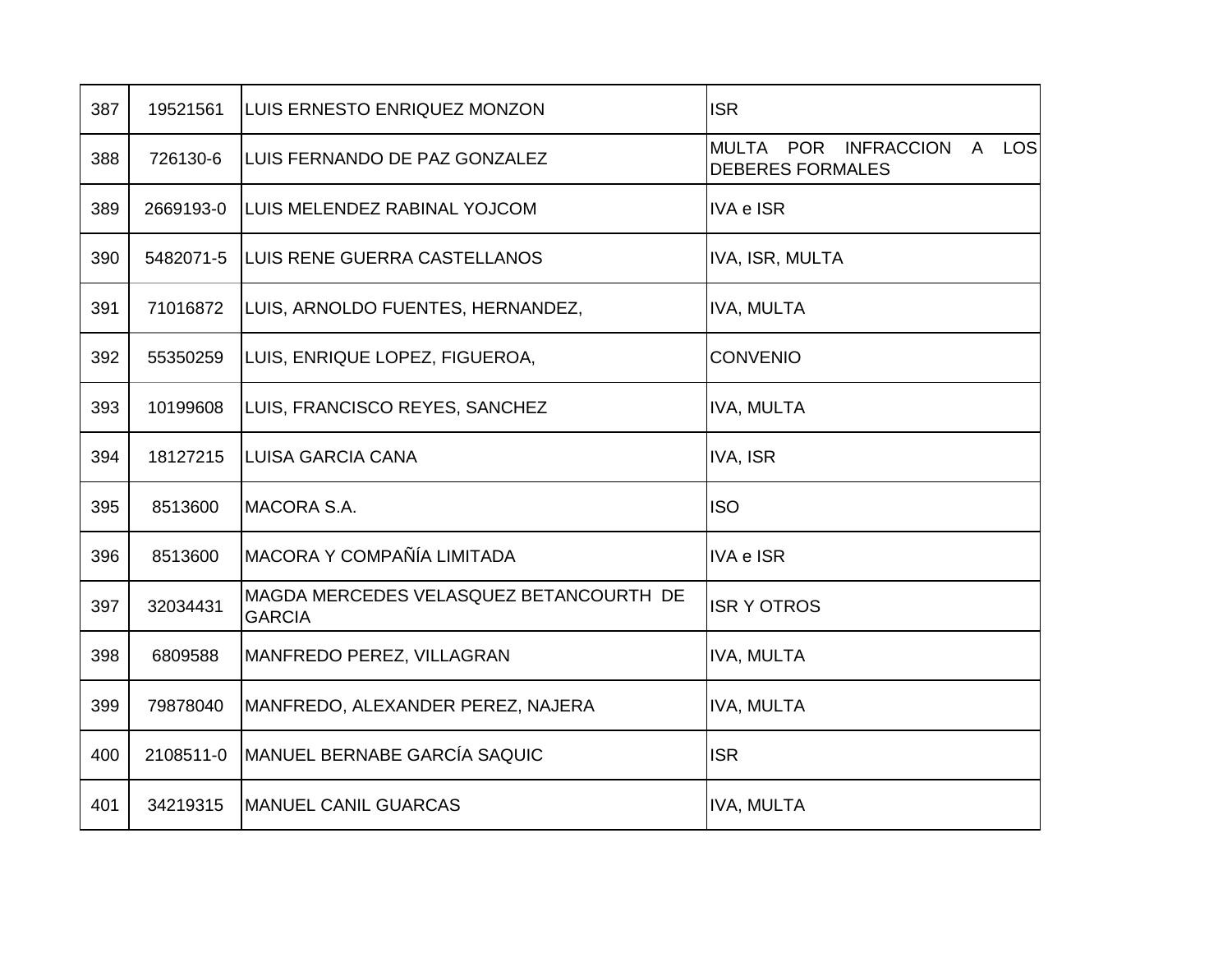| 402 | 24099988  | <b>MANUEL CHACAJ LUX</b>                | <b>IVA</b>                                                  |
|-----|-----------|-----------------------------------------|-------------------------------------------------------------|
| 403 | 1210332-2 | MANUEL DE JESUS MENENDEZ VALENCIA       | <b>RUAT</b>                                                 |
| 404 | 62458655  | MANUEL, DE JESUSBALCAZAR, DE LEON       | <b>IVA</b>                                                  |
| 405 | 4581725   | <b>MARCO TULIO ROBLES BARRIOS</b>       | <b>ISR</b>                                                  |
| 406 | 16949420  | <b>MARCO TULIO SOSA VALENZUELA</b>      | RUAT, ISR                                                   |
| 407 | 4331973-4 | MARGARITA ZEPEDA YOC DE TZOC,           | <b>RUAT</b>                                                 |
| 408 | 5762057   | <b>MARGARITO BATRES CORRALES</b>        | ISR y MULTA POR INFRACCION A LOS<br><b>DEBERES FORMALES</b> |
| 409 | 5190436   | MARIA DE LOS ANGELES ALVAREZ HERNANDEZ  | <b>IVA,ISR</b>                                              |
| 410 | 45411905  | MARÍA ILEANA MALDONADO AZAÑON MARROQUIN | <b>IVA, ISR</b>                                             |
| 411 | 4155122   | MARIA LAURA LUNA TUCHAN ARIAS           | <b>IVA</b>                                                  |
| 412 | 55721060  | MARIA MAGDALENA ICO VELASQUEZ           | ISO, IVA, ISR, MULTA                                        |
| 413 | 2109617-1 | MARIA MIZZA FLORES HERNANDEZ            | <b>RUAT</b>                                                 |
| 414 | 68473842  | MARIA MUÑOZ MORAN                       | <b>MULTA</b>                                                |
| 415 | 6951562   | MARIA, ANGELA RODRIGUEZ, HERNANDEZ      | ISR, ISO                                                    |
| 416 | 54069467  | MARIA, MAGDALENA SUUM, MONROY,          | <b>IVA, MULTA</b>                                           |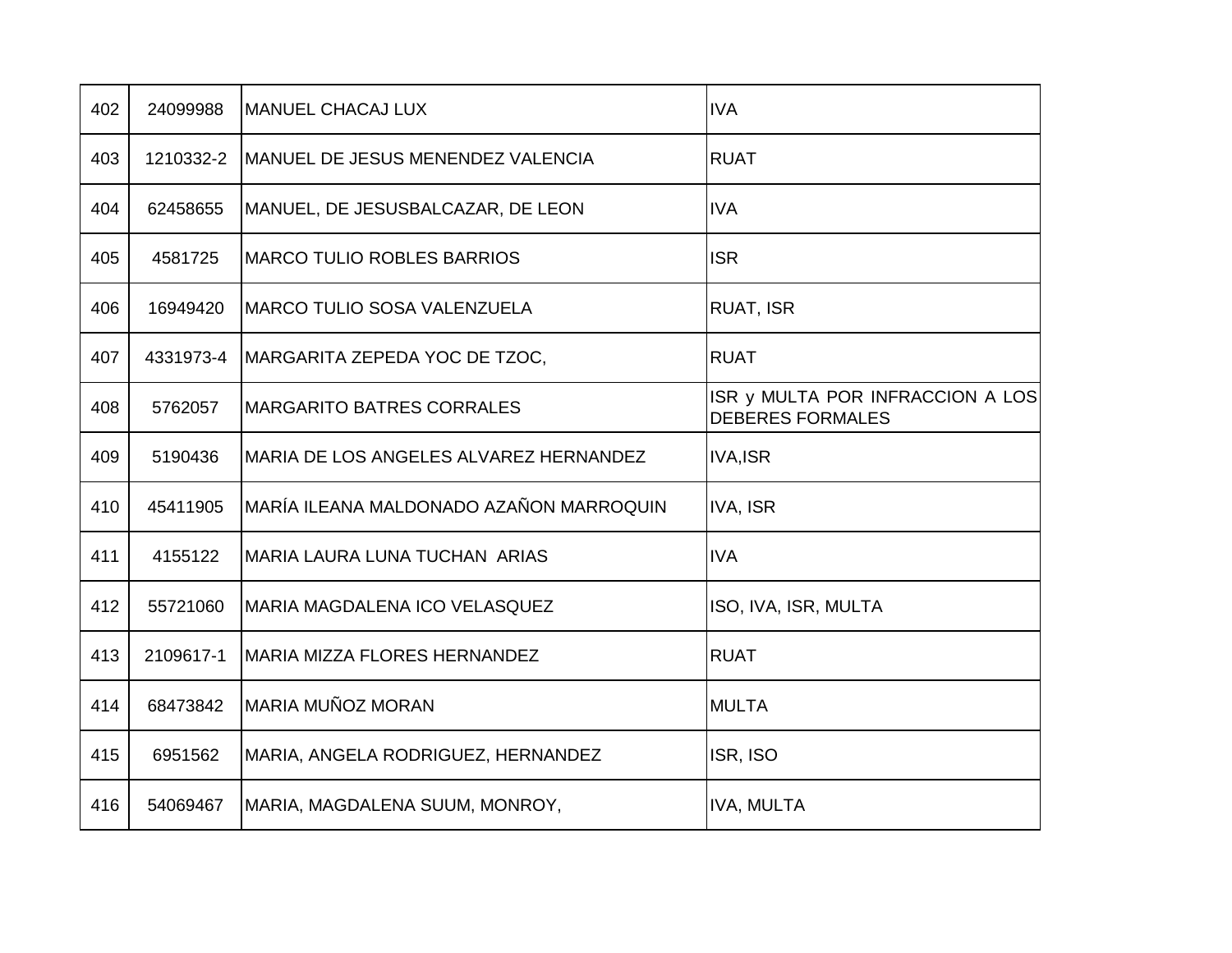| 417 | 47184302  | MARIANGELICA SUJEY ANDRINO CHEVEZ     | IVA, ISR                                                           |
|-----|-----------|---------------------------------------|--------------------------------------------------------------------|
| 418 | 722513K   | MARIANO, CHOPEN CHUMIL                | ISR, IVA, MULTA                                                    |
| 419 | 37187651  | MARIO ALEJANDRO VASQUEZ CHAVARRIA     | <b>IVA, ISR OTROS</b>                                              |
| 420 | 28592301  | MARIO ELISEO MENDOZA SANDOVAL         | <b>ISR</b>                                                         |
| 421 | 18128793  | <b>MARIO GARCIA MONROY</b>            | IVA, ISR, IEMA                                                     |
| 422 | 3458462-5 | <b>MARIO LEONEL RODRIGUEZ SOLVAL</b>  | <b>IVA e ISR</b>                                                   |
| 423 | 3624897   | <b>MARIO ROBERTO GUDIEL DE PAZ</b>    | <b>IVA e ISR</b>                                                   |
| 424 | 18725902  | MARIO, GIOVANNI RODRIGUEZ, PERALTA,   | <b>RUAT</b>                                                        |
| 425 | 12420379  | MARLON, ESTUARDO BALCAZAR DE LEON     | IVA, MULTA                                                         |
| 426 | 38372525  | MARLON, GIOVANNI ESTRADA, LANFRAY,    | <b>CONVENIO</b>                                                    |
| 427 | 235076-9  | <b>MARTA DELIA MONTERROSO SOLARES</b> | <b>IVA</b>                                                         |
| 428 | 3320932-4 | <b>MARTA JULIA VARGAS ROSALES</b>     | POR INFRACCION<br>A LOS<br><b>MULTA</b><br><b>DEBERES FORMALES</b> |
| 429 | 8678715   | <b>MARTA LIDIA ESCOBAR</b>            | <b>IVA</b>                                                         |
| 430 | 36830356  | MARTA SALVADOR, JORGE, GARCIA,        | ISR, MULTA                                                         |
| 431 | 9788735   | MARTIN, LEONEL ORELLANA, SALAS,       | <b>IVA, MULTA</b>                                                  |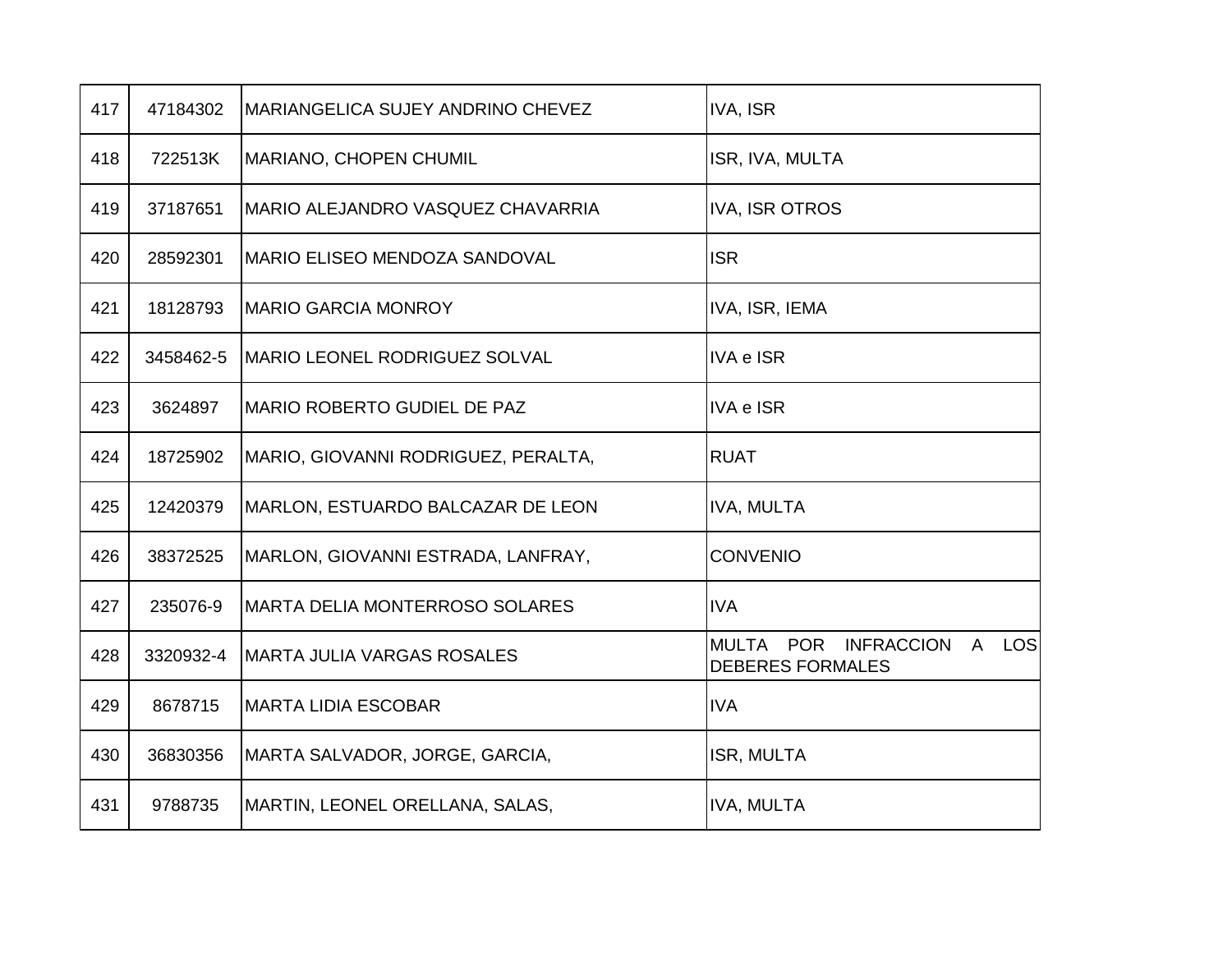| 432 | 28868366  | MARVIN ROBERTO ARRIAZA BOLAÑOS            | <b>ISR</b>            |
|-----|-----------|-------------------------------------------|-----------------------|
| 433 | 5744695   | MARVIN, YOANI CARRANZA, GARCIA,           | <b>CONVENIO</b>       |
| 434 | 25566164  | IMATEO ITZEP ITZEP                        | <b>IVA e ISR</b>      |
| 435 | 5829108-3 | IMAURO ANTONIO SUNU CHOXOM                | CONVENIO DE PAGO, ISR |
| 436 | 73227250  | IMAXSER SANDI BARRIOS ENRIQUEZ            | <b>MULTA</b>          |
| 437 | 8191403-2 | MAYNOR MISRAHIM YOJCOM CUSCUL             | IVA, MULTA            |
| 438 | 81914032  | MAYNOR, MISRAHIM YOJCOM, CUSCUL,          | IVA, MULTA            |
| 439 | 7400225   | MAYRA, ODILIA SALGUERO, PINEDA, CASTILLO, | IVA, IETAP, MULTA     |
| 440 | 76851133  | MELVIN, AMARILDO SIMON, CHARUC            | <b>CONVENIO</b>       |
| 441 | 3825841   | MENENDEZ Y COMPAÑÍA LIMITADA              | IVA, ISR              |
| 442 | 22222979  | MERCADEO Y PROMOCIONES S.A.               | <b>IETAP</b>          |
| 443 | 6501192   | MICAELA SALVADOR, SAQUIC,                 | IVA, MULTA            |
| 444 | 26668726  | MIGUEL ALFONSO ZAMORA RAMIREZ             | CONVENIO DE PAGO, ISR |
| 445 | 508010K   | MIGUEL ANGEL CRISTALES SOLARES            | <b>ISR Y OTROS</b>    |
| 446 | 600402-4  | MIGUEL ANGEL FLORES DE LA CRUZ            | <b>ISR</b>            |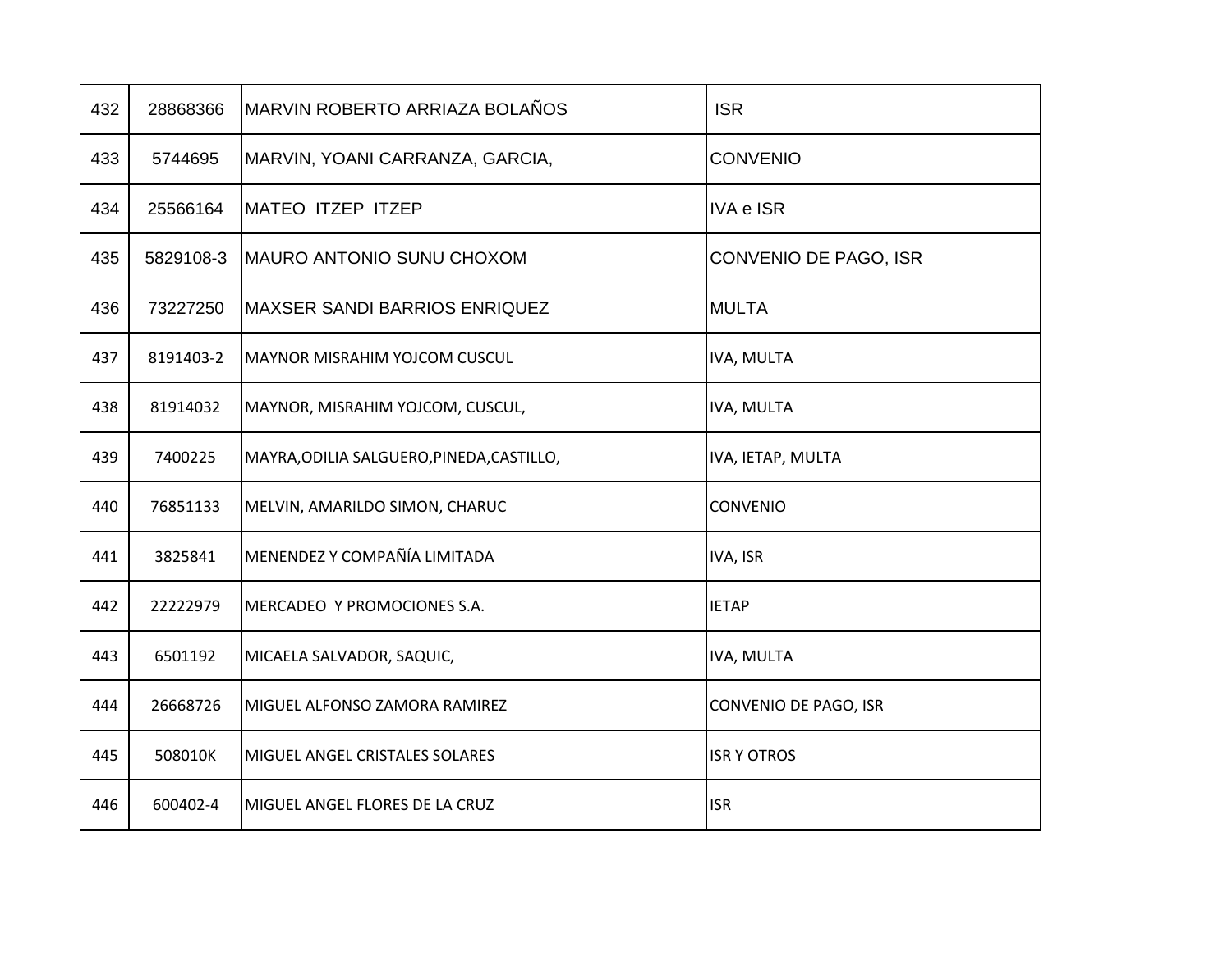| 447 | 1421275-7 | MIGUEL ANTULIO ZELADA FLORES       | CONVENIO DE PAGO, ISR      |
|-----|-----------|------------------------------------|----------------------------|
| 448 | 6981526   | MIGUEL CALEL TUM                   | <b>ISR</b>                 |
| 449 | 45769427  | MIGUEL CASTRO, VELASQUEZ,          | IVA, MULTA                 |
| 450 | 2016736-9 | MIGUEL EMILIO MORALES ORTIZ        | CONVENIO DE PAGO, ISR      |
| 451 | 8259208   | MIGUEL LUX MEJIA                   | IVA, MULTA                 |
| 452 | 829759-2  | MILTON AROLDO DE LEÓN JIMENEZ      | <b>ISR ASALARIADO</b>      |
| 453 | 69189048  | MILTON, ELIAZAR LOPEZ, REVOLORIO   | <b>CONVENIO</b>            |
| 454 | 56415079  | MIRIAM EUGENIA MONTEPEQUE LUNA     | <b>ISR</b>                 |
| 455 | 56415079  | MIRIAM, EUGENIA MONTEPEQUE, LUNA,, | IVA, ISR, MULTA            |
| 456 | 10197079  | MIRNA, LETICIA ROLDAN, ACEITUNO    | CONVENIO                   |
| 457 | 707847-1  | MISDAEL DE JESUS SANDOVAL PEREZ    | CONVENIO DE PAGO, ISR      |
| 458 | 4099346   | <b>MOISES CALDERON ESCOBAR</b>     | CONVENIO DE PAGO, ISO, ISR |
| 459 | 26295121  | MULTISERVICIOS Y VENTAS S.A.       | <b>OTROS</b>               |
| 460 | 2841706-2 | NOE VIDAL REVOLORIO REYNOSO        | IVA, MULTA                 |
| 461 | 5371708   | NOEL ALFREDO PORTILLO RECINOS      | <b>IVA</b>                 |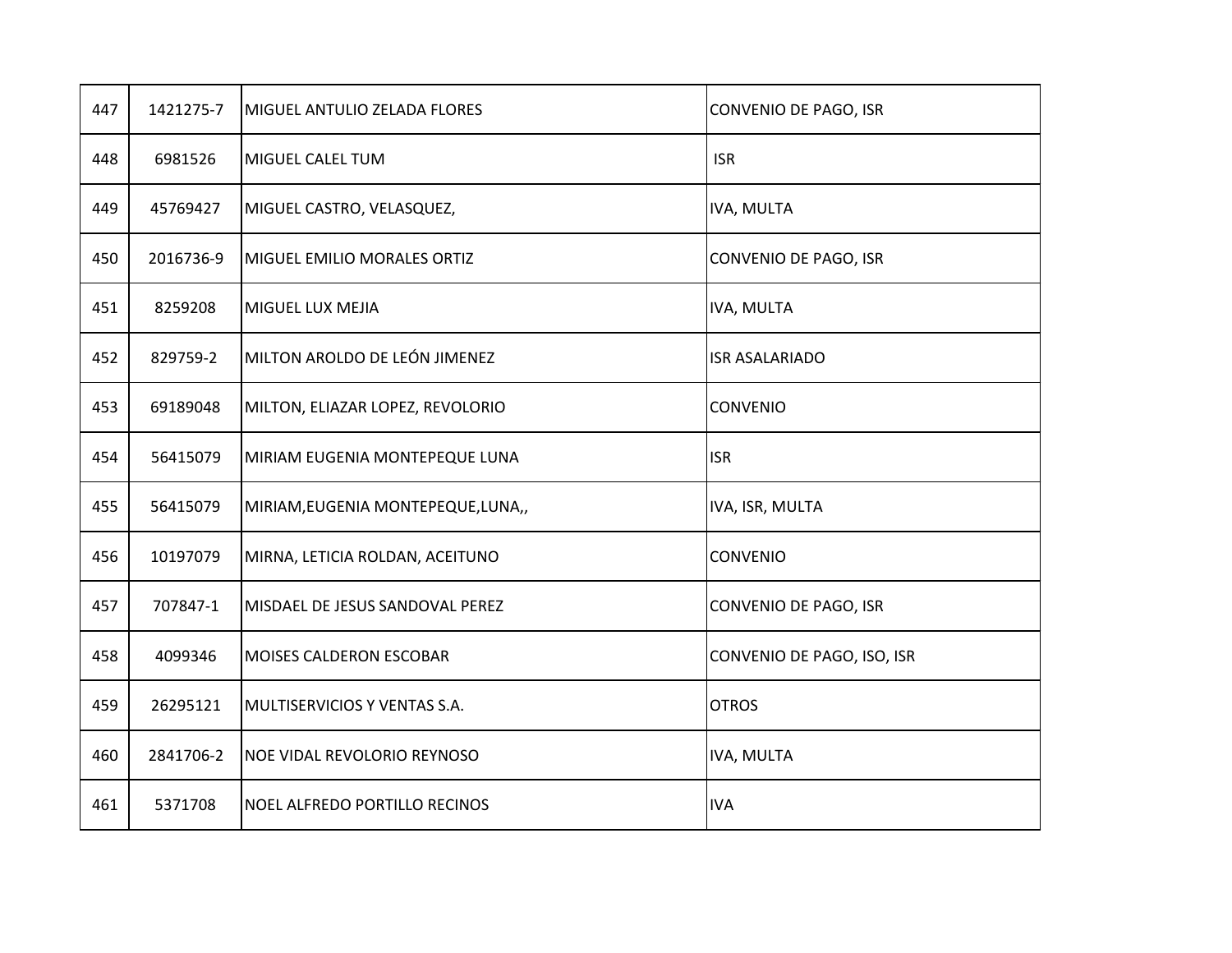| 462 | 53805674  | NORMAN DE JESUS SOPONY SOTOMAYOR                | <b>IVA</b>                                            |
|-----|-----------|-------------------------------------------------|-------------------------------------------------------|
| 463 | 15574326  | OBDULIO DE JESUS TOBAR ASABA                    | IVA, ISR                                              |
| 464 | 29037867  | OBED, ISAI GONZALEZ, MAX                        | IVA, MULTA                                            |
| 465 | 2570460-6 | OLGA VITALINA BENITO PEREZ                      | IVA, ISR, MULTA                                       |
| 466 | 4153401-8 | ORLANDO ESAU MALDONADO ACUÑA                    | CONVENIO DE PAGO, ISO                                 |
| 467 | 510702-4  | OSCAR ALFREDO QUIROA CAMPAÑAC                   | <b>IVA</b>                                            |
| 468 | 3607887   | OSCAR ANIBAL GODOY ESQUIVEL                     | <b>ISR</b>                                            |
| 469 | 4267005-5 | OSCAR ASAEL OLIVARES ESTRADA                    | MULTA POR INFRACCION A LOS DEBERES<br><b>FORMALES</b> |
| 470 | 3784758-9 | OSCAR CASTAÑEDA SIRIN                           | CONVENIO DE PAGO, ISR                                 |
| 471 | 14839512  | OSCAR ORLANDO GOMEZ DE LEON                     | <b>IRS</b>                                            |
| 472 | 18078796  | OSCAR OSBERTO REYES NOWEL                       | <b>ISR</b>                                            |
| 473 | 7007671   | OTTO EMILIO GONZALEZ MENDOZA                    | <b>ISR</b>                                            |
| 474 | 849679K   | OTTO RENE GARCIA, VALLADARES                    | <b>IVA, MULTA</b>                                     |
| 475 | 1493444-2 | OWNER BOANERGES QUIROA CHACON                   | <b>ISR</b>                                            |
| 476 | 24612650  | P & C MADERAS INTERNACIONALES, SOCIEDAD ANONIMA | <b>CONVENIO</b>                                       |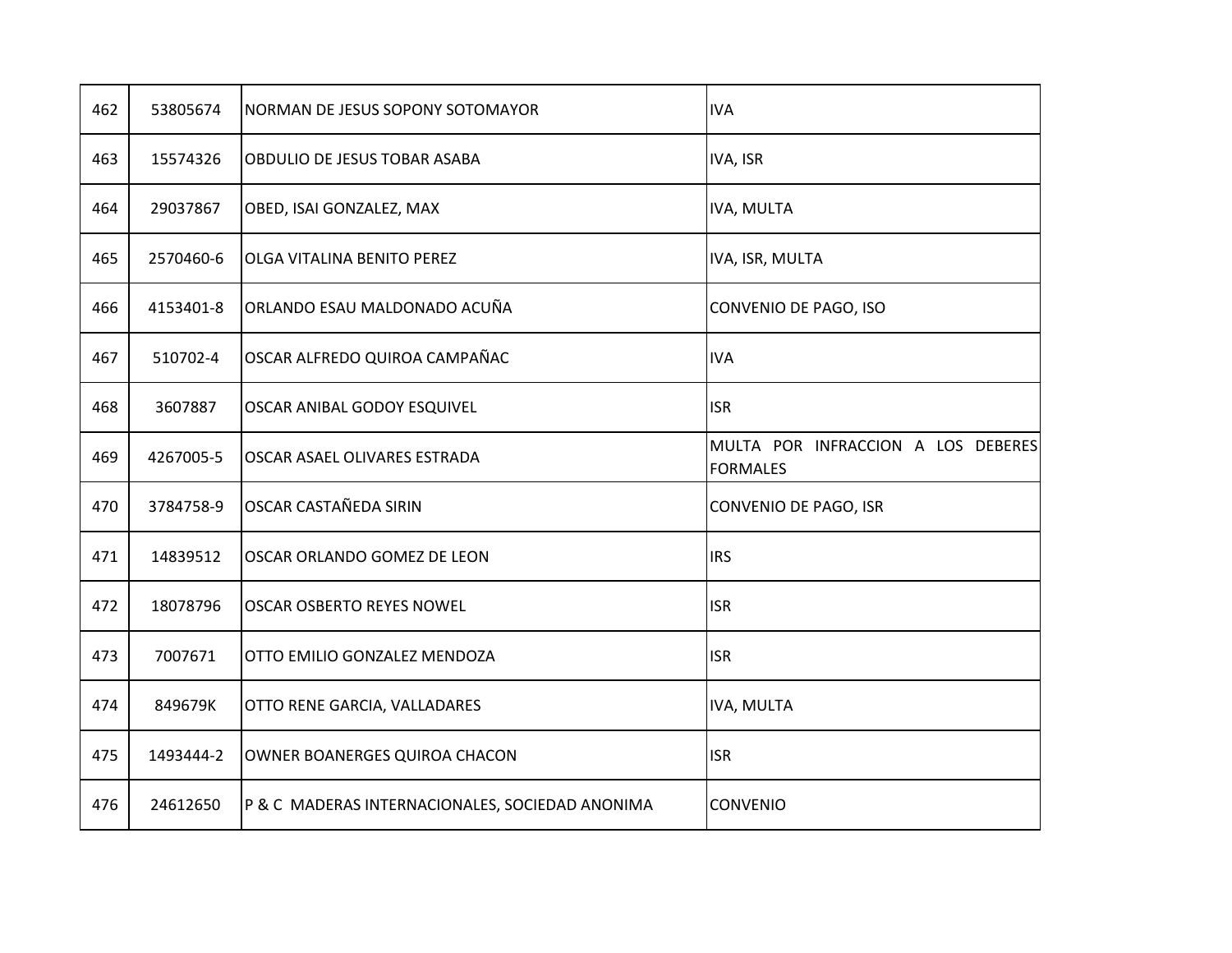| 477 | 34095217  | PABLO CELESTINO LOPEZ LARIOS              | <b>ISR</b>                                            |
|-----|-----------|-------------------------------------------|-------------------------------------------------------|
| 478 | 7127227   | PABLO GERARDO CASTELLANOS RIZZO           | IVA, ISR                                              |
| 479 | 7374275   | PABLO MOISES PAZ DOMINGUEZ                | <b>ISR</b>                                            |
| 480 | 38873575  | PABLO ORDOÑEZ HERNANDEZ                   | MULTA POR INFRACCION A LOS DEBERES<br><b>FORMALES</b> |
| 481 | 2454916-9 | PABLO PÉREZ SALANIC                       | IVA e ISR                                             |
| 482 | 3977625   | PABLO SECUNDINO BONILLA AYALA             | IVA, ISR, OTROS                                       |
| 483 | 17557704  | PABLO ZARATE SANTANO                      | <b>IRS</b>                                            |
| 484 | 19799004  | PATRICIA, ERNESTINA FERNANDEZ, RODRIGUEZ, | IVA, MULTA                                            |
| 485 | 7366728   | PATROCINIO ALFARO MARROQUIN               | IVA, ISR                                              |
| 486 | 45036152  | PAULINA PEQUE AGUILAR                     | <b>RUAT</b>                                           |
| 487 | 32430914  | PEDRO CATALAN, GONZALEZ,                  | IVA, MULTA                                            |
| 488 | 15127664  | PEDRO INOCENCIO CASTELLANOS CAMPOLLO      | IVA, MULTA                                            |
| 489 | 15651436  | PEDRO, PANTZAY, PANJOJ                    | CONVENIO                                              |
| 490 | 30047676  | PETRONILO REYNOSO, TIPAZ,                 | IVA, MULTA                                            |
| 491 | 3093887-2 | PINEDA GARCIA, JORGE HUMBERTO             | IVA, ISR, MULTA                                       |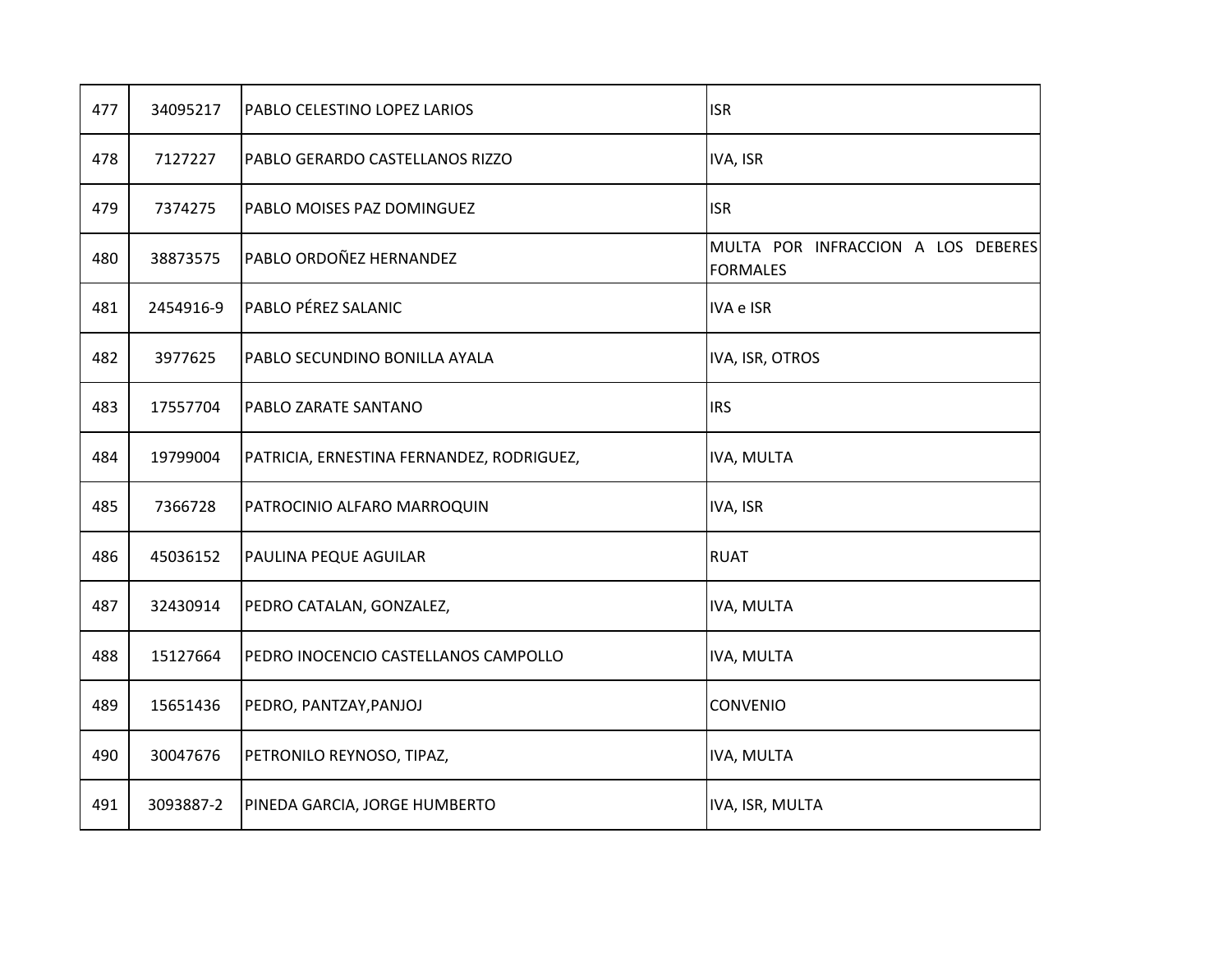| 492 | 69929173  | PLANTACION Y PRODUCCION DE CAÑA DE AZUCAR Y SERVICIOS<br>ESTRADA MARROQUIN, SOCIEDAD ANONIMA     | <b>MULTA</b>                                                     |
|-----|-----------|--------------------------------------------------------------------------------------------------|------------------------------------------------------------------|
| 493 | 1257186-5 | PLANTACIONES POCHUTA, S. A.                                                                      | IVA, ISK Y MULTA PUR INFRACCION A LUS<br><b>DEBERES FORMALES</b> |
| 494 | 70787565  | PONCIANO, SAZO, NICOLASA                                                                         | <b>ISR</b>                                                       |
| 495 | 7020538   | PRODUCCION, INDUSTRIALIZACION, COMERCIALIZACION, Y<br>ASESORIA DE HULE NATURAL, SOCIEDAD ANONIMA | IVA, DAI, MULTA                                                  |
| 496 | 4063135-4 | RALCO, SOCIEDAD ANÓNIMA                                                                          | IVA e ISR                                                        |
| 497 | 5431093   | RAMIRO HERRARTE GAITAN                                                                           | IVA, ISR, OTROS                                                  |
| 498 | 3279723   | RAMIRO FUENTES, YANCOR,                                                                          | IVA, ISO, ISR, MULTA                                             |
| 499 | 298093    | RAMÓN MORTUAL WOC LIU                                                                            | <b>ISR</b>                                                       |
| 500 | 428474-7  | RAMOS, IRMA YOLANDA                                                                              | IVA, MULTA                                                       |
| 501 | 1211986   | RAUL LOPEZ MORALES                                                                               | <b>ISR</b>                                                       |
| 502 | 9868453   | REGINO VALENZUELA AVILA                                                                          | <b>MULTA</b>                                                     |
| 503 | 73725269  | REINA DE LA CRUZ GOMEZ PEREZ                                                                     | ISR, IVA                                                         |
| 504 | 4637593   | RENE CISNEROS GRIJALVA                                                                           | IVA e ISR                                                        |
| 505 | 5322081   | RENE GALDAMEZ RUANO                                                                              | CONVENIO DE PAGO, ISR                                            |
| 506 | 274798    | RICARDO ADOLFO BARAHONA ORTIZ (MORTUAL)                                                          | IVA e ISR                                                        |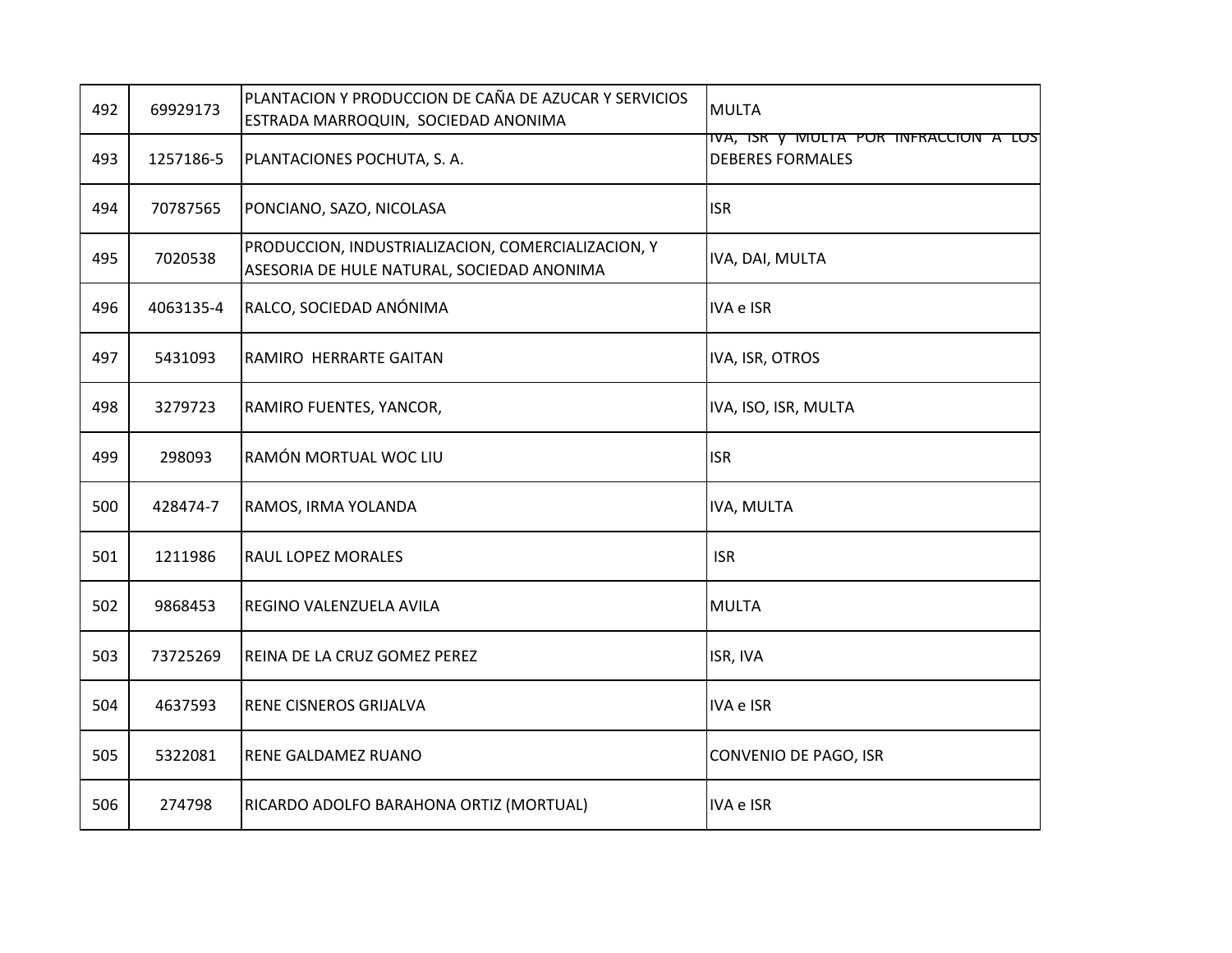| 507 | 22369627  | ROBELIO SALVADOR, OROZCO          | CONVENIO        |
|-----|-----------|-----------------------------------|-----------------|
| 508 | 80534-3   | ROBERTO ARTURO CASASOLA CERNA     | <b>IVA</b>      |
| 509 | 8870594   | ROBERTO ELIAS SANDOVAL ARRIOLA    | IVA e ISR       |
| 510 | 71000720  | ROBERTO LEON JAX,                 | IVA, MULTA      |
| 511 | 8374031   | ROBERTO MERETZ, CHAVEZ            | <b>IVA</b>      |
| 512 | 1341308   | ROBERTO SANDOVAL DUBON            | IVA, ISR        |
| 513 | 15877914  | <b>ROBERTO TUCHEZ OROZCO</b>      | IVA e ISR       |
| 514 | 3382281   | ROCAEL ARMANDO GONZALEZ SANTOS    | ISR, ISO        |
| 515 | 25292560  | ROLANDO MONROY, SANCHEZ,          | ISR, MULTA      |
| 516 | 6796710   | ROMELIA TRINIDAD MENENDEZ JIMENEZ | IVA e ISR       |
| 517 | 31987605  | ROMEO AGUILON, RAMIREZ,           | IVA, MULTA      |
| 518 | 3198760-5 | ROMEO AGUILON RAMIREZ             | IVA, MULTA      |
| 519 | 29342686  | RONALD, ARNOLDO ARREAGA, CARDENAS | <b>CONVENIO</b> |
| 520 | 7527721   | RONALDO, JUSTO CRUZ, SOSA,        | IVA, MULTA      |
| 521 | 5489466   | RONY MAUDIEL QUIÑONEZ NAJERA      | <b>IRS</b>      |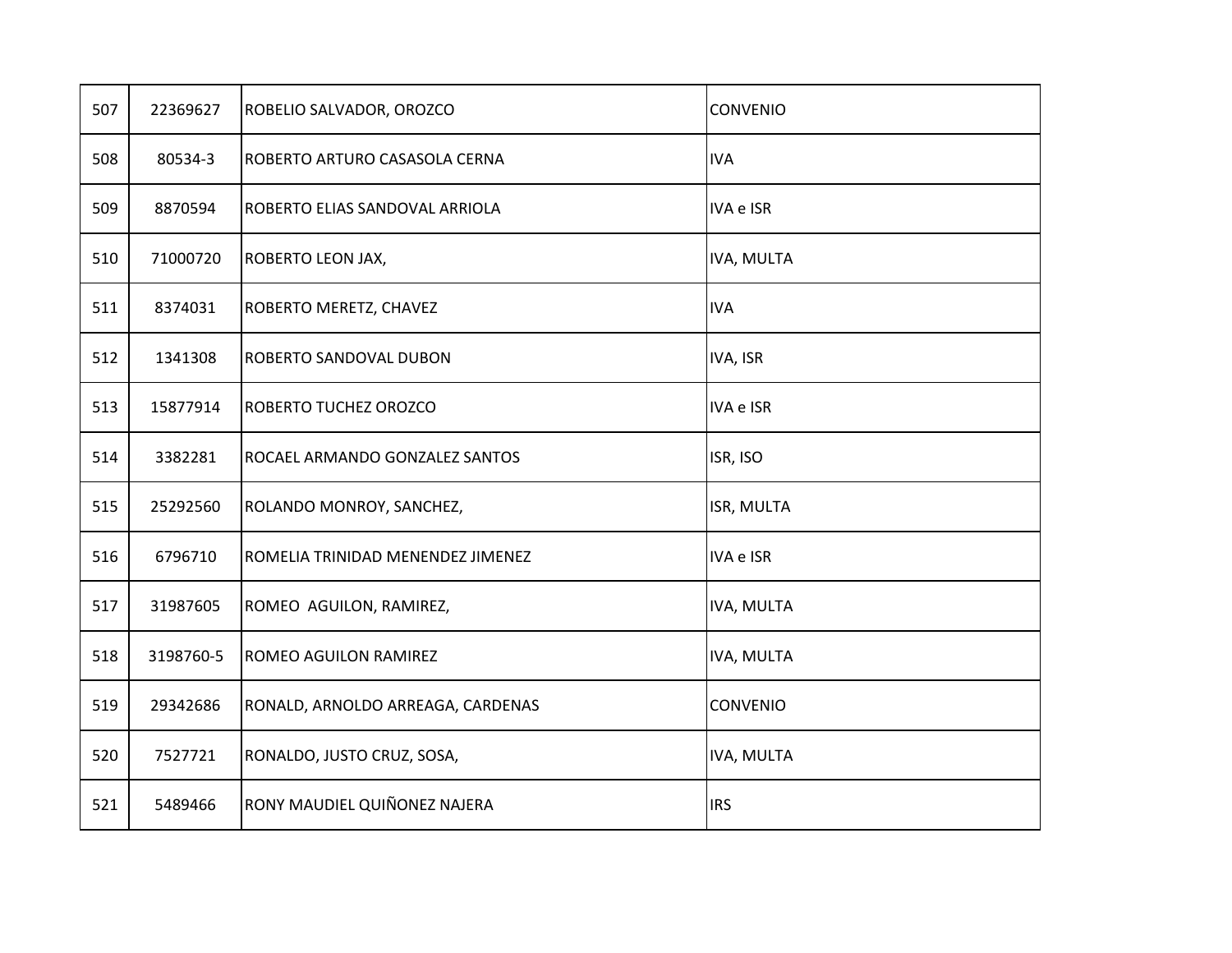| 522 | 24899526  | RONY ORLANDO MORALES PERALTA       | <b>MULTA</b>    |
|-----|-----------|------------------------------------|-----------------|
| 523 | 43752837  | RONY, ROLANDO CASTILLO, NUFIO,     | <b>CONVENIO</b> |
| 524 | 22910085  | ROSA AMABILIA LARA DAVILA          | ISR, MENSUAL    |
| 525 | 9808752   | RUBELIO ECHARRES GIRON             | IVA, ISR        |
| 526 | 23284358  | RUDY AMILCAR GONZALEZ, ALVARADO    | <b>CONVENIO</b> |
| 527 | 1611611-9 | RUDY GIOVANNI BARRIOS BARILLAS     | <b>ISR</b>      |
| 528 | 17980526  | RUDY ROMEO MARALES CAMPOS          | <b>MULTA</b>    |
| 529 | 1370947K  | RUDY, NEFTALI SANCHEZ, TAQUEZ,     | IVA, MULTA      |
| 530 | 14228718  | RUDY, ROLANDO BALCAZAR DE LEON     | ISR, MULTA      |
| 531 | 7295928   | RUMALDA CHIN MIXTUN                | <b>ISR</b>      |
| 532 | 13591673  | SALVADOR RODRIGO CARDONA SOLARES   | <b>ISR</b>      |
| 533 | 1274943-5 | SAMUEL ANTONIO LOPEZ CONTRERAS     | RUAT, ISR       |
| 534 | 18166202  | SAMUEL ZETINO ZOTC                 | IVA, MULTA      |
| 535 | 75994658  | SAMUEL, OBED RIVERA, MAZARIEGOS,   | IVA, ISR, MULTA |
| 536 | 39959007  | SANDRA PATRICIA RODRIGUEZ CORONADO | <b>IVA</b>      |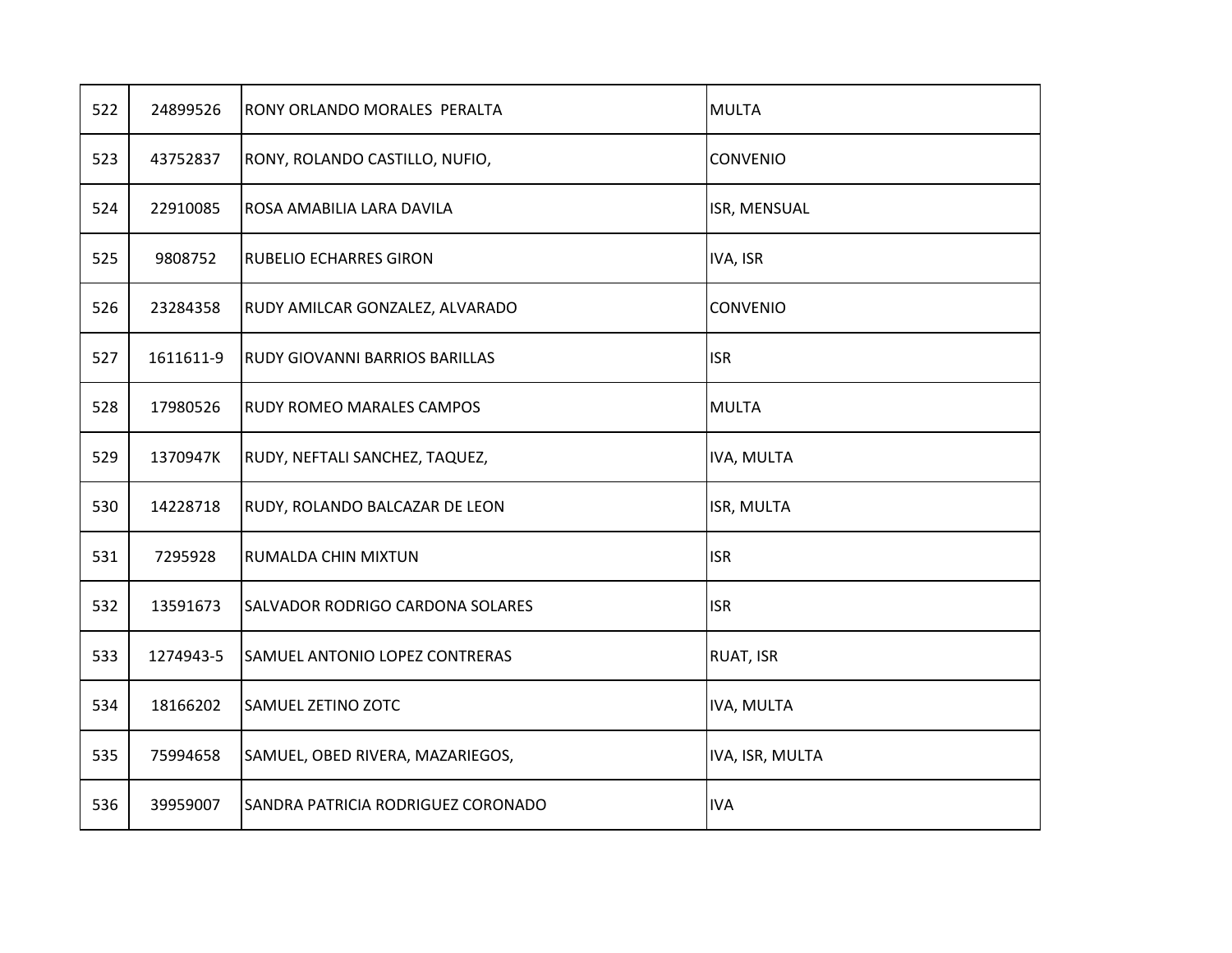| 537 | 12501603  | SANDRA, GUISELA ESTRADA, BURGOS,          | ISR, MULTA                                            |
|-----|-----------|-------------------------------------------|-------------------------------------------------------|
| 538 | 77423275  | SANDRA, PATRICIA PADILLA, OJER, CASTILLO, | CONVENIO                                              |
| 539 | 9521755   | SANTIAGO ALFONSO CARDONA NAJERA           | IVA, ISR OTROS                                        |
| 540 | 4990498   | SANTIAGO PÉREZ LÓPEZ                      | <b>ISR e IVA</b>                                      |
| 541 | 2688345-7 | <b>SANTIAGO PEREZ REAL</b>                | MULTA POR INFRACCIÓN A LOS DEBERES<br><b>FORMALES</b> |
| 542 | 17316251  | SANTOS MANUEL HERNANDEZ, DE LEON          | IVA, MULTA                                            |
| 543 | 3420887-9 | SARA NOEMI HERNANDEZ REAL DE ENRIQUE      | IVA, ISR                                              |
| 544 | 12449059  | SAYDA DORILE OROZCO, MARQUEZ              | CONVENIO                                              |
| 545 | 17868386  | SEBASTIAN LOPEZ, MORALES,                 | CONVENIO                                              |
| 546 | 486022-5  | SEBASTIAN TZOC ORDOÑEZ                    | <b>IETAAP</b>                                         |
| 547 | 89690672  | SEBASTIANA PEREZ AJMAC                    | <b>MULTA</b>                                          |
| 548 | 7273622   | <b>SEMPORT S.A.</b>                       | <b>IVA, ISR OTROS</b>                                 |
| 549 | 52567303  | <b>SERGIO ESTUARDO TORRES CABRERA</b>     | IVA, ISR                                              |
| 550 | 25161393  | <b>SERGIO FRANCISCO GIL GONZALEZ</b>      | <b>IVA</b>                                            |
| 551 | 669034-3  | <b>SERGIO RICARDO DIAZ DURAN BIGGS</b>    | <b>IETAAP</b>                                         |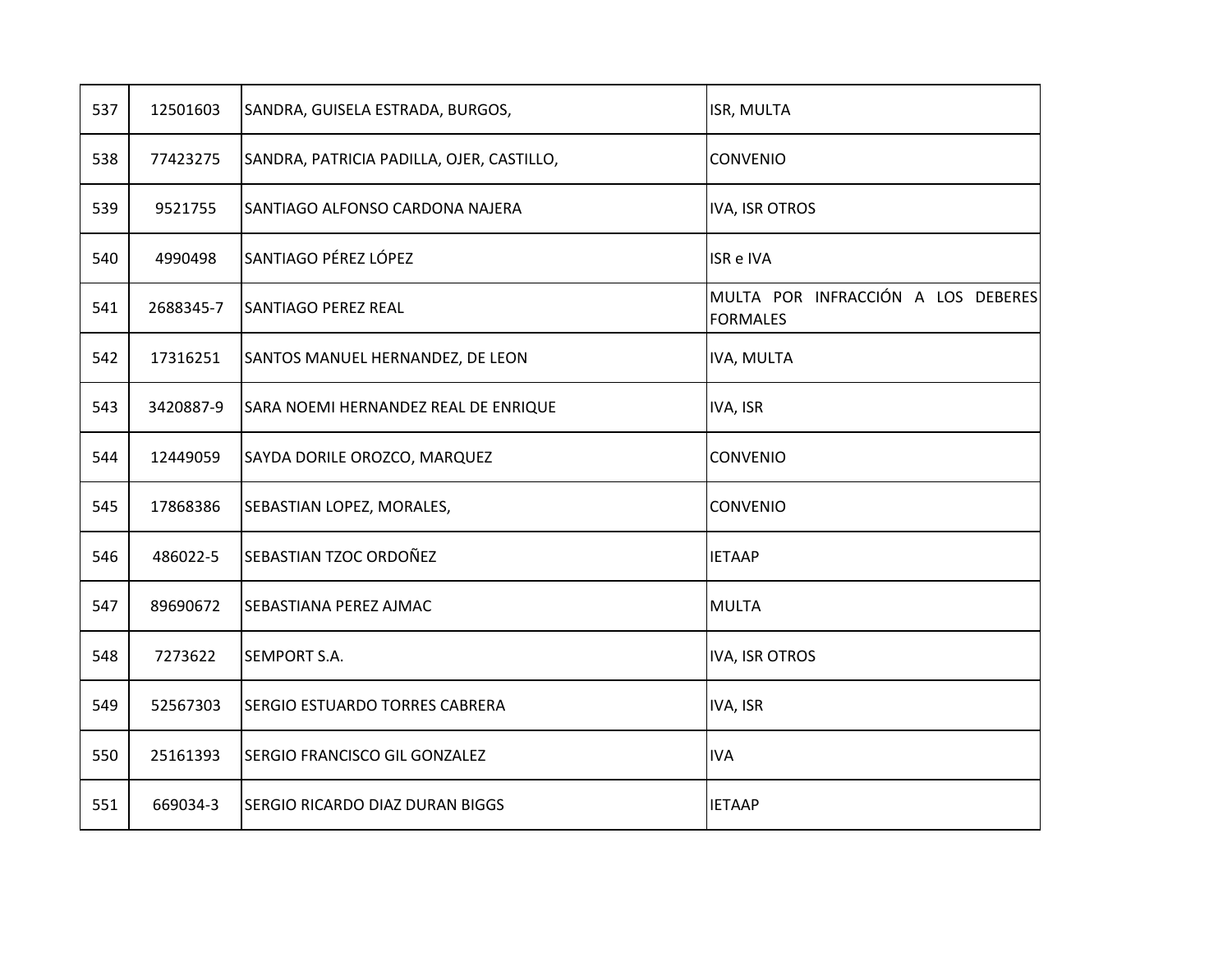| 552 | 13650750  | SERGIO, ESTUARDO MENDEZ, CANUX,                                        | <b>RUAT</b>                                           |
|-----|-----------|------------------------------------------------------------------------|-------------------------------------------------------|
| 553 | 1392425-7 | SHARON VANESSA GALINDO FLORES                                          | <b>IVA</b>                                            |
| 554 | 1706520-8 | SILVIA LUCRECIA OCHOA ALCONERO                                         | <b>ISR</b>                                            |
| 555 | 2832978-3 | SIRIA ARGENTINA LUX CHIVALAN SOC                                       | IVA, MULTA                                            |
| 556 | 28329783  | SIRIA, ARGENTINA LUX, CHIVALAN, SOC,                                   | IVA, MULTA                                            |
| 557 | 5029189-0 | SIRIN FIGUEROA DE RODAS, DOMINGA ISABEL                                | IVA, MULTA                                            |
| 558 | 1765187-5 | <b>TEODORO COLOP LEANDRO</b>                                           | <b>IVA</b>                                            |
| 559 | 1842614K  | TITO FRANCISCO DARDON PAREDES                                          | MULTA POR INFRACCION A LOS DEBERES<br><b>FORMALES</b> |
| 560 | 39843726  | <b>TITO MARTINEZ PEREZ</b>                                             | IVA, ISR                                              |
| 561 | 41882350  | TRANSPORTES Y SERVICIOS HENKLE HENKLE SOCIEDAD ANONIMA ISR, ISO, MULTA |                                                       |
| 562 | 66646715  | <b>Velveth Eunice Garcia Matul</b>                                     | <b>OTROS</b>                                          |
| 563 | 2821221-5 | <b>VERONICA ZEP SAQUIC</b>                                             | IVA, MULTA                                            |
| 564 | 28212215  | VERONICA ZEP, SAQUIC,                                                  | IVA, MULTA                                            |
| 565 | 6910629   | <b>VICTOR HUGO ARIAS ARANA</b>                                         | <b>IVA</b>                                            |
| 566 | 7567014   | VICTOR MANUEL PEREZ REYES                                              | IVA e ISR                                             |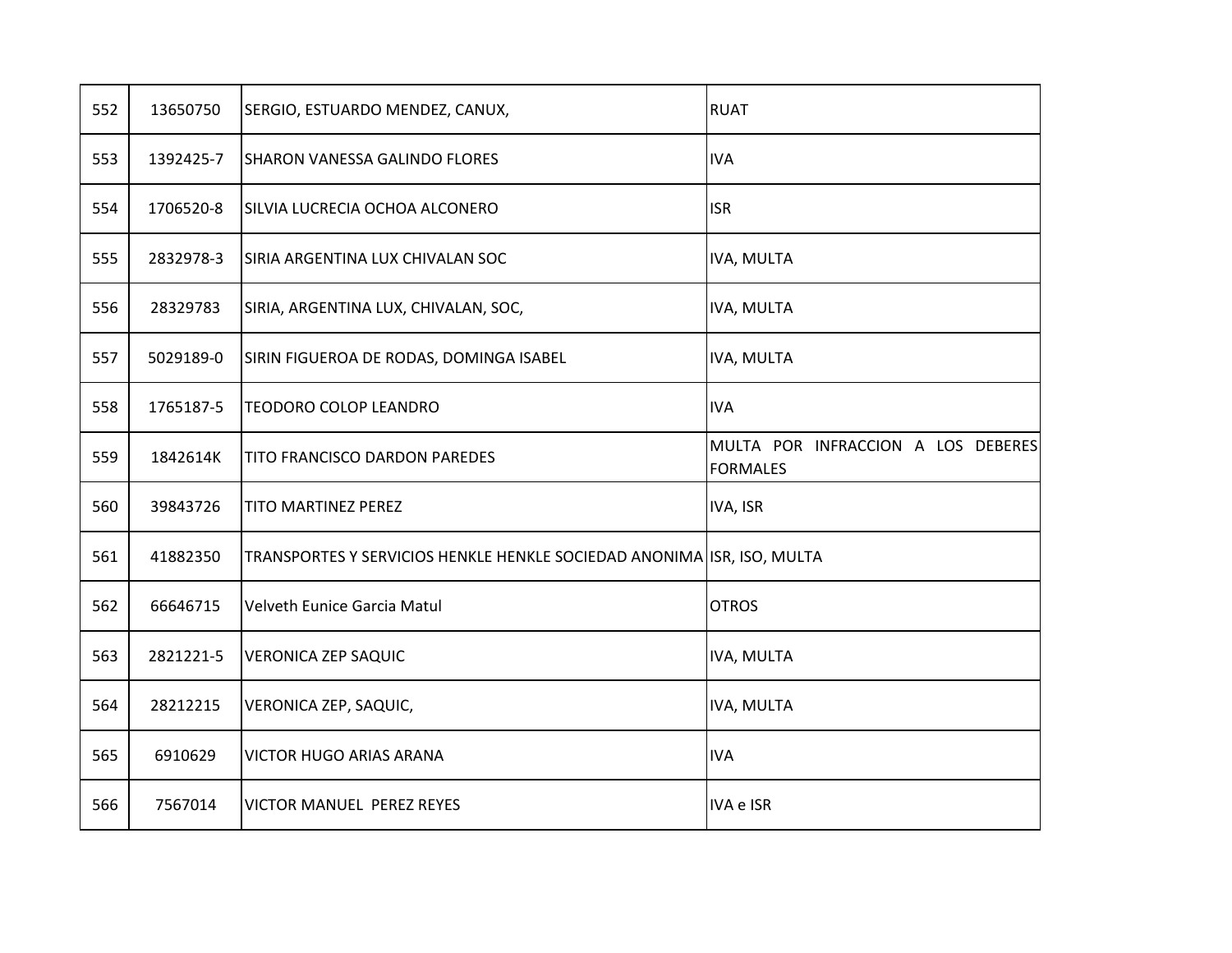| 567 | 1363794   | VICTOR MANUEL CARDONA HERRERA         | IVA, ISR, OTROS                                       |
|-----|-----------|---------------------------------------|-------------------------------------------------------|
| 568 | 7849656   | VICTOR MANUEL MERIDA GARCIA           | CONVENIO DE PAGO                                      |
| 569 | 27680126  | VICTOR MANUEL PINEDA ORTEGA           | <b>IVA e ISR</b>                                      |
| 570 | 24052663  | VICTOR, HUGO LOPEZ                    | IVA, MULTA                                            |
| 571 | 6871437   | VICTOR, FERNANDO OAJACA, QUIROA,,     | IVA, ISR, MULTA                                       |
| 572 | 9929789   | VICTORIANO TUJAB ISEM                 | IVA, ISR, OTROS                                       |
| 573 | 6136702   | VICTORINA AGUILAR TZUNUN              | ISR, MULTA                                            |
| 574 | 6139760   | VILMA FLOR RIVAS RIVAS GONZALEZ       | MULTA POR INFRACCIÓN A LOS DEBERES<br><b>FORMALES</b> |
| 575 | 3959264-2 | VILMA VERONICA SANTIZO LUANGO         | MULTA POR INFRACCION A LOS DEBERES<br><b>FORMALES</b> |
| 576 | 40689182  | VILMA, VIDAIL COCHE, MORALES, YOJCOM, | IVA, MULTA                                            |
| 577 | 282766    | VIRGINIA LAIB PINEDA MELENDEZ         | <b>IVA</b>                                            |
| 578 | 19711360  | VIVA MUNDO TEXTIL, SOCIEDAD ANONIMA   | <b>IVA</b>                                            |
| 579 | 24580333  | WALTER ANDRES CALLEJAS ROSALES        | IVA e ISR                                             |
| 580 | 1612616-5 | WALTER ASTERIO GARRIDO ORELLANA       | CONVENIO DE PAGO, ISR                                 |
| 581 | 865609-6  | WELLINTONG NOE HERNANDEZ POLANCO      | IVA e ISR                                             |